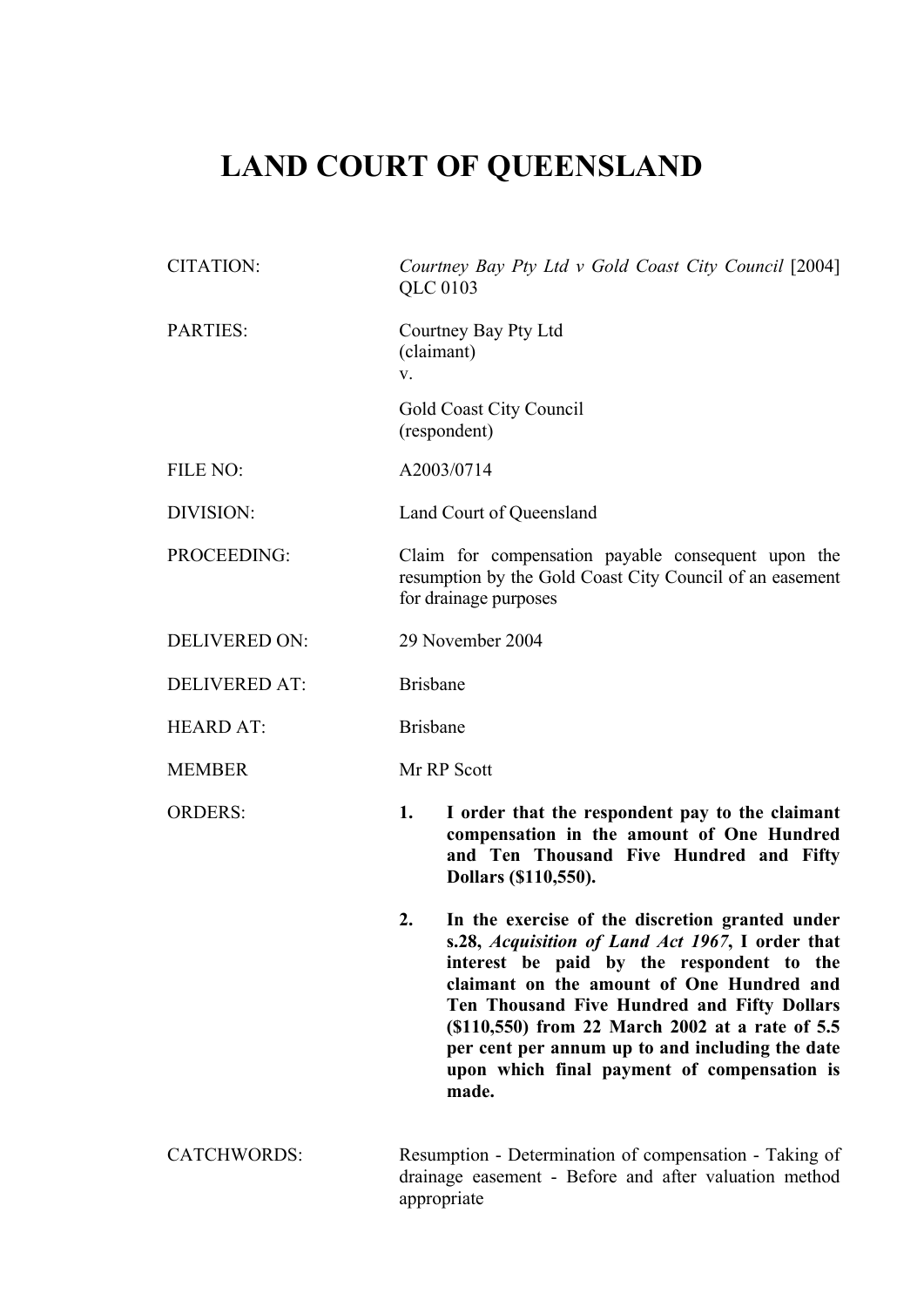Resumption - Determination of compensation - Difficult case - Use of broad 50% discount not approved

Resumption - Determination of compensation - *Pointe Gourde* principle - Finding as to scheme - Works outside resumed drainage easement included

Resumption - Determination of compensation - Authority of Court to determine notwithstanding error or timidity by claimant

Resumption - Determination of compensation - Goods and Services tax - deal with separately from compensation - Letter of undertaking from respondent to claimant suitable

Resumption - Determination of compensation - Drainage easement - Loss in value of resumed area includes activities of constructing authority in managing easement - Additional injurious affection on balance land also possible

Resumption - Determination of compensation - Drainage easement - No discount for visual unattractiveness to balance land - Use not for residential or retail but for possible mini storage

Valuation - Sales - General reliance on basket of sales - Insufficient explanation as to how applied figures derived - Rationale necessary

Valuation - Use of top-down method - reliability of development costs - Two optional methods employed

Valuation - Sales comparison - Site constraint expressed as a cost - Whether appropriate - Site constraints on sales not expressed as a cost - Comparison method

Valuation - Town planning - Development condition - - Construction of drain at developer's expense - Whether relevant or reasonably required - s.3.5.30 *Integrated Planning Act 1997*

Valuation - Sales - Goods and Services Tax - Should be disregarded in applying sales

Evidence - Expert witness - Valuers often required to provide evidence the expertise of others - Evidence of experts (engineers) preferred for engineering issue

APPEARANCES: Mr G Hiley QC with him Mr A Skoien for the claimant Mr B Cronin for the respondent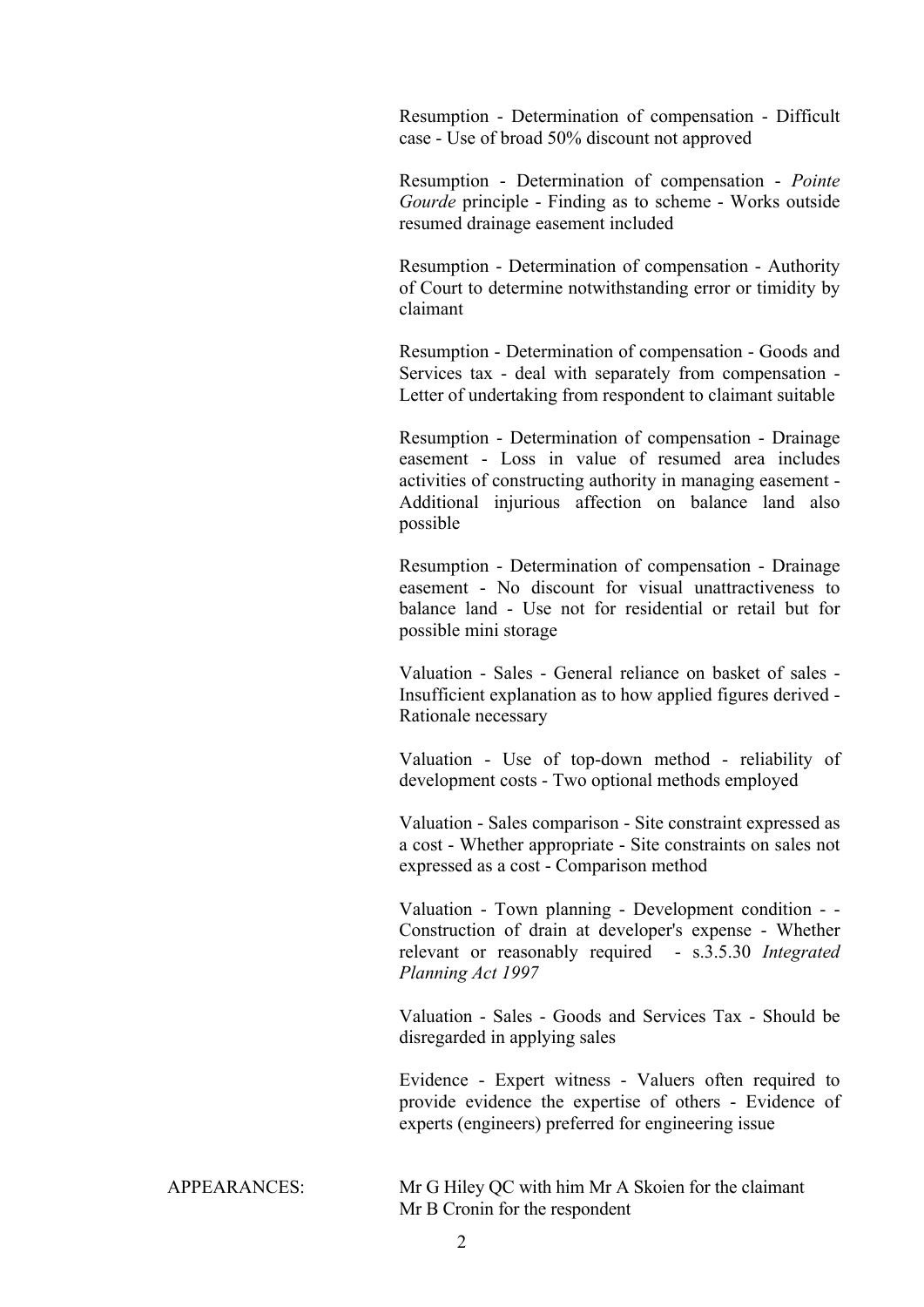SOLICITORS: Quinn Box & Muller for the claimant Gall Standfield & Smith for the respondent

- [1] In this proceeding the claimant seeks compensation pursuant to ss.12 and 20 of the *Acquisition of Land Act 1967* in respect of a drainage easement ("Easement C") taken on 22 March 2002 by the respondent over land at 166 Fryar Road, Eagleby, described as Lot 3 on RP 900630, County of Ward, Parish of Boyd ("Lot 3").
- [2] The process for the taking of Easement C commenced on about 28 June 2000 when the respondent provided in the form of a letter notice of its intention to acquire an easement. The procedure was then advanced by the provision of a Notice of Intention to Resume under the provisions of the *Acquisition of Land Act* on 5 June 2001. Taking of Easement C was effected by gazette resumption notice published on 22 March 2002. That becomes the relevant date for the purpose of assessment of compensation  $(s.12(5), s.20)$ . The easement comprises a rectangular drainage easement 20 metres wide and 142.697 metres long containing an area of 2,854 m<sup>2</sup>. Easement C runs directly north across the balance parcel from a point about a third of the way along its southern boundary.
- [3] The matter was referred to the Court by the claimant by way of an Originating Application dated and filed on 26 September 2003 in which compensation was sought in the amount of \$546,234. By leave that amount was amended on the last day of hearing to \$271,410 of which \$260,000 was for loss of land value and \$11,410 was for fencing of the Easement C area.
- [4] At the commencement of the hearing the respondent contended for an assessment of Nil compensation. On the fourth day of hearing the respondent adjusted its position to an assessment of compensation of \$35,000. A major reason for the difference between the compensation figures of the claimant on the one hand and the respondent on the other lay in the respondent's contention that before resumption the claimant would have been required, as a condition of development of its land, to have constructed a major drain through it. Following resumption and the construction of the Easement C drain, no such drain (which I call the developer's drain) would need to be constructed as a condition of development, thus in the respondent's view there would be a considerable saving in development costs.
- [5] Subsequent to the taking of Easement C the respondent has performed certain works within Easement C including the placement of box culverts ("the southern crossing") from the southern end of Easement C for a distance north of some 16 metres into the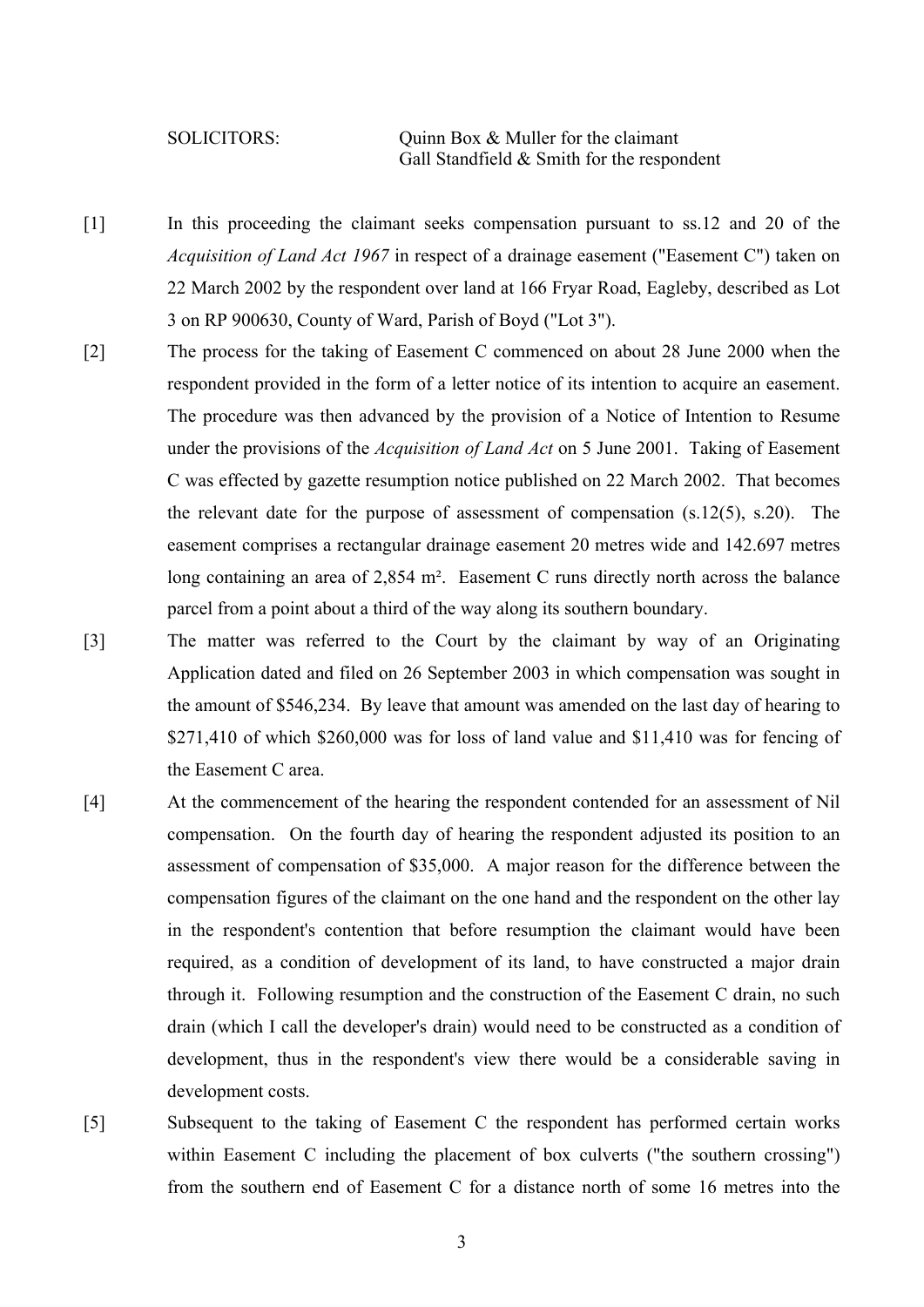balance parcel. It has also constructed a 16 metre wide open drainage channel generally grassed but with a narrow concrete invert at its low point from the opening of the culvert crossing to the northern boundary of the balance parcel: a distance of some 126 metres. It seems that these works were completed in around June 2003. The easement structure is designed to carry water from an underground pipe to its south and to discharge that water into an open drain to its north.

# **The Land**

- [6] Prior to resumption, Lot 3 contained an area of about 2.235 ha in a roughly hatchet shaped block of land, though the head was a large rectangular block and the handle was a substantial piece of land. It was bordered by parkland on the north and the west. To the south the head was bordered by land developed for community/commercial/retail purposes and a large bituminised car park area. To the east of the head lay land developed as a shopping centre. Lot 3 was subject to a drainage Easement B running from a point towards the eastern end of the southern boundary with the easement boundary being approximately 6 metres from the eastern boundary of the head. Easement B runs directly north to the northern boundary, where it flows into a drain travelling west to east in the park land located there. Prior to the development of the tavern discussed below, Easement B was an open drain with a concrete invert at its low point.
- [7] The enlarged handle of the hatchet and a small part of the head of Lot 3 had, prior to the subject resumption, been developed for the purpose of a tavern, with a bottle shop, which has a car park towards its rear, that is towards its western end. That car park intrudes slightly into the head of the hatchet and over the location of the northern part of Easement B. A diversion drain was constructed to take flow from the open drain in Easement B that would not be accommodated by 600 mm pipes placed under the car park as part of the tavern development. The tavern development proceeded following an appeal by the developer to the Planning and Environment Court and pursuant to a consent order of that Court of 15 September 1999. Lot 3 was purchased by the claimant on 23 December 1999 for \$650,000, according to Mr Snape, a valuer called by the claimant.
- [8] I will from this point refer to the head of the hatchet as the balance parcel. It is rear land. That parcel was vacant at the date of resumption and remained so at the time of hearing. Driveway access had been developed in conjunction with the development of the tavern land. The driveway access runs parallel to the northern boundary of Lot 3 and feeds into the car park at the rear of the tavern building. The driveway access therefore provides physical access to Lot 3, including the balance parcel, from Fryar Road which Lot 3 fronts to the east. Physical access to the western part of the balance parcel, which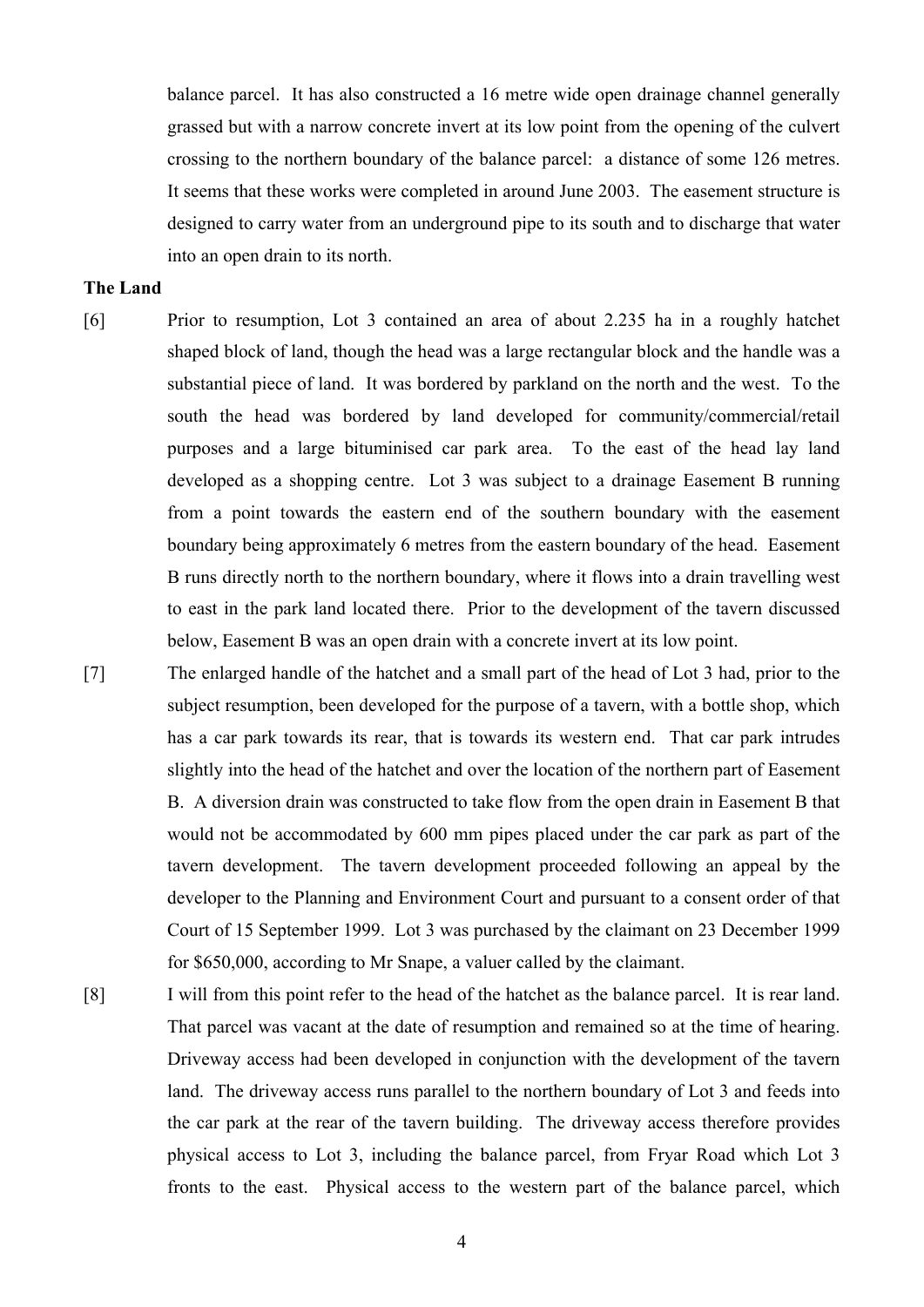contains the land most suited to development, would need to cross the diversion drain or the suggested developer's drain.

[9] The balance parcel is located in the Local Shopping zone of the Town Planning Scheme for the Gold Coast City Council in force at the relevant date, being a transitional planning scheme under the *Integrated Planning Act 1997*. It is located in the Town Centre and Convenience Sub-Precinct of the draft planning scheme being located in the town of Eagleby.

# **Witnesses**

- [10] The claimant called the following witnesses:
	- Greg Connors, a town planner
	- William Douglas Weeks, an engineering hydrologist
	- Ian Murray Snape, a certified practising valuer
	- David Nigel Dover, a civil engineer.
- [11] The respondent called the following witnesses:
	- Russell Jon Ryter, a town planner
	- Trevor Charles Johnson, a civil engineer.
	- Gregory Alan Morrison Lambert, a certified practising valuer
- [12] It is not disputed in this proceeding that the "before and after" method of valuation is the appropriate method of assessing the compensation payable to the claimant. That method has the advantage of measuring the compensation due to the taking of an interest in land together with severance and injurious affection (*Brisbane City Council v Lansbury* (1977) 4 QLCR 502). Furthermore, both parties have adopted the approach that the value of the tavern land should not be included in the valuation calculations either before or after the acquisition of Easement C.
- [13] In company with counsel and the two valuers I inspected the balance parcel and its surrounds, as well as the various sales properties referred to by the valuers in their valuation reports. With the consent of the parties, I recently carried out a further inspection of the balance parcel. These inspections assisted me in my understanding of the evidence.

## **Flooding**

- [14] The balance parcel has two issues related to flooding and drainage. First, it is located in an area of inundation of the floodplain of the Albert and Logan Rivers though is well away from the main flow paths of the river and is an area of backwater. Such flooding may be referred to as backwater flooding.
- [15] The second issue is that there is a local catchment that flows through the property from the south. The runoff from the local catchment ultimately flows to the river. That can be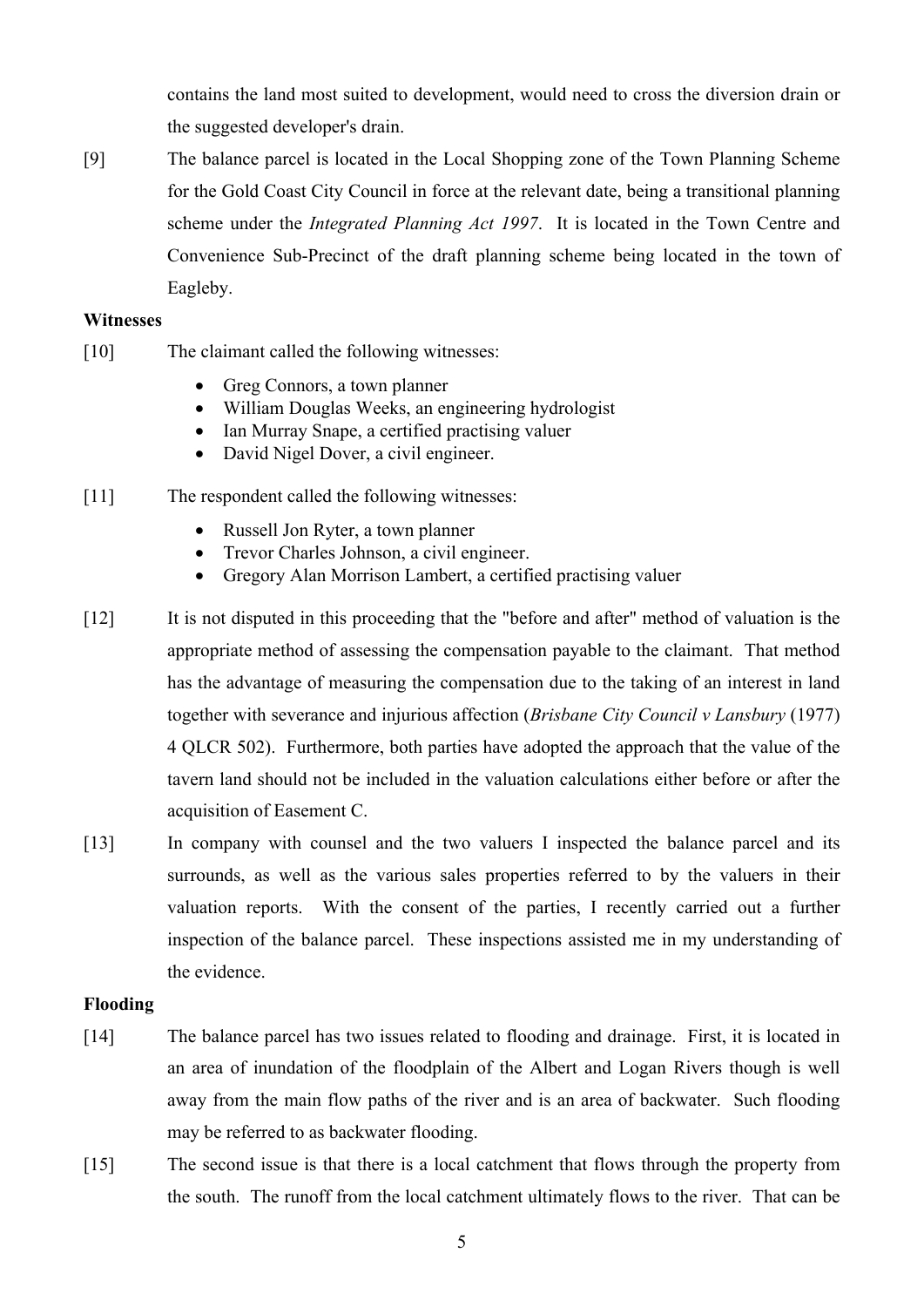referred to as the local catchment flow which drains through a low-lying part of the land, including Easement B.

- [16] Backwater flooding, as an issue, may be further subdivided into two issues. The first is the requirement to ensure that development undertaken in the form of buildings on the relevant land be above the defined flood level. The second issue is a potential loss of floodplain storage produced by any filling on the property which may increase flood levels elsewhere in the floodplain. The floodplain storage is indicated by way of a nonfill encroachment contour line. Any filling below that line, if permitted, would need to be compensated for by the provision of a similar volume of flood capacity elsewhere in the floodplain.
- [17] In his report Dr Johnson said that runoff from the site must be allowed to flow across the site. In addition, any development on the land must allow adequate drainage waterway area to ensure that no constriction of the flow path from upstream increases upstream water levels or divert the flow path. Whilst Dr Weeks employed different language I understand him to have agreed with these propositions.
- [18] Council policy which applies to the filling on the balance parcel is embodied in the Flood Affected Code which is referenced in the Town Plan. This Policy requires:
	- The land to be built upon must be filled to or be at the post-filling designated flood level of AHD RL5.8 metres
	- Only that portion of the site above the non-fill encroachment line (at RL4.33 metres) can be filled without provision of compensatory earthworks
	- Filling below the encroachment line is permitted if the total flood storage volume is maintained by compensatory earthworks
	- Filling below the encroachment line may be permitted if hydraulic studies are carried out to demonstrate that there would be no change in flood levels.
- [19] Prior to the resumption and construction of Easement C there was a flow across the parking area to the south of the balance parcel which would have naturally flowed towards the south-eastern corner of the balance parcel, then down Easement B. Higher flows would have entered the low-lying area in the balance parcel. Near the south-eastern corner and abutting the southern boundary of the balance parcel is, however, a block of land upon which a childcare centre has been constructed. That effectively places the childcare centre on the natural flow path. Development of the childcare centre included the provision of a pipe but not one which would have accommodated all of that natural flow. Much of the flow, therefore, was directed to a point west of the childcare centre where it then flowed onto the balance parcel at a point some distance from the southeastern corner and Easement B.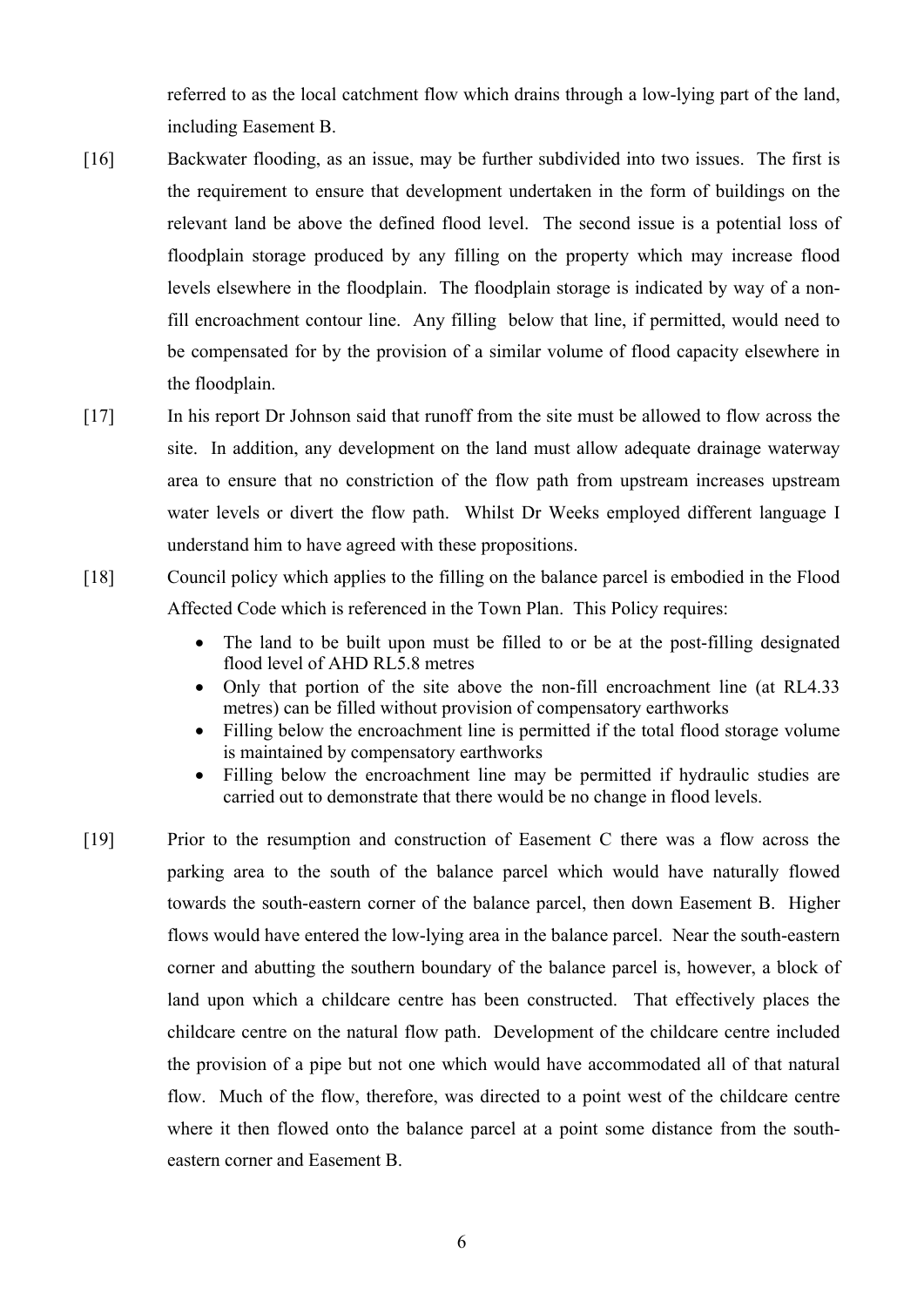- [20] The respondent has constructed a major culvert under the parking area which collects runoff from the catchment upstream of River Hills Road which bounds the parking area to its south. That culvert carries flow under the car park then through Easement C on the balance parcel. The local drainage from the car park is discharged through smaller pipes under the childcare centre and into Easement B on the balance parcel.
- [21] Before the construction of the underground drainage through the car park there would, in Dr Johnson's opinion, have frequently been a flow across the car park. That flow would have included flow from the catchment upstream of River Hills Road.

# **Land Areas**

[22] Before resumption, Lot 3 could conveniently be divided into a number of identifiable parts. The resumption of Easement C further complicated that division. The identification of the areas of each part is important to the exercise of assessing compensation in this case. Mr Connors provided evidence of relevant areas in his report, however Mr Lambert performed his own calculations which "for the sake of simplicity" the claimant adopted. Those areas were contained in Mr Lambert's initial valuation tendered at the commencement of proceedings, though I hasten to add they were varied in some respects in an amended valuation which he later relied upon. The claimant did not adopt those amended areas. The relevant areas in his initial valuation are as follows:

| Easement B                                                | $579 \text{ m}^2$       |
|-----------------------------------------------------------|-------------------------|
| Eastern Strip (between Easement B and eastern boundary of |                         |
| balance parcel where it abuts the shopping centre)        | $467 \text{ m}^2$       |
| Western Block (to the west of Easement B)                 | $15,082 \text{ m}^2$    |
| <b>Total of Balance Parcel</b>                            | $16,128 \text{ m}^2$    |
| Tavern Land                                               | $6,222 \; \mathrm{m}^2$ |
| Total of Lot 3                                            | $22,350 \text{ m}^2$    |

[23] Mr Lambert later in his amended valuation adjusted these areas, for reasons discussed below, to:

| Easement B               | $245 \text{ m}^2$    |                |
|--------------------------|----------------------|----------------|
| Eastern strip            | $467 \text{ m}^2$    |                |
| Developer's drain        | $3,089 \text{ m}^2$  |                |
| Western development area | $12,075 \text{ m}^2$ |                |
| Eastern development area | $252 \text{ m}^2$    |                |
| Total of balance parcel  | $16,128 \text{ m}^2$ |                |
| Tavern Land              | 6,222                | m <sup>2</sup> |
| Total of Lot 3           | $22,350 \text{ m}^2$ |                |
|                          |                      |                |

[24] The parts of the land can be broken up as follows:

After resumption

| Easement B <sup>*</sup> | $579 \text{ m}^2$ |
|-------------------------|-------------------|
| Eastern Strip*          | $467 \text{ m}^2$ |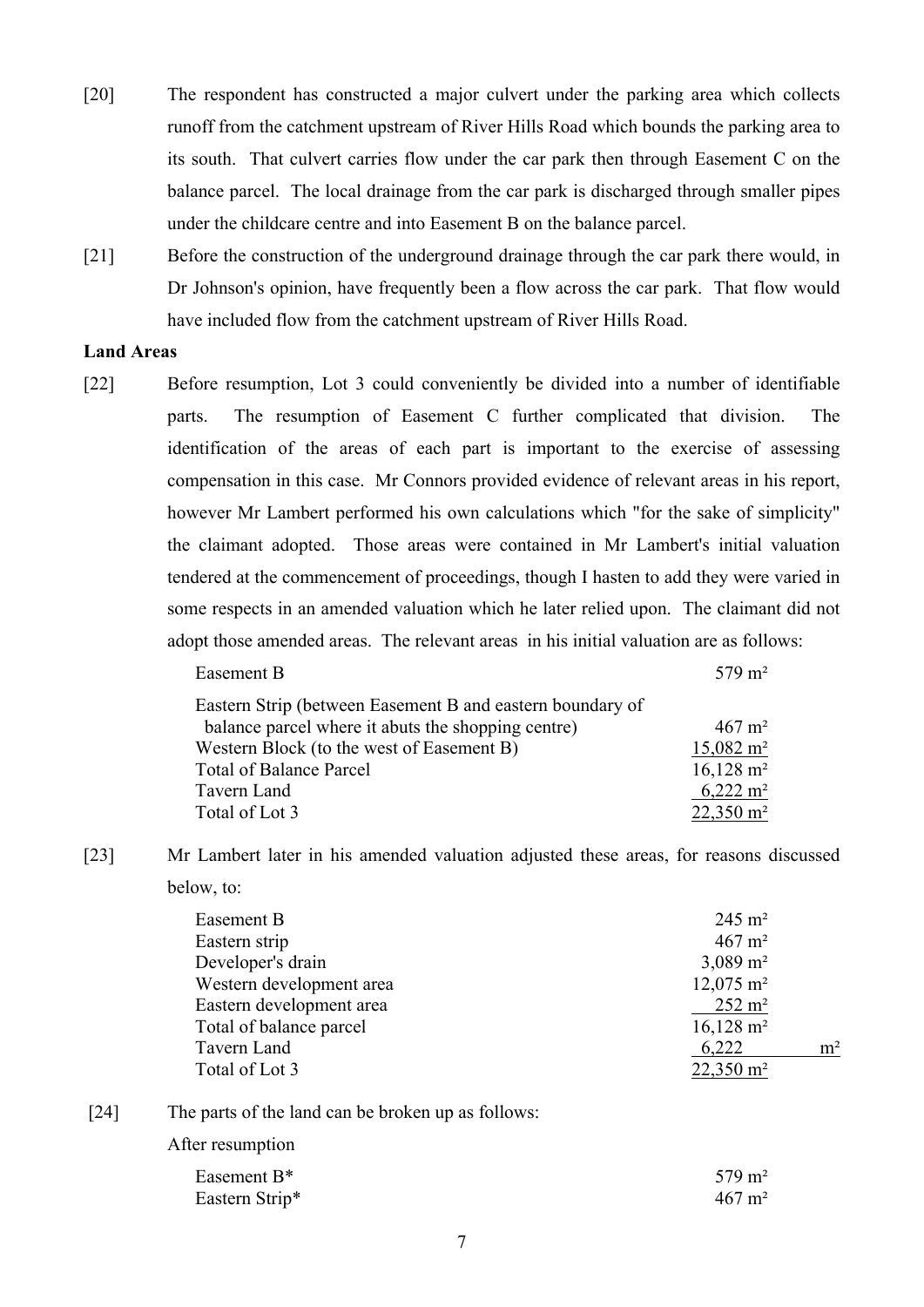| Eastern development section* (between eastern              |                      |
|------------------------------------------------------------|----------------------|
| boundary of Easement C and western boundary                |                      |
| of Easement B)                                             | $2,662 \text{ m}^2$  |
| Easement C                                                 | $2,854 \text{ m}^2$  |
| Western Severance (west of western boundary of Easement C) | $9,566 \text{ m}^2$  |
| <b>Total of Balance Parcel</b>                             | $16,128 \text{ m}^2$ |
| Tavern Land                                                | $6,222 \text{ m}^2$  |
| Total of Lot 3                                             | $22,350 \text{ m}^2$ |
| * Overall called the eastern severance.                    |                      |

[25] The western block of 15,082 m² before resumption includes, towards its east, an area that falls within the non-fill encroachment line. On the respondent's view the developer's drain would be located within that low-lying area, leaving 12,135 m² of western development area in Mr Lambert's initial report or 12,075 m² in his amended report. In his initial report he adopted a developer's drain design provided by Dr Johnson. It was located in such a way that it left a roughly triangular portion to its east which included part of Easement B and the eastern strip. That "triangular area", as I will call it, had an area of 1,046 m². Whilst the claimant did not concede that the developer's drain would be required, its final position was that the development area to the west of the low-lying area would be about 12,000 m².

# **Before Valuation**

[26] It will be convenient to first introduce Mr Lambert's approach which was to proceed on the assumption that in comparison with sales the balance parcel was all sound land apart from Easement B and the eastern strip; to strike a value on that basis at \$43 per m² ("the top value") then to deduct the estimated cost of bringing the land to that top value, that is of rectifying unusual site constraints to immediate development. The net figure is the value that Mr Lambert applied. This approach may be called the top-down method. In the initial valuation tendered in evidence he struck his top value in this way:

| Triangular Area                                                        |           |
|------------------------------------------------------------------------|-----------|
| 1,046 m <sup>2</sup> x \$43.000/m <sup>2</sup> @ 50% diminution factor | \$22,489  |
| Area lost for Developer's Drain                                        |           |
| $2,947 \text{ m}^2$                                                    | Nil       |
| Remaining area                                                         |           |
| 12,135 m <sup>2</sup> x $$43.00/m^2$                                   | \$521,805 |
|                                                                        | \$544,294 |

[27] He had engineering advice from Dr Johnson that the total cost of providing the developer's drain, access over the drain and associated matters would be \$216,000 including a 15% contingency allowance. He, therefore, deducted these costs from his top value to yield a net value of \$328,294.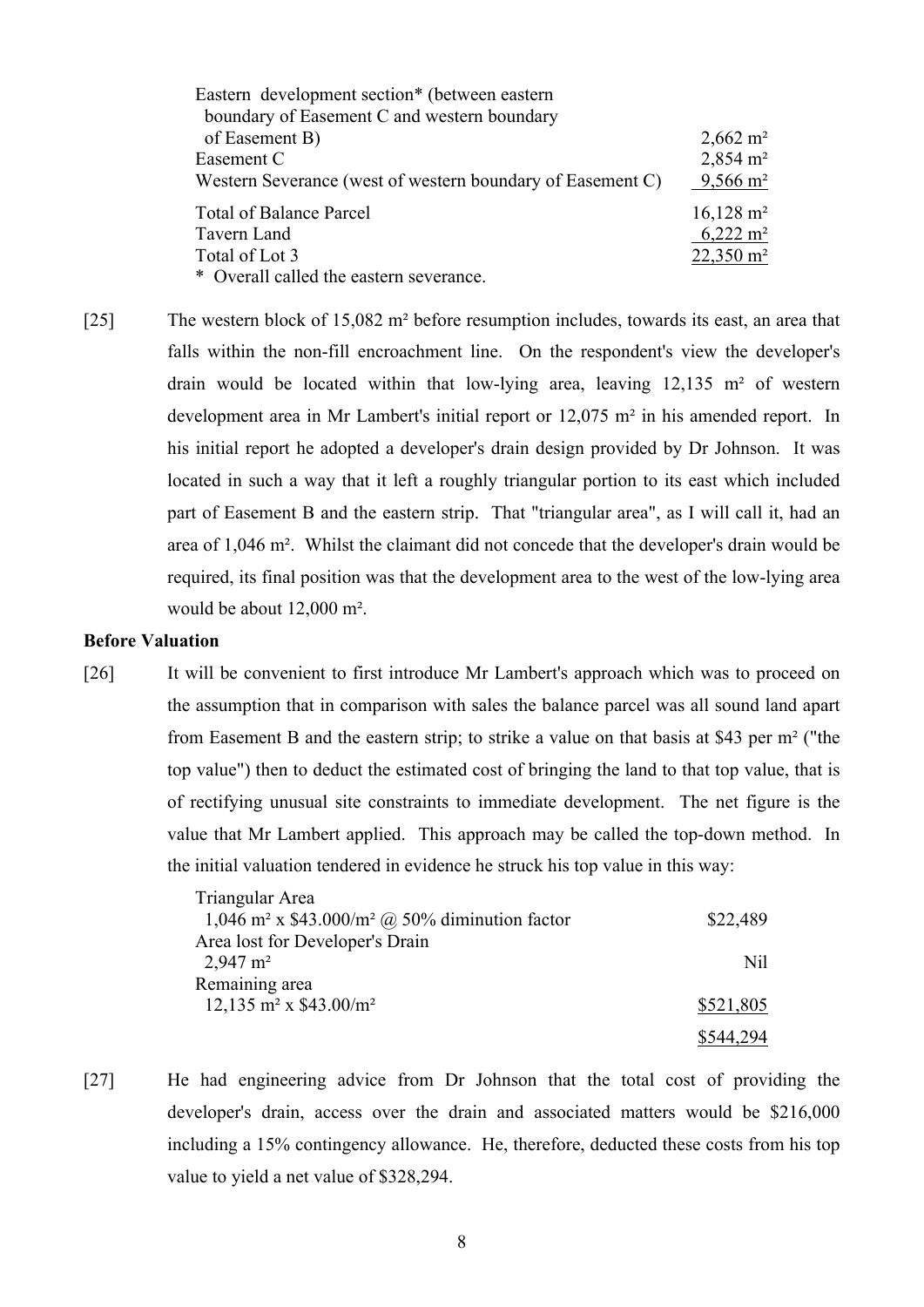- [28] In his amended valuation, which was the valuation Mr Lambert adopted as his final valuation, he employed a similar top-down approach. In this valuation, however, his top value was \$522,249, though still based on a value of \$43 per m² for sound land.
- [29] His top value was arrived at as follows:

| Easement B - $245 \text{ m}^2$                                             | Nil       |
|----------------------------------------------------------------------------|-----------|
|                                                                            | Nil       |
| Eastern Strip - $467 \text{ m}^2$                                          |           |
| Area lost for developer's drain - $3,089$ m <sup>2</sup>                   | Nil       |
| Western development area - 12,075 m <sup>2</sup> @ \$43 per m <sup>2</sup> | \$519,225 |
| Eastern development area - 252 m <sup>2</sup>                              | \$3,024   |
| Total                                                                      | \$522,249 |

- [30] Of greatest impact in his amended before valuation was, however, the adoption of a costs figure of \$101,775 including a 15% contingency allowance, instead of the original \$216,000 advised to him by Dr Johnson. The deduction of this new costs figure from his amended top value yields a net land value of \$420,474. I descend into the details of those various figures below. At this point, though, I can say two things about those costs. First, the respondent has abandoned the costs which appeared in Mr Lambert's initial valuation in favour of those included in his amended valuation. Second, the estimated cost of the developer's drain, based on Dr Johnson's design, was accepted by the parties as being \$25,000: an estimate provided by Mr Dover.
- [31] Mr Snape did not describe the highest and best use of the balance parcel in his report, however accepted the description provided by Mr Lambert:

"I consider the highest and best use of the balance rear subject land both before and after resumption to be that of an industrial nature, i.e. service industry, showroom, car repair station, transport terminal and warehousing."

- [32] Mr Lambert noted that mini storage units had been proposed for the balance parcel in a plan prepared for the claimant by Eldon Bottcher.
- [33] In his primary valuation report Mr Snape valued 15,121.7 m² of land before resumption at \$45 per m<sup>2</sup>, totalling \$608,476.50. He arrived at the land area by deducting from the Lot 3 total area of 22,350 m², the area of the tavern land, the eastern strip and Easement B, all of which he included at 7,228.3 m². His value of \$45 per m² therefore included land below the non-fill encroachment line. Mr Snape did not place a value on the Easement B area and the eastern strip. That is not to say that he placed a nil value on these areas; they were simply not included in his valuation report as part of his before or after valuations, apparently being treated in a similar manner to the tavern land, that is of having the same value before as after. In submissions senior counsel for the claimant maintained support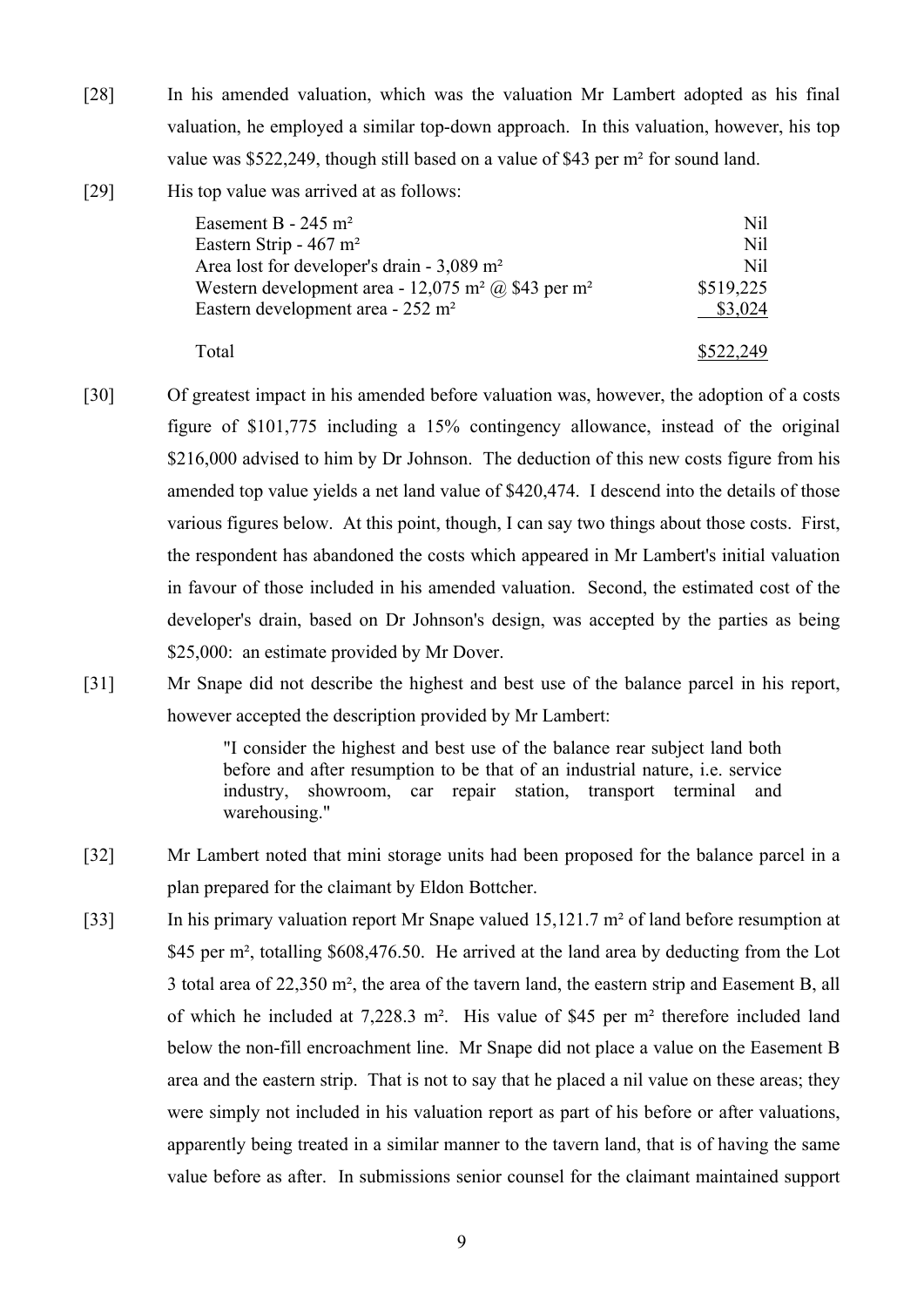for Mr Snape's value per m² but said that the developable area of the balance parcel was some 12,000 m² only.

- [34] In his valuation process Mr Snape said that he took into account the nature of the subject land without making any express allowance for any particular feature. He conceded that he had not proceeded on the basis that the land was susceptible to flooding. Mr Snape had proceeded on the basis that the balance parcel did not require fill, whereas the need for some filling and site preparation of the western development area was identified by the claimant in its case. Fill costs were not introduced by the claimant until Mr Dover's response report to Dr Johnson's report. Mr Snape made no mention of the need to provide access over the diversion drain, though it was submitted for the claimant that such access would need to be provided. For the sake of clarity, I should point out that such access would not be needed on the respondent's argument, as it proposed the developer's drain whose construction would displace the diversion drain. The developer's drain would, however, require access to be constructed over it.
- [35] In an addendum to his primary valuation report Mr Snape provided some calculations showing the land, as if sound, to have a value of about \$55 per m² then a net value of \$45 per m² after costs including filling costs are deducted.
- [36] It was submitted for the claimant to the effect that Mr Snape's value of \$45 per m² took into account the possibility of additional costs associated with the perception of unusual site constraints. It is neither explicit not apparent in Mr Snape's primary valuation report that specific site constraints affecting the balance parcel were taken into account. Access bridging, drainage and filling are not mentioned in that report. Moreover, there is no mention in his consideration of his sales evidence, to which I refer below, of points of comparison between the individual sales and the subject property identifying site constraints as being material in the valuation process. Apart from that, he said in oral evidence that it was the benefit of the engineering report that led him to adopt \$55 per m² as a top value. In short, it was a calculated figure, not a figure arrived at by consideration of sales evidence.
- [37] Indeed, there is no reasoning apparent on the face of his valuation report which attempts to judiciously place the value of the balance parcel at a level which might be demonstrated by his sales. His figure of \$45 per m² was settled on after a general consideration of the sales only. Such an approach was criticised in the Supreme Court of Western Australia in *Flotilla Nominees Pty Ltd v Western Australian Land Authority & Anor* [2003] 129 LGERA 65 where at 89 Pullin J said:

"In my opinion, it is not enough for a valuer to select a basket of sales said to be comparable, showing a large range of prices and then settle on a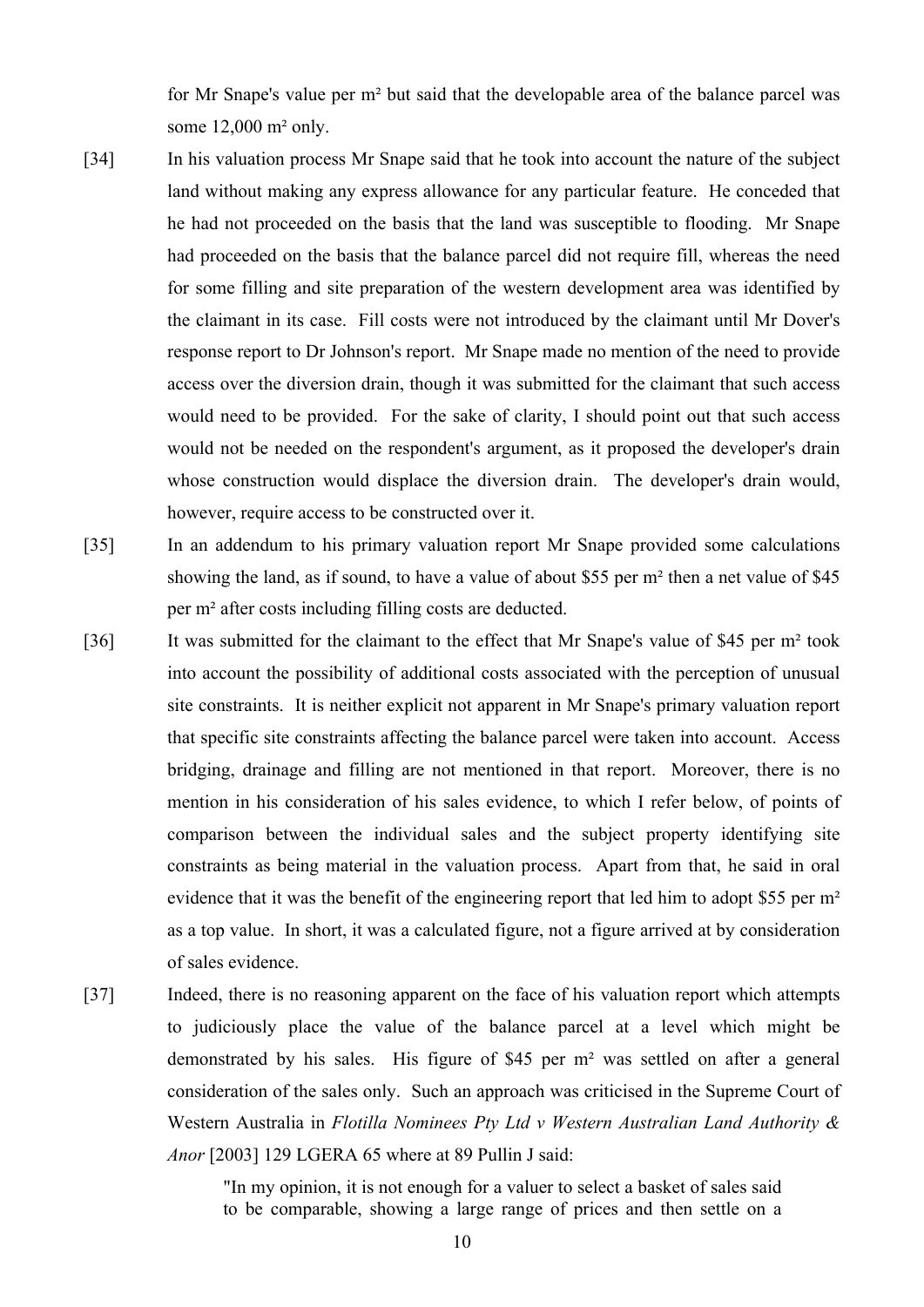figure within the range, without explaining how it is derived from the basket of sales information relied upon."

- [38] In the instant case Mr Snape said that he could find no comparable sales, though he failed to include the sale relied on by Mr Lambert, which I find below to be the most comparable basis. The absence of truly comparable sales or the failure to find them will often be the lot of a valuer, however that does not negate the need to present a rationale as to the value finally adopted.
- [39] In his valuation report Mr Snape relied in part on a town planning report prepared by Mr Connors. Mr Connors' report suggested a gross floor area (GFA) possible on the before resumption land based on a theoretical maximum and a loss of GFA calculated on the same basis. Mr Snape did not slavishly adopt Mr Connors' theoretical figures but approximately halved them. I accept that the real potential GFA was probably less by half again than the figures assumed by Mr Snape. He appeared to concede as much in cross-examination.
- [40] Notwithstanding this apparent error in Mr Snape's valuation, it is not an error that, by itself, demonstrably infects his approach, in my view. That is because his error would presumably have been applied consistently in the process of his consideration of the sales. Before dealing with the sales evidence provided by the two valuers, it will be convenient to dispose of a number of other issues.

#### **Access - Before Resumption**

- [41] In the before resumption scenario the balance parcel, as part of Lot 3, had legal access to Fryar Road which the lot fronted. Physical access would probably have been via the access constructed on the tavern land to a point towards the north-east corner of the balance parcel. Access into the balance parcel from that point now falls for discussion.
- [42] If I were to assume for the moment that the prudent purchaser would not envisage construction of the developer's drain, then there is, nevertheless, an issue of access to the developable land in the western part of the balance parcel. This is because there is a need to cross the diversion drain and because, as Dr Johnson said, there is an obligation in constructing such a crossing not to worsen the flood conditions. The evidence was that the diversion drain is outside the boundary of Easement B, however it is within the nonfill encroachment line and cannot be peremptorily filled. A crossing which allows the drainage to continue unimpeded would need to be constructed. There would be a similar need if the developer's drain was to be constructed.
- [43] The cost of providing physical access by bridging a developer's drain or the diversion drain before resumption, or Easement C after, was a matter in issue between the parties.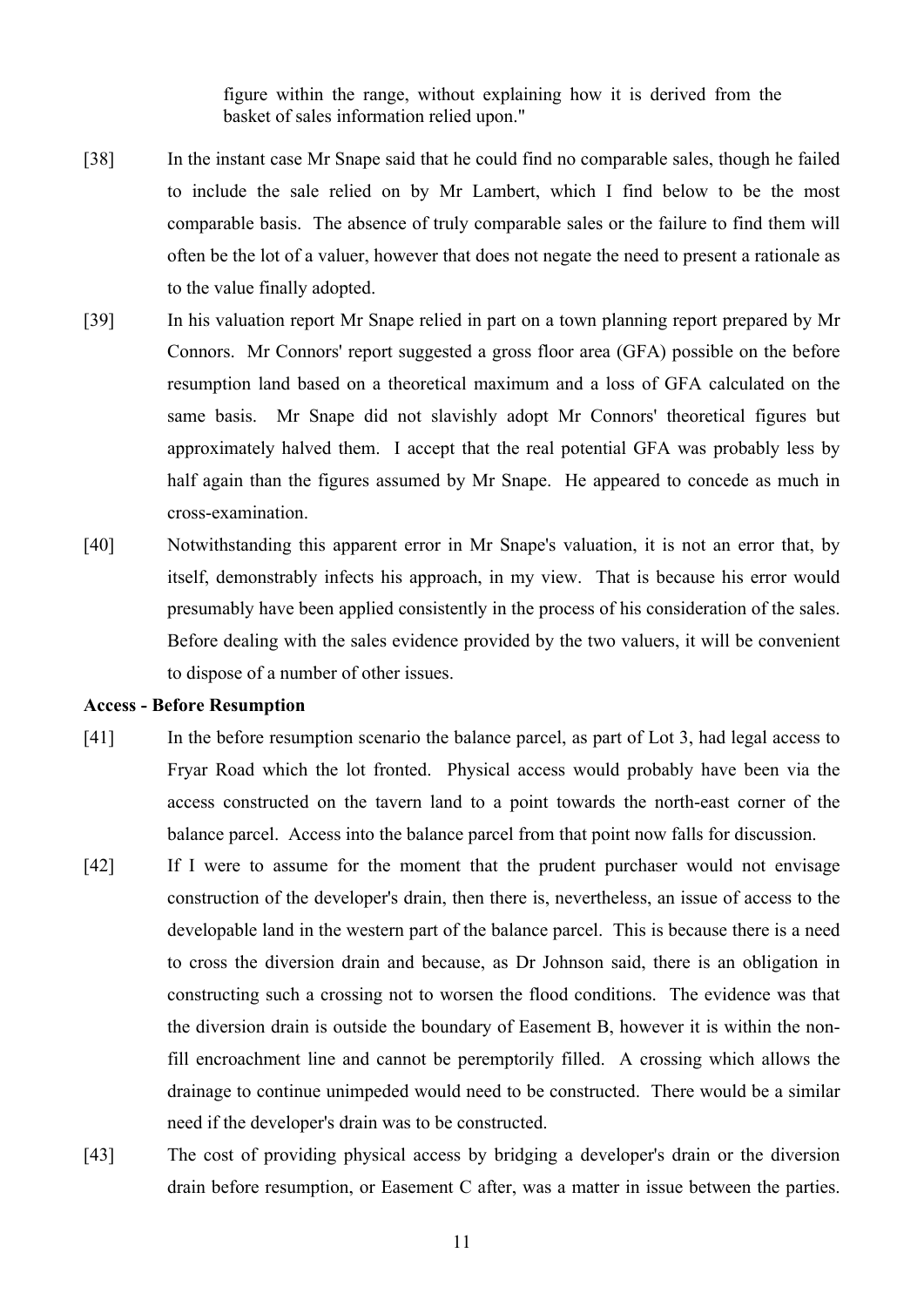Whilst various estimates of cost for a single lane crossing were raised in evidence, the parties settled on an amount of \$25,000 plus 15% contingencies as not being an inappropriate estimate. The real question came down to whether the prudent purchaser would proceed on the basis of a single or double lane crossing. The claimant acknowledged the need to cross the diversion drain, assuming no developer's drain, but did not suggest a particular cost. I will proceed on the assumption that the cost would have been similar to that of crossing either the developer's drain or the Easement C drain.

- [44] In a letter of 23 April 2004 which was tendered by consent following the removal of an objectionable paragraph, Colin Beard provided evidence on this issue. I take judicial notice that Mr Beard is a qualified traffic engineer. His opinion was premised on the after resumption scenario, but would seem to apply equally to that before. He suggested that an access point of entry to the west would need to accommodate vehicle and pedestrian movements, and would necessitate a crossing of approximately 9 metres in width.
- [45] A letter from the respondent dated 4 May 2004 provided for the purpose of evidence in the trial, said that a two-way vehicular/pedestrian crossing would need to be up to 8 metres wide. Such a crossing would be needed for an intensive use such as industrial. A 3.6 metre wide crossing would suit a single vehicle design. The letter said that the actual crossing requirement would depend on any development application actually made, but went on to suggest that a 3.6 metre crossing would be acceptable for a low volume use storage unit facility within Lot 3, provided two-way movement could be provided by the side of the access structure. Dr Johnson thought such an arrangement would be acceptable.
- [46] Mr Lambert assumed a two-way crossing in his amended valuation and in submissions Senior Counsel for the claimant offered no strong objection to that. I will proceed on the basis that whilst a prudent purchaser may seek to reduce costs and argue for a single crossing, he would probably be forced to accept the commercial realities that for a development of about 12,000 m², hopefully with an industrial component, a two-way crossing would be required at a cost of \$50,000 plus 15% contingency.

# **Fill - Before**

[47] Putting aside the non-fill encroachment line Easement B and the eastern strip, the higher developable land was not all to a level which would have allowed development without some filling. Council's general requirement consistent with the Queensland Urban Drainage Manual was that the minimum floor level of buildings be 300 mm above the Q100 flood level with that particular level being nominated by Council. Contour RL5.8 AHD which part of the developable land fell short of, was the identified Q100 contour.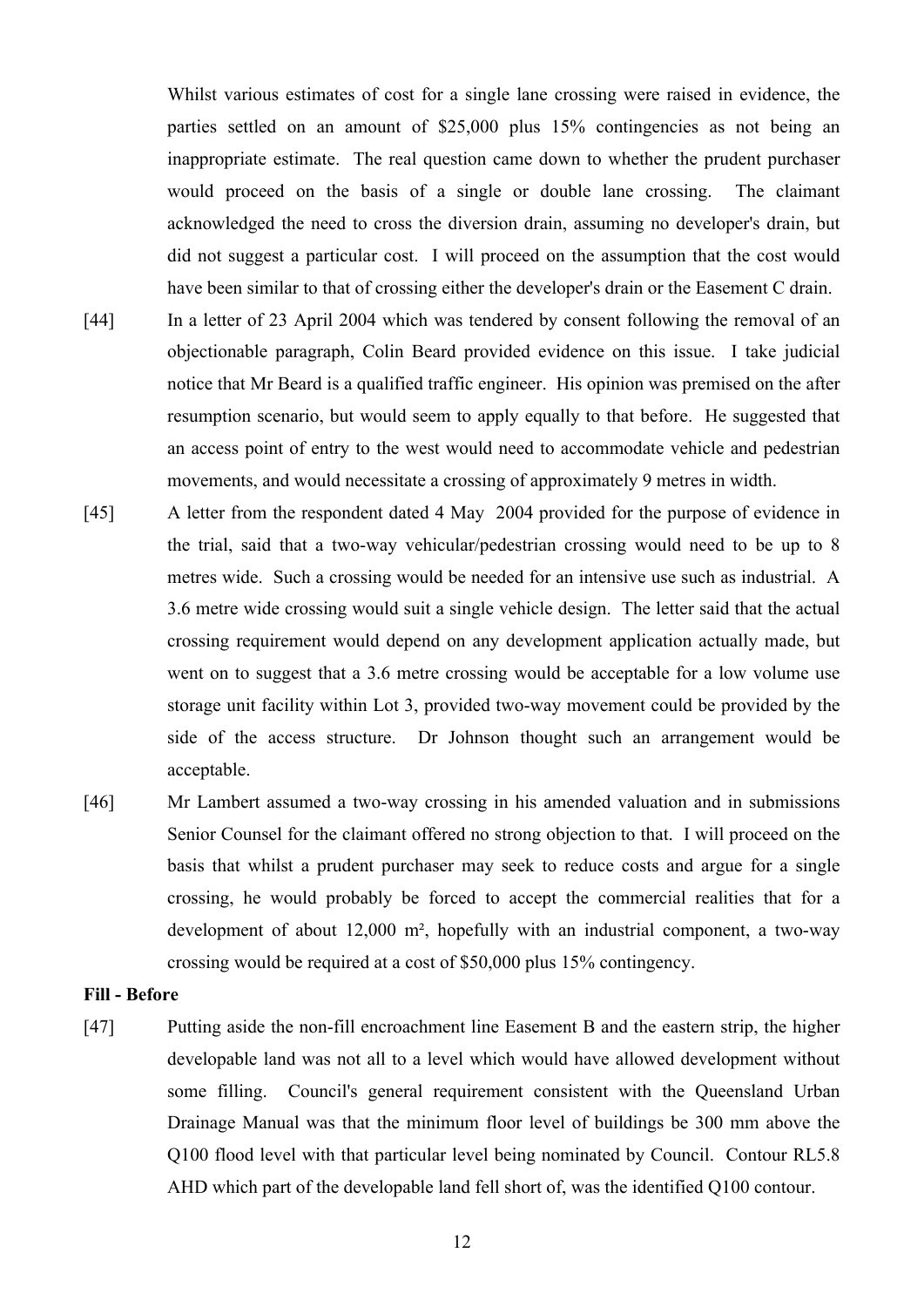- [48] In his report Dr Johnson proceeded on the assumption that the minimum level of the developable land would need to be RL5.8 metres and that to achieve this about 1.08 ha would need to be filled to an average depth of about 1 metre. This would require 10,750  $m<sup>3</sup>$  of material in total. He estimated that 2,000  $m<sup>3</sup>$  of this would be available from the developer's drain. He costed the net  $8,750$  m<sup>3</sup>  $\omega$  \$12 per m<sup>3</sup>, placed and compacted. The total cost was therefore estimated at \$105,000.
- [49] Mr Dover said that in his experience Council had often relaxed its requirements in commercial developments such that the floor level of buildings could be at the Q100 level, not 300 mm above it. One example where such relaxation did not occur was in the development of the tavern on Lot 3; another was in the development of a Harvey Norman electrical appliance and furniture outlet. The probable development on the balance parcel both before and after resumption would be at the lower end of the commercial class of development as I understand the evidence, such that the prospect of there being some relaxation of requirements might be considered by a hypothetical prudent purchaser to be more probable than in the case of a development such as the tavern or a Harvey Norman outlet.
- [50] A prudent developer would usually not proceed on the basis that there was no risk that Council would insist on its standard requirement. Indeed Dr Johnson said that his advice to a client would be to assume the worse case scenario – though Dr Johnson professed no experience in developments where relaxation had occurred. Nevertheless, Mr Lambert's unqualified adoption of Mr Dover's estimate indicates that he was prepared to exclude any consideration of risk of this nature.
- [51] Whilst Mr Dover said that floor levels of buildings would need to be at the RL5.8 level at least, surrounding areas including car parks could be at RL5.5 or lower and landscape areas could be lower again.
- [52] Based on this assumed scenario Mr Dover calculated the need for 5,375 m<sup>3</sup> of fill. Of this total he assumed, as Dr Johnson had, that  $2,000$  m<sup>3</sup> would come from the developer's drain and that the balance of  $3.375 \text{ m}^3$  would be obtained by the cut and fill technique. He costed the cut and fill exercise at \$4 per  $m<sup>3</sup>$ . His costing was therefore \$13,500 plus contingencies and in Mr Lambert's amended valuation he adopted this figure.
- [53] The claimant's submission was however that the developer's drain would not have been a Council requirement. On that basis the  $2,000 \text{ m}^3$  of fill from the developer's drain would have been available only if the developer extracted that fill.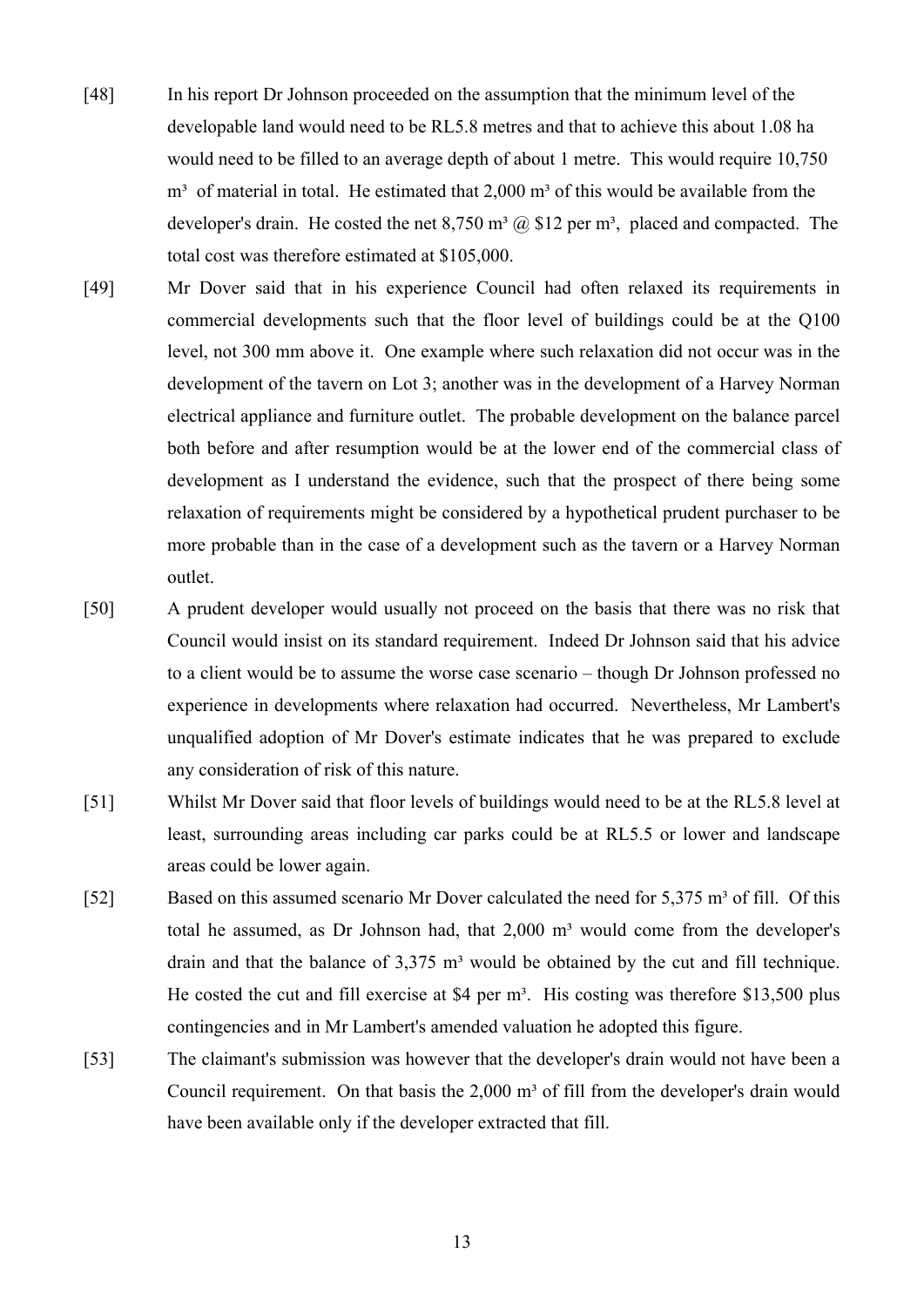- [54] The cost of obtaining that fill was included in Mr Dover's estimated cost for the construction of the developer's drain at \$8.00 per  $m<sup>3</sup>$  therefore totalling \$16,000 plus contingencies.
- [55] Mr Dover's fill volumes were based on an average fill depth of 500 mm therefore the  $2,000$  m<sup>3</sup> would have covered an area of  $4,000$  m<sup>2</sup>. Assuming a sound land value of either \$43 per m<sup>2</sup> or more, the exercise of extracting and utilising  $2,000$  m<sup>3</sup> from the area of the developer's drain would appear to be worthwhile.
- [56] On the basis discussed thus far fill costs would have been \$29,500 (\$13,500 plus \$16,000) before any allowance for contingencies.
- [57] Mr Dover was drawn to say that the filling exercise discussed above would be part of a "normal" site development cost for a commercial development. The valuation task that I think needs to be undertaken is to ascertain in comparison with sales evidence the extent to which the need for such works might vary site to site. None of the sales on which I have placed reliance below was so level as to not require any site preparation for the provision of a building pad and an evenly presented non-building area. It is fair to conclude therefore that in a cost estimate of \$29,500 there would be an element of site preparation that the filling process has addressed. This is a matter that needs to be taken into account in the process of comparison with the sales as in the case of the balance parcel, the costing results in the production of a level building pad in addition to the filling exercise.
- [58] If I were to undertake this exercise in an arbitrary fashion I would estimate the proportion of \$29,500 that represents site preparation. There are, however, other matters that enter the equation. One such matter is that the level of site preparation depends on the type of development to be undertaken. A development such as that of the tavern which took place on Mr Snape's Sale 7 involved the use of the high land for the main building and the low land for car parking (see para [92]). Such a development has a large area of car parking because of the nature and level of visitation. However the developments suggested for the balance parcel before resumption would not appear to fall into that category.
- [59] Another matter that falls for consideration under this topic is that whilst in the case of the balance parcel I have the advantage of detailed expert evidence on the topic of site filling, such evidence has not been provided with respect to the comparable sales. That is not a reason however for disregarding the evidence presented. It was submitted for the claimant that in the comparison process the cost of fill was not a matter of such significance that it should separately be taken into account. Reliance was placed on what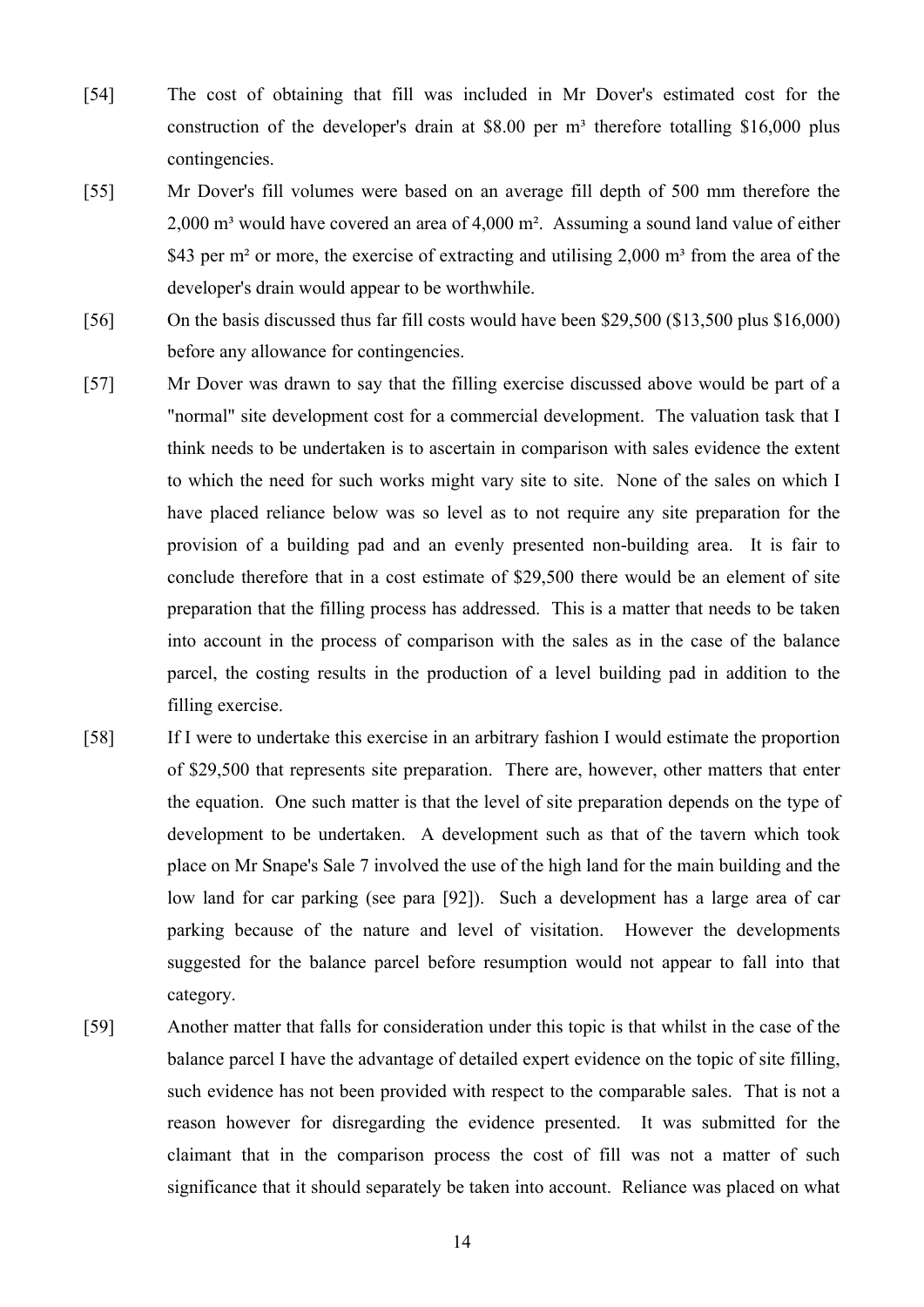Gobbo J said in *Waalt Homes v Road Construction Authority* (1987) 64 LGRA 346, at  $352$ 

"If one is seeking to arrive at the common starting point of a vacant land sale, more or less capable of being developed, then one should take into account any significant expense to bring the sale in question to that point. This is on the basis that the purchaser would have taken this likely expense into account in formulating his price."

- [60] The claimant emphasised the phrase "significant expense" and submitted that \$13,500 for fill did not meet that description. As a proportion of the price that might be paid for the balance parcel on the basis of it having a value of \$43 per m² for about 12,000 m², the suggested fill cost was not significant, it was submitted.
- [61] My reasoning has led me to conclude that the fill costs that a prudent purchaser would calculate would be higher than \$13,500. More importantly is the view that I have formed that though the judgment in *Waalt Homes* refers to costs as that was the evidence under consideration, what His Honour appears to have had in mind was the significance of the relevant feature in the mind of the hypothetical prudent purchaser. Filling of the balance parcel is a feature of such significance that it is appropriate in my view for a valuer to take it into account when conducting the process of comparison with sales.

# **Drainage Issues – Developer's Drain**

- [62] Had the childcare centre not been built or had sufficient drainage capacity been provided as part of its development, the upstream flow, including that to the south of River Hills Road, would have entered the balance parcel towards its south-east corner in the vicinity of Easement B. What appears to the claimant to have been an ill-considered decision in not catering for drainage along its natural path is, however, a product of history confronting any developer of the balance parcel at the date of resumption. It might have been a different matter had there been evidence to the effect that the low volume drainage under the childcare centre resulted from an intention of the respondent to construct the drainage from River Hills Road and through Easement C and therefore formed part of the scheme of which the resumption was part.
- [63] I must view the balance parcel as it existed at the relevant date but without any effect that the scheme of resumption may have had on the land. (*Pointe Gourde Quarrying and Transport Co. Ltd. v. Sub-Intendent of Crown Lands (Trinidad)* [1947] AC 565). I find that scheme comprises both the culvert which runs from upstream of River Hills Road then under the car park and Easement C which now traverses the balance parcel.
- [64] There was considerable debate between the parties as to whether the Gold Coast City Council ("the Council") would have in granting consent to development of the balance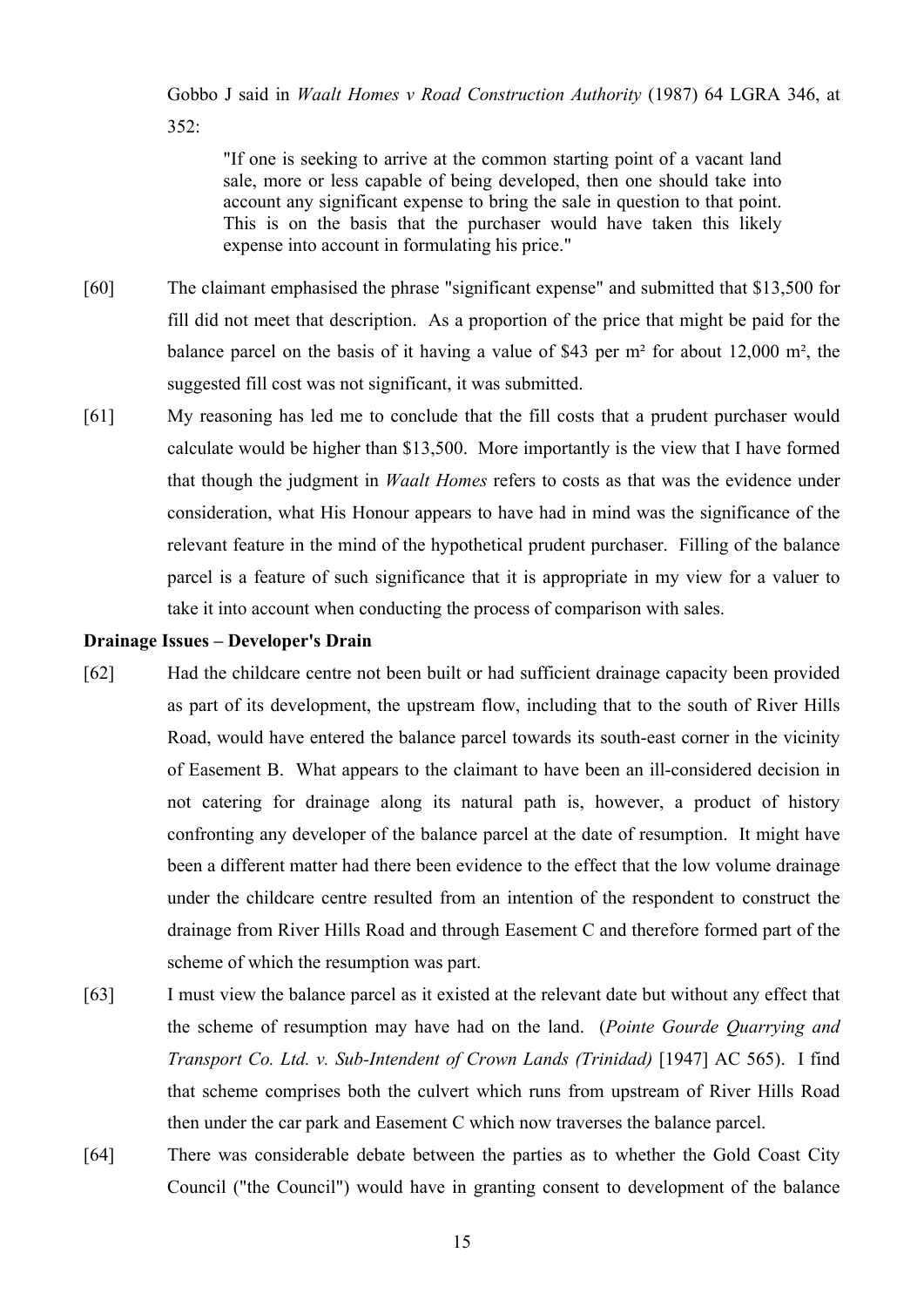parcel, imposed a condition requiring the construction of a drain through the land at the developer's expense. That developer's drain would, in the respondent's submission, be similar in specification to Easement C and would be the subject of a grant of easement to the Council in accordance with the usual practice. It would be located in the low-lying part of the balance parcel; that is, further to the east than Easement C.

- [65] Stormwater naturally flowed to the south-east corner of the balance parcel in the vicinity of Easement B. The imposition of the childcare centre on that flow path diverted that water to its west. A development of the balance parcel would need to ensure that the stormwater which touched that site found its way to the vicinity of Easement B; that there be no constriction of flows onto the land and that stormwater generated on the development land be disposed of. It was submitted for the claimant that a development of the balance parcel which did not include Easement B or the eastern strip could satisfy the requirement that flow be directed to the area of Easement B by the provision of a collection structure on the upstream boundary of the site. The overland flow that skirted to the west of the childcare centre would then enter the balance parcel, proceed to drain down into the lower land within the lower land and the area of Easement B. The evidence of both Dr Weeks and Dr Johnson was to the effect that this was feasible. The adequacy of Easement B to take the upstream flow would, in the claimant's submission, be irrelevant to its suggested development proposal.
- 

[66] A drainage easement of the type proposed by the respondent would not have been required for a development that did not include the Easement B land or the eastern strip, according to the claimant, on the basis that it would not have been reasonable or relevant in terms of ss.3.5.30 of the *Integrated Planning Act*:-

# **"3.5.30 Conditions must be relevant or reasonable**

- **(1)** A condition must
	- (a) be relevant to, but not an unreasonable imposition on, the development or use of premises as a consequence of the development; or
	- (b) be reasonably required in respect of the development or use of premises as a consequence of the development.

**(2)** Subsection (1) applies despite the laws that are administered by, and the policies that are reasonably identifiable as policies applied by, an assessment manager or concurrence agency."

[67] I am prepared to accept that submission. The conclusion I draw on this issue was arrived at on the basis of the arguments presented by the parties. Questions were put by the respondent to expert witnesses namely Mr Connors, Dr Weeks and Dr Johnson suggesting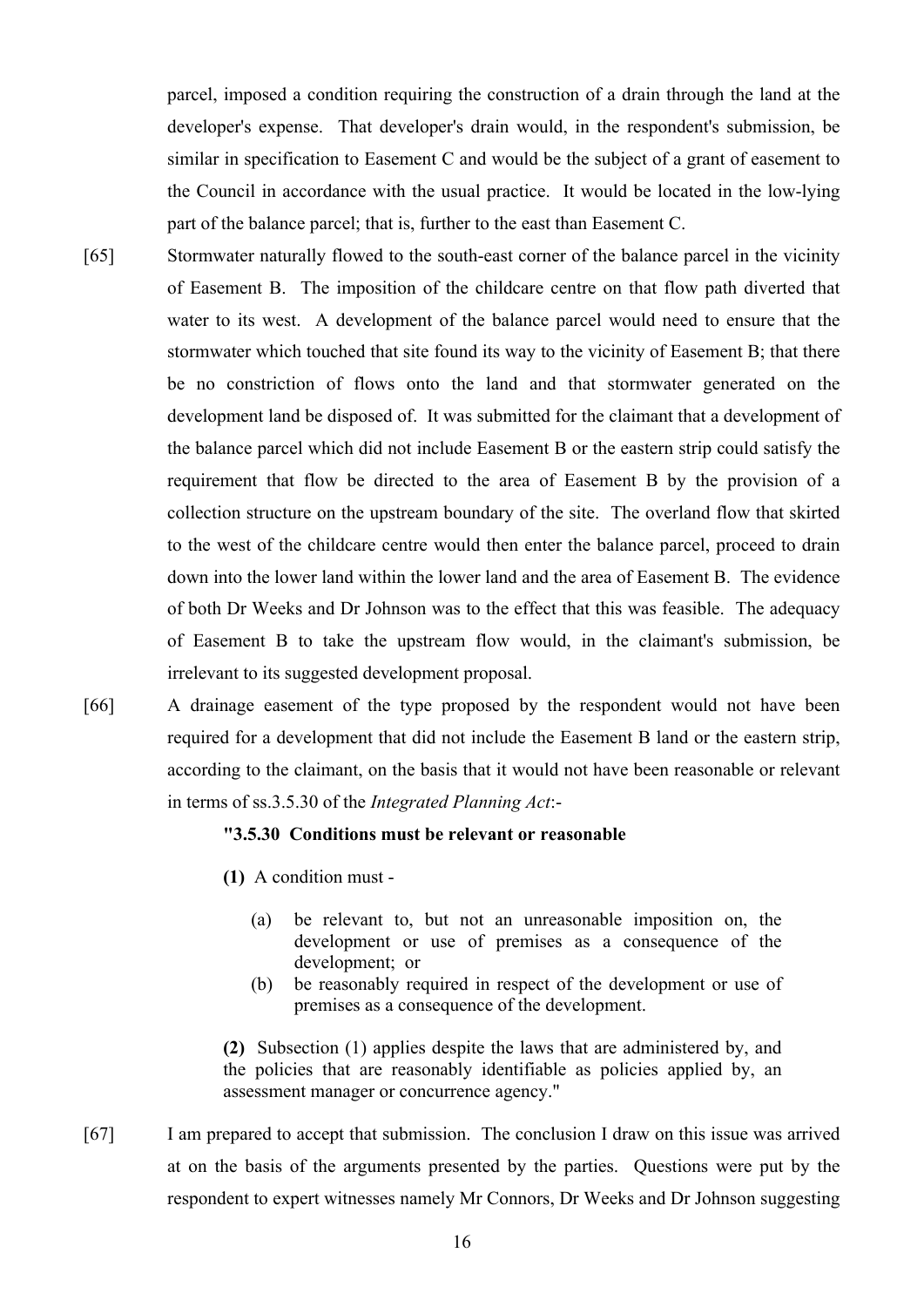that any development of Lot 3 would require a drain of the order of that proposed by the respondent and such questions were answered in the affirmative. I do not know what was in the witnesses' minds as to the development of Lot 3 when providing their evidence, but it seems that it could not have been confined to a development that did not include Easement B and the eastern strip. Presumably they each had in mind some comprehensive development of Lot 3 of the type represented in the Eldon Bottcher plan; or possibly that the Council would be likely to prefer that a developer construct the drain at his expense, rather than the task of constructing the drain being left to Council resources. Council's attitude and preference would, however, be subject to the law.

- [68] In his expert report Mr Ryter said "... any development proposal for Lot 3 immediately prior to the relevant date would have been required to accommodate stormwater, including stormwater from upstream in the catchment ...". He referred to clause 17.16 of the Planning Scheme which provided that the Council would need to consider "whether the land should be drained and/or filled to make a satisfactory building site". That is not a suitable basis which supports the above opinion, nor does it lead to a conclusion that the developer would reasonably be required to construct a developer's drain of the type proposed by the respondent. Such a drain is irrelevant to a building site.
- [69] The development of the tavern was a development of Lot 3. The consent order of the Planning and Environment Court included a development condition that required a flood study of the "subject land", that is Lot 3 and, I stress, not just part of Lot 3. Another condition provided:
	- "3. Sufficient drainage is to be provided through the subject land, verified by the hydraulic analysis, at no cost to the Respondent and to the satisfaction of the Respondent's Chief Executive Officer, to demonstrate that the proposed works can allow the passage of the 2, 10 and 100 year ARI flows through the subject land without causing detrimental flooding impact on adjacent properties, or safety concerns for pedestrian and vehicular traffic." (my emphasis)
- [70] The drainage provided in the relevant part of Lot 3 included the piping under that part of the tavern car park that extended into the balance parcel and the provision of the diversion drain.
- [71] It did not require the provision at the developer's expense of a drain similar to the developer's drain. The low-lying area might be characterised as being at the rear of the tavern land but, nevertheless, part of Lot 3. The fact that it is at the front of the balance parcel does not mean that it would attract a different requirement from that which applied in the case of the tavern land. In the claimant's proposal for the development of 12,000 m<sup>2</sup> to the west of the low-lying area, none of "the proposed works" would affect the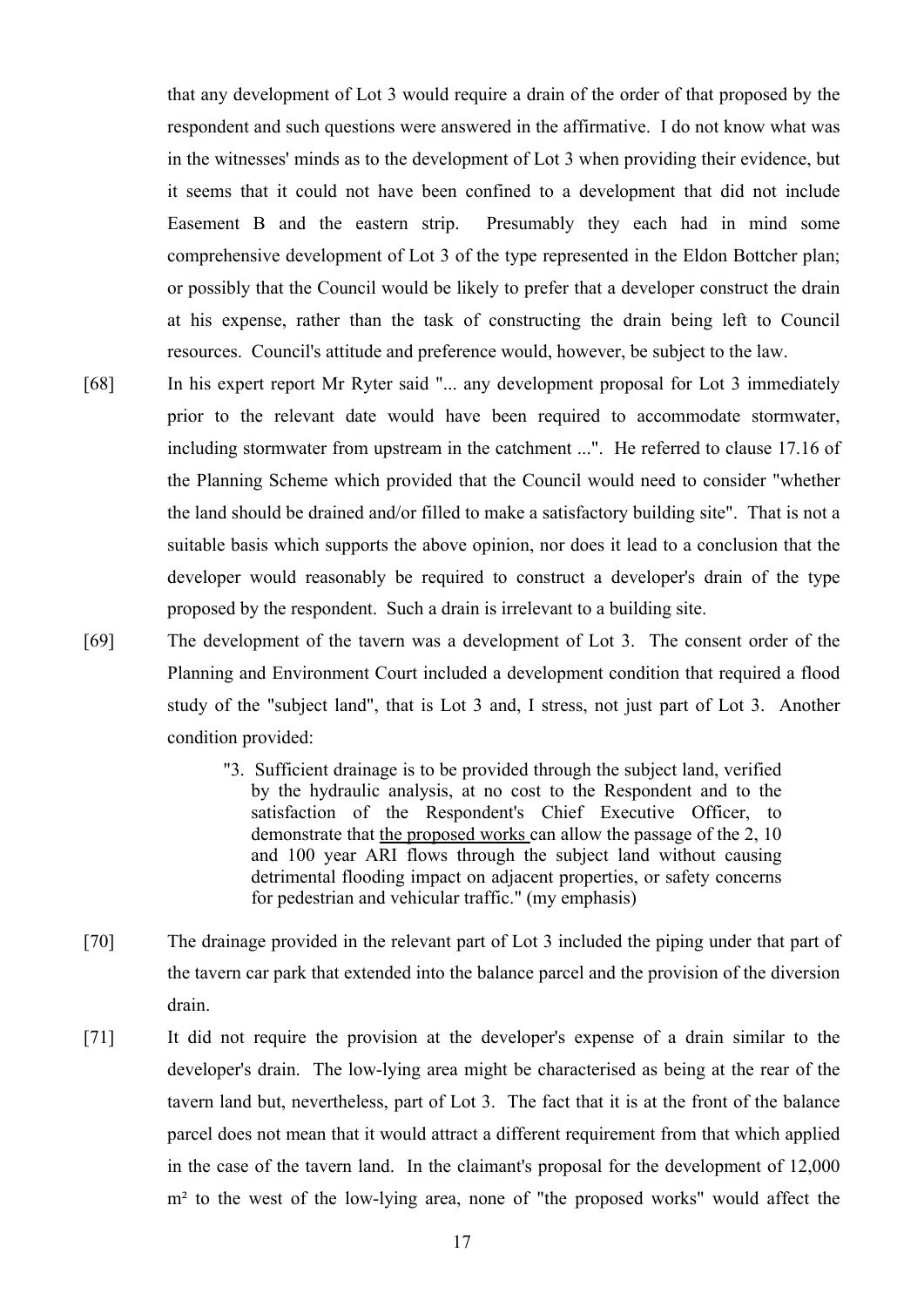passage of flows through the subject land except to the extent that the flow to the west of the childcare centre would need to be directed away from the development site towards the Easement B and diversion channel flow path within the balance parcel. The same might be said of the 12,135 m² in the same vicinity included in Mr Lambert's initial valuation, though I adjust this area for other reasons below.

- [72] The urbanisation of a parcel of land results in that land generating a greater volume of flow downstream than it would have generated in its natural state. To that extent a parcel of land at the downstream end of a catchment will need to accommodate a greater flow than it would have before upstream development occurred. Before that downstream parcel of land has been developed it will have taken a certain volume of flow and must, after development, continue to take that flow and not inhibit it. In addition, the development of that land must manage the concentration and increase of flow from its own urbanisation. As long as those two requirements are met, the development will have complied with reasonable and relevant local council requirements.
- [73] A hypothetical prudent purchaser with knowledge of the conditions relevant to the tavern project and the nature of the development that took place there, would justifiably conclude, I think, that no drainage requirement of the order of that proposed by the respondent would lawfully be imposed as a condition of consent to develop the western 12,000 m² or so of the balance parcel as suggested by the claimant or the 12,135 m² in Mr Lambert's initial valuation.
- [74] The conclusion that I have drawn does not fully, however, dispose of the issue in favour of the claimant. The collection structure proposed by the claimant and mentioned above would have, on Dr Johnson's estimate which the claimant accepted, cost \$10,000. In addition to this cost there would also be the cost of obtaining fill in the amount of \$16,000 in addition to the fill obtained by the cut and fill technique. The total cost of these two items at \$26,000 exceeds the cost of \$25,000 which the respondent accepted as being the cost of the developer's drain. The \$25,000 figure was provided by Mr Dover and it included a cost of \$16,000 for excavation and the winning of fill. On the basis of those figures alone, to which should be added a contingencies allowance of 15%, a prudent developer would elect to construct the developer's drain.
- [75] The appropriate conclusion to draw in these circumstances is that a hypothetical prudent purchaser would elect to construct the developer's drain as part of the development. It may be that the developer would elect to grant a drainage easement to the Council over the developer's drain, however that is not, as I see it, a matter relevant to value. Apart from the small advantage in cost in constructing the drain compared with the approach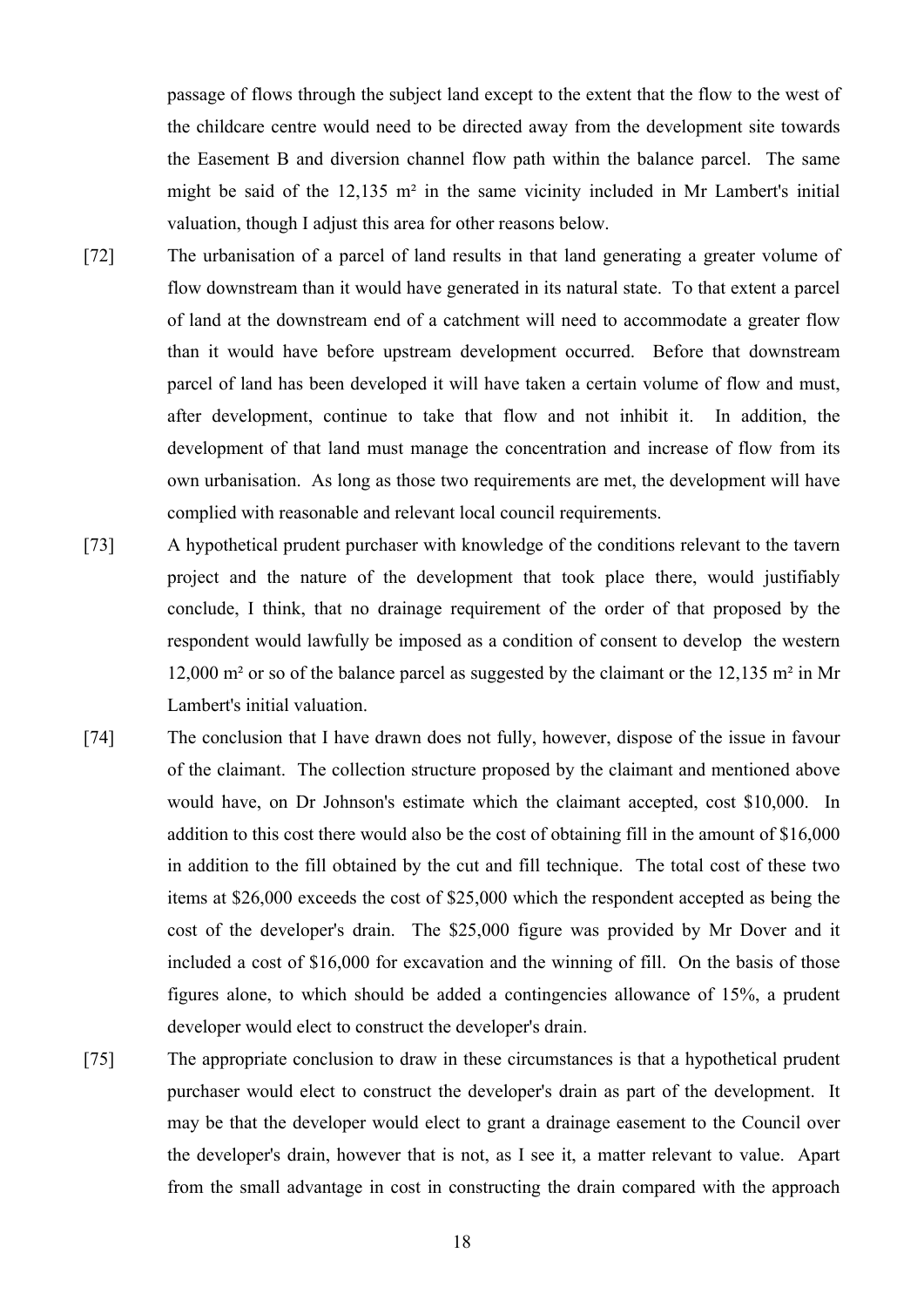suggested by the claimant, a developer would, I think, prefer a well constructed and grassed drain located at the entrance to his development to the unsightly diversion drain that was placed there as part of the tavern development.

# **Developer's Drain Design**

- [76] In contrast to Easement C which is constructed straight across the balance parcel and does not take advantage of the low-lying land, the parties agreed that the developer's drain could be designed in a way that was more sympathetic to the development potential of the balance parcel. The developer's drain would be constructed such that it took stormwater from a point on the southern boundary of the balance parcel to the west of the childcare centre, then in a design presented by Dr Johnson it would swing towards the eastern boundary and track parallel to that until it flowed out over the northern boundary. The distance from the eastern boundary would be dictated by the edge of the tavern car park tarmac. The drain would utilise the low-lying land in the balance parcel. The design location of that drain was, for the purpose of argument, accepted by the claimant, however Mr Dover suggested that a narrower drain design would have been appropriate. That question of the drain design was, however, disposed of as an issue by Mr Lambert's acceptance of Mr Dover's cost estimates for the drain.
- [77] In his initial valuation Mr Lambert had employed the developer's drain design provided by Dr Johnson and in so doing concluded a top value of \$544,294. In his amended valuation he employed his own developer's drain design and using the same top land value of \$43 per m², he estimated the top value at \$522,249. The difference in top values came about both because Mr Lambert presented his version of a possible location of the developer's drain and because he modified the value he applied to that part of the balance parcel lying to the east of the developer's drain. I will first consider Mr Lambert's drain location.
- [78] Mr Lambert's design modified Dr Johnson's design by having the drain curve across from its point of entry to the eastern boundary, then track back along that boundary to the north until it came to the tavern car park whence it curved to the west then back to the north, running parallel to the Easement B pipes under the car park. It would partly be superimposed on the Easement B open drainage section. It is that which led him to reduce the area of Easement B in his amended valuation (see paras [22] and [23]). Mr Lambert's developer's drain design was promoted by the respondent as being advantageous to a developer, compared with Dr Johnson's layout, because it provided a slightly larger block of land to the west. The development area to the west for Mr Lambert's amended design was measured by him at 12,075 m². That is, however, a little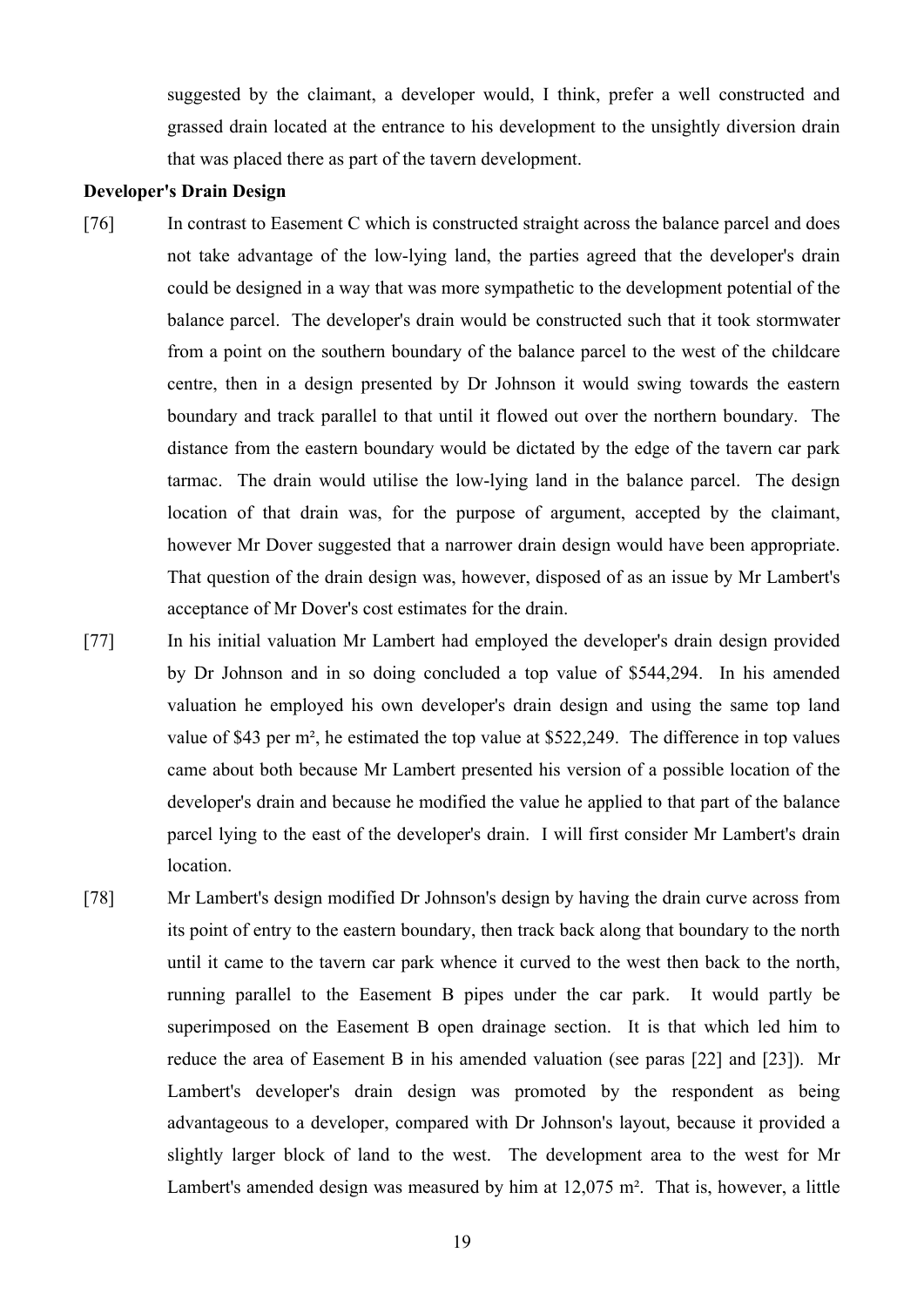smaller than the area for that land included in his initial valuation (12,135 m<sup>2</sup>), though that might be because Dr Johnson's layout of the drain failed to take into account the extent of the tavern car park works. In Mr Lambert's design the area of land occupied by the drain would be larger than in the case of Dr Johnson's design.

- [79] In submissions the claimant placed no value on the area to the east of the developer's drain. That was done, as I understand it, on the basis of its submission that if the development of the balance parcel did not include Easement B and the eastern strip, no developer's drain would have properly been required by the Council. Mr Snape placed no value on this area though, as I have observed at para [33], that was apparently for other reasons. Given my conclusion that a prudent developer would construct the developer's drain in any event, I see no need to place an embargo on some value being placed on this area.
- [80] The angle of layout of the developer's drain in Mr Lambert's layout is such that it creates a small (252 m²) triangle of land to its east referred to as the eastern development area in Mr Lambert's amended valuation. Mr Lambert placed a value of \$3,024 on that land on the basis of its value as a source of fill for the western development land. He assumed a one metre depth of fill being extracted from that land at \$12 per  $m<sup>3</sup>$  in value to produce his estimated value. The need for that fill is not apparent on the evidence, given that Mr Lambert adopted Mr Dover's fill cost estimate.
- [81] Dr Johnson's developer's drain layout severed an area of 1,046 m² in the area between that drain and the eastern boundary of the balance parcel. I have referred to this earlier as the triangular area. In his initial valuation Mr Lambert placed a value of \$22,489 on that land on the basis that it was worth 50% of his top value of \$43 per m² for development land. He explained in oral evidence that he considered that area of 1,046 m² of land to have such a value on the basis of its potential use for outdoor storage or parking. Neither he nor Mr Snape was critical of that aspect of his initial valuation. In fact, nothing much was said about it. Mr Lambert said quite simply in cross-examination that he had approached his valuation for a similarly located but smaller area in his amended valuation on the basis that the drain layout was different.
- [82] There is no compelling reason, therefore, for me to adopt Mr Lambert's drain layout, particularly as it led him to a lower valuation for this area which was not adequately justified. Mr Lambert was not sworn as an expert in such matters as drain design. I recognise that registered valuers will often be called upon to provide evidence in respect of matters that are the expertise of others. In the present case, however, there were two qualified engineers who gave evidence on this matter. In the circumstances, I must prefer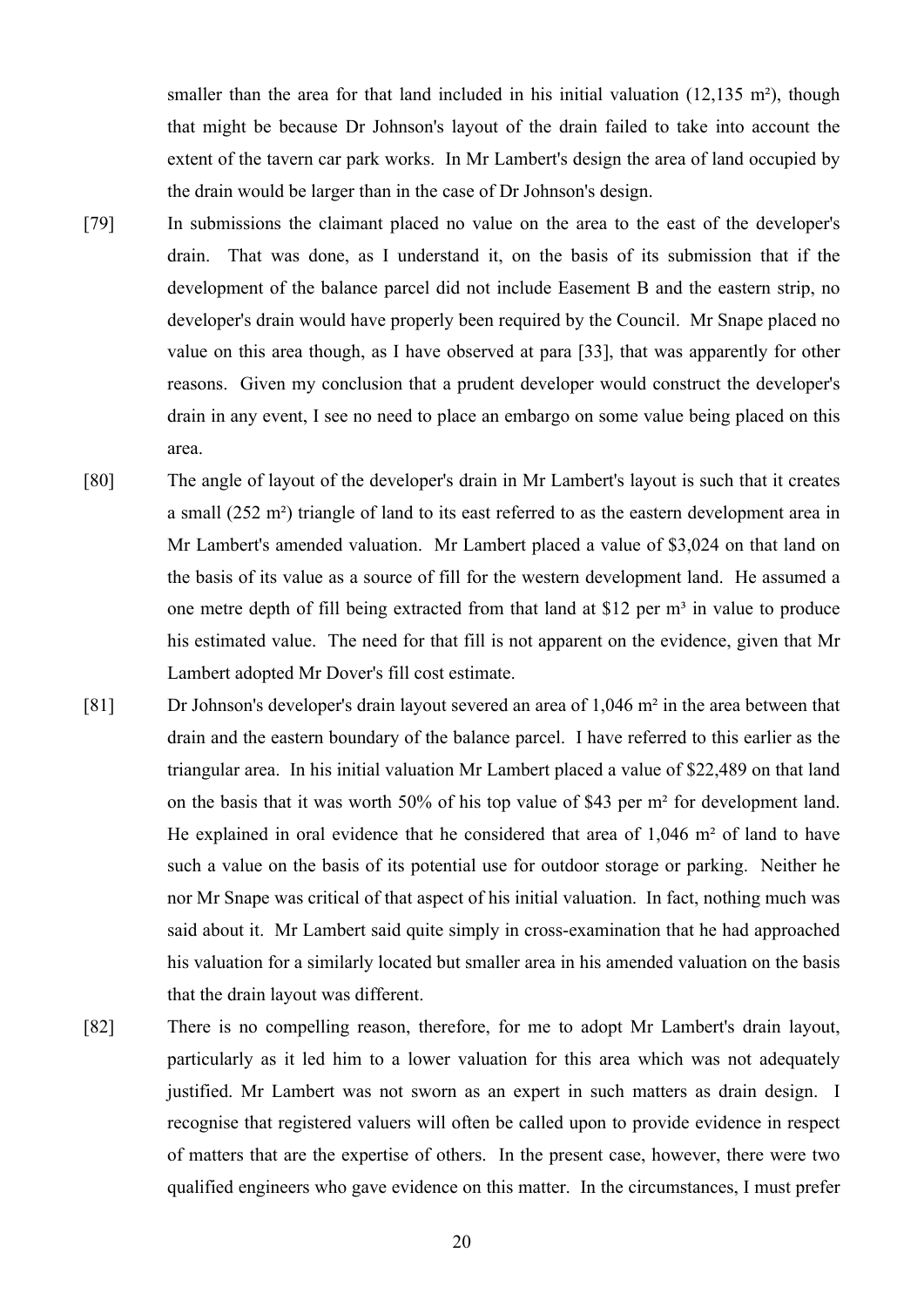their evidence. I adopt Dr Johnson's drain layout.

[83] In the circumstances, I place no reliance on that part of Mr Lambert's amended valuation which values the land under discussion at \$3,024. It became clear to me, once I came to focus on after resumption valuation issues that the value of the eastern severance, including the area under discussion were affected by similar though not identical issues. They were probably issues of the type which led Mr Lambert to his valuation approach to this area in his initial valuation, though were not articulated there. I see no reason to differentiate between the value of this 1,046 m² either before or after resumption. To attempt to do so would be to bring an undue refinement into the valuation process,. I will, therefore, place a value of about \$17 per m² on this 1,046 m² of land in accordance with the conclusion drawn at para [241]. That calculates to \$18,000.

#### **Before Costs**

| [84]              | In summary, I conclude that the costs to be taken into account in the before valuation are: |           |  |
|-------------------|---------------------------------------------------------------------------------------------|-----------|--|
|                   | Developer's drain (including \$16,000 for fill)                                             | \$25,000  |  |
|                   | Cut and fill of western development land                                                    | \$13,500  |  |
|                   | Crossing of developer's drain                                                               | \$50,000  |  |
|                   |                                                                                             | \$88,500  |  |
| Contingencies 15% | \$13,275                                                                                    |           |  |
|                   |                                                                                             | \$101,775 |  |

[85] In oral evidence Mr Lambert said that a risk allowance should be added to this cost figure to cover risks associated with completing the works as planned. Mr Snape was not asked about this item and whilst there was some suggestion in cross-examination of Mr Lambert, particularly with respect to after resumption costs that a figure of perhaps 20% be included, I see no need to vary Mr Lambert's 10% in the before resumption scenario. A 20% allowance is more akin to that which might be required in a complete development of the land. Mr Lambert described this allowance as being for risk only with no profit element. Whilst I find difficulty with the theoretical correctness of such a proposition, I think that 10% is appropriate. Inclusion of this allowance brings the total costs before resumption to \$111,952.50 which I will round down to \$111,950.

# **Development Area**

[86] The claimant's estimate of the developable area in the before scenario was approximated only at 12,000 m². In his initial valuation Mr Lambert adopted 12,135 m² for this western land, but changed that to 12,075 m² in his amended valuation, based on his own developer's drain design. Now the 12,000 m² suggested by the claimant was not fixed as, in submissions, my attention was drawn to the availability of lower land to the east of that area that the claimant submitted could have been utilised for such things as road,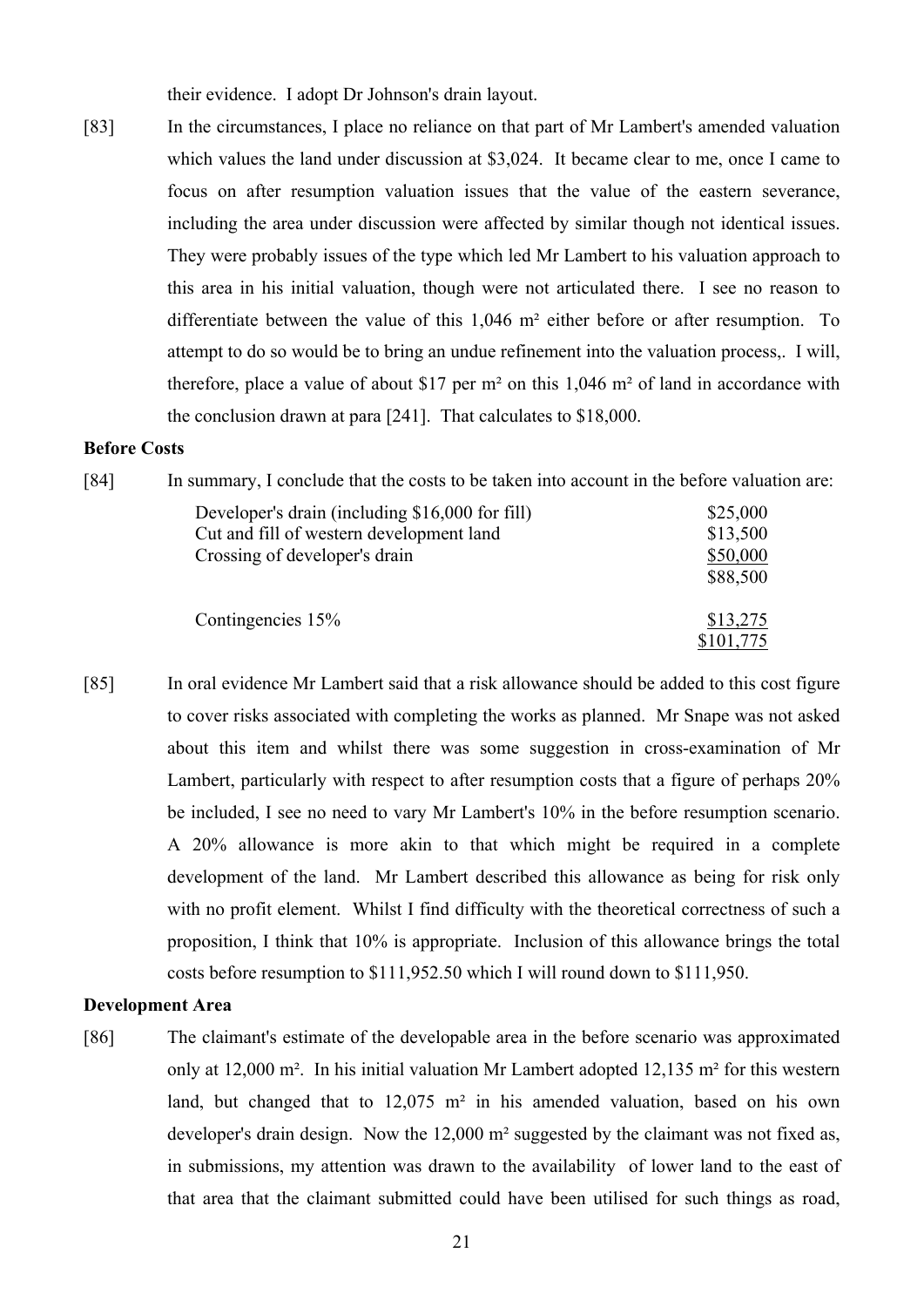parking and landscaping. Land put to such uses would have a value for that purpose, however no figure was suggested by the claimant. *Melwood Units Pty ltd v The Commissioner for Main Roads* (1976) 3 QLCR 209 at 233 provides authority for this Court to determine compensation notwithstanding any error or timidity on the part of a claimant. In the circumstances, I think it appropriate that I settle on a figure greater than 12,000 m² as being development land. In so doing I need to keep in mind that Mr Lambert's initial estimate of 12,135 m² was based on Dr Johnson's developer's drain layout which was a little further east than the tavern car park would have permitted. In the circumstances, I will settle on a figure of 12,100 m² as being developable land in the west of the balance parcel. I see no need to modify the fill cost estimates based on this small adjustment.

#### **Sales**

- [87] Both Mr Lambert and Mr Snape employed the method of comparison with sales in carrying out their respective valuations. Mr Snape said that he could find no sales that were directly comparable to the balance parcel so had general regard to selected sales in settling on his figure. He included 15 sales in his valuation. Sales  $1(a)$ , (b) and (c) comprised three sales in the Pacific Gateway Industrial Estate which sold for prices of \$117 per m², \$132 per m², and \$135 per m² respectively. Mr Snape conceded that they are not comparable to the balance parcel but were included for the benefit of providing a global picture, as he put it.
- [88] His Sale 2 was of a property at 29A Logan River Road, Beenleigh having an area of 6,452 m<sup>2</sup> which sold on 31 July 2003 for \$557,500, which calculates to \$86.40 per m<sup>2</sup>. He said that the sale land presents as a very similar situation to the balance parcel in that it is rear land with a long driveway access alongside industrial buildings. Whilst Mr Snape thought the Sale 2 property to be limited to industrial use, Mr Lambert said that there was a proposed mini storage development in the minds of the purchaser at the time of sale; that is, a use similar to the one designed by Eldon Bottcher for the balance parcel before resumption. The sale is an after-date sale in a market which Mr Snape acknowledged was more buoyant than that of the Eagleby area. He said that the sale was "not directly comparable to the subject in some respects".
- [89] Mr Snape's Sale 3 is located at 179 Main Street, Beenleigh having an area of 7,159 m². The sale took place on 4 June 1999 for a price of \$865,000 which calculates to \$121 per m<sup>2</sup> for the land. This sale took place prior to the purchase of Lot 3 by the claimant. Mr Lambert said that he could find no areas of comparability between this sale property and the balance parcel. Mr Snape did not press its comparability.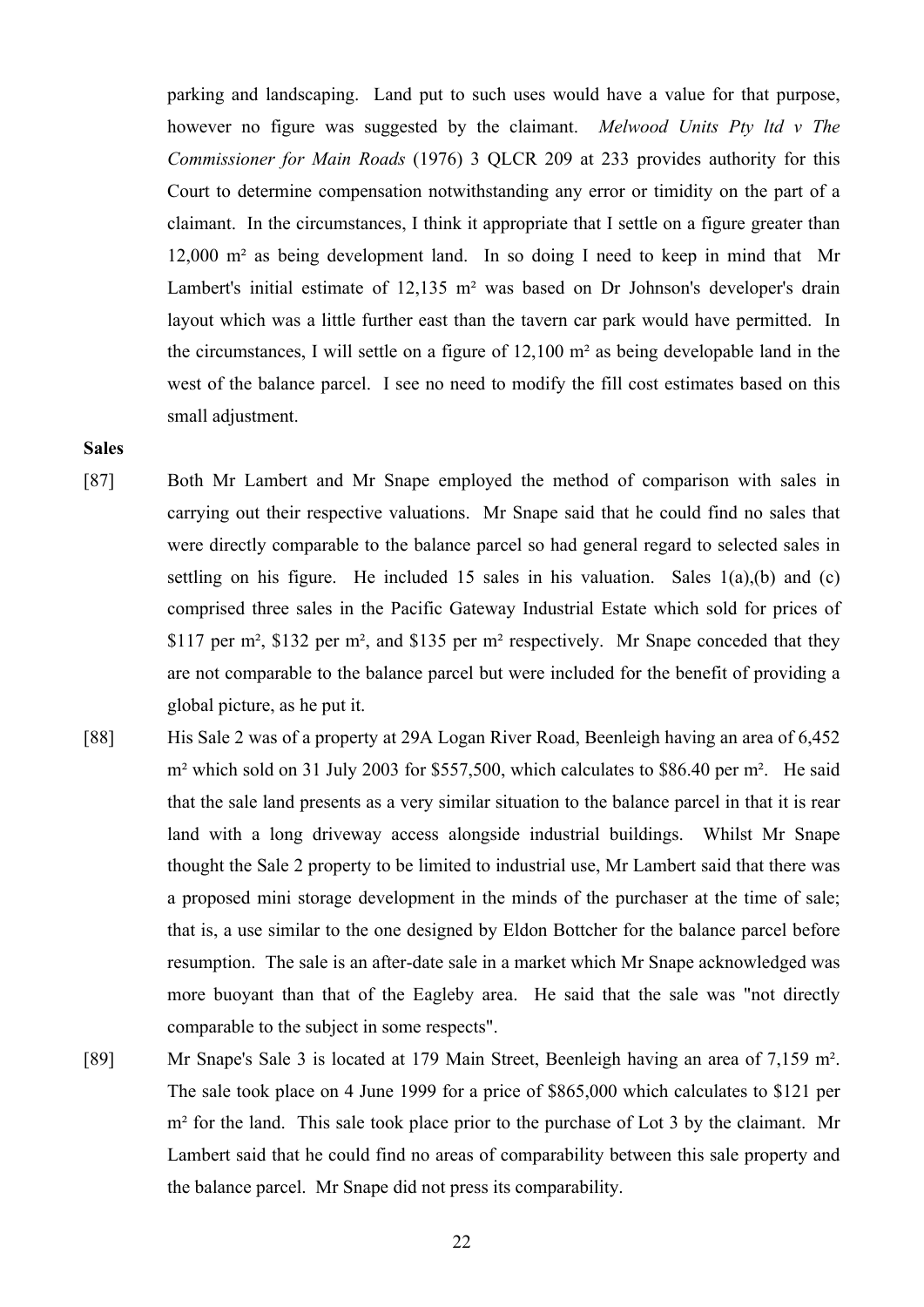- [90] Sale 4 in Mr Snape's valuation is located at 38 Herses Road, Eagleby and has an area of 4.09 ha. The sale occurred on 20 December 2001 for \$384,000 which equates to \$9.40 per m². This sale is relied on by Mr Snape to support a figure of \$15 per m² in his aftervaluation for land suggested to have no direct economic use. I return to that issue below. I also deal with Mr Snape's Sale 5 later in these reasons.
- [91] The sixth sale in Mr Snape's valuation took place on 5 July 2003 for a price of \$3,250,000. The sale is located at 204 Main Street, Beenleigh, has a land area of 2.9 ha and the price calculates to a figure of \$112 per m². Mr Snape considered the sale property to be overall superior to the balance parcel whilst Mr Lambert's opinion was that the sale was so superior that it was not comparable with the land being valued. Clearly a sale at \$112 per m<sup>2</sup> cannot be employed to support a value of about \$45 per m<sup>2</sup> by direct comparison.
- [92] Sale 7 is located at 98 Distillery Road, Eagleby, has an area of 9,068 m² and sold on 21 December 2001 for \$700,000 according to Mr Snape's valuation report. On that basis the sale equates to a figure of \$77 per m².
- [93] Mr Lambert said that the price allocated to this sale land resulted from an apportionment of a sale totalling \$1,550,000 which involved the sale land, another parcel of land, a liquor licence and an offsite bottle shop. Mr Snape was not aware of this complication to the sale, however expressed the view that the apportionment seemed appropriate. How he might have formed that view without an appreciation of the full nature of the transaction is not known to me.
- [94] Sale 7 suffers the disability of being at a price whose validity as representing market value depends on the opinion of the valuer who seeks to rely on it. Even if I put aside this disability, as I call it, the proposed use of the sale land as a tavern is quite superior to that probable on the balance parcel. The sale land is well exposed with a two-street frontage and has exposure to the Pacific Motorway. Its apportioned sale price of \$77 per m² is quite removed from the value either valuer suggests for the balance parcel.
- [95] One point of comparison that should be noted is an opinion expressed by Mr Snape that the lower car park land is below flood level whilst the main tavern building has been constructed on the high land. That opinion was reinforced by the tender of Exhibit 28 which indicated the sale land as being almost fully flood affected. That singular point of comparison does not however elevate the sale to a position of utility in the valuation process.
- [96] Not far from the Sale 7 property we find Mr Snape's Sale 8 at 89 Distillery Road, Eagleby. That land has an area of 3.44 ha which sold on 13 February 2003 for \$710,000.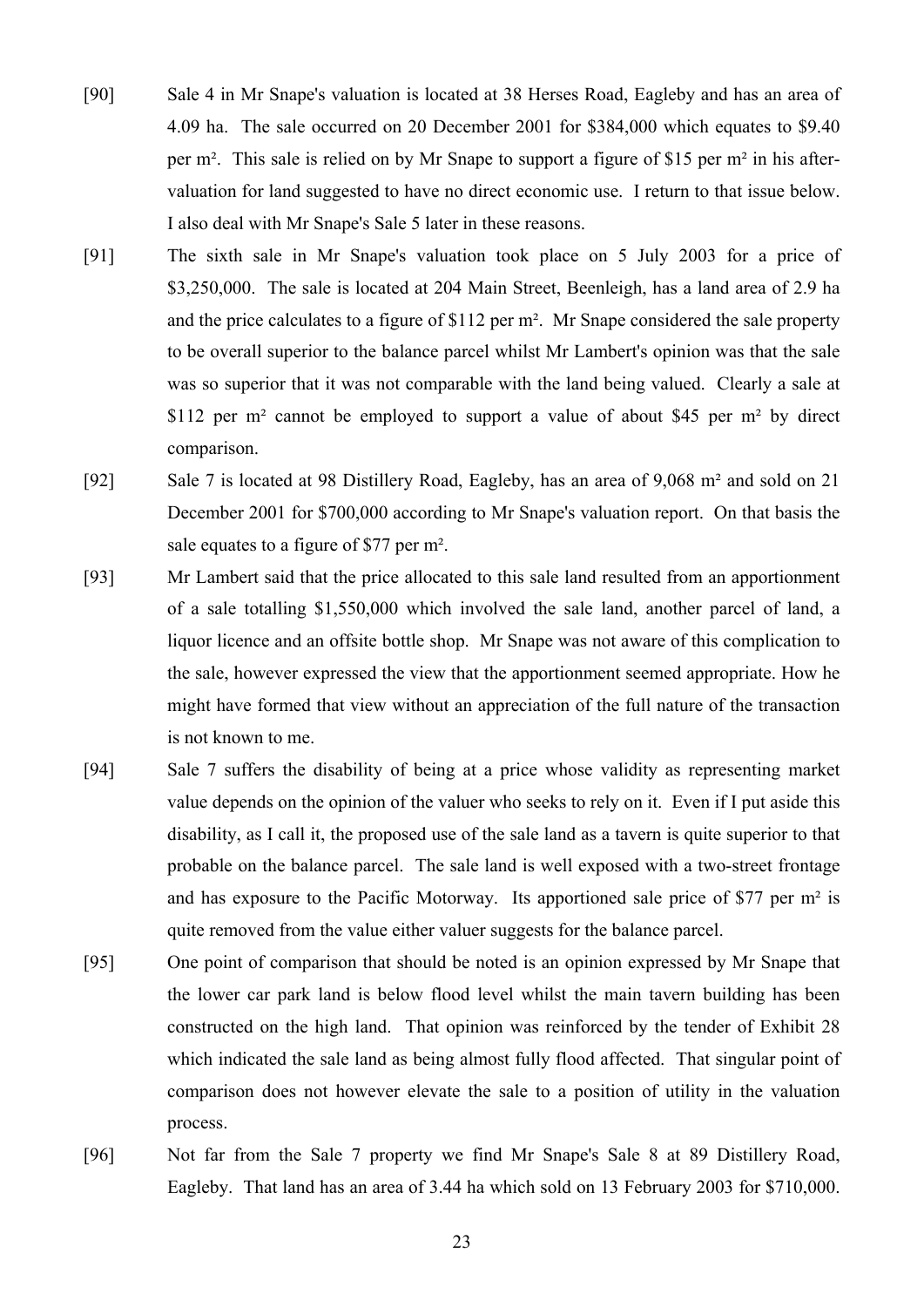Mathematically that equates to a figure of \$20.64 per m<sup>2</sup>. Mr Snape said that a significant proportion of the rear sale land is low lying river floodplain and unsuitable for building. The land is surrounded by low quality industrial and horse grazing uses and was considered by him to be inferior to the balance parcel.

- [97] Mr Lambert said that he accepted this sale as having "some elements of comparability" as he put it though at one stage also said that he did not think the sale to be relevant. I take the second of these comments to be a convenient response during cross-examination.
- [98] The Sale 8 land has a major drain on the south-eastern corner and has a large area of land that is low lying river front land. Exhibit 28 suggests that all of the land is below the nonfill encroachment line. Mr Lambert suggested that the land had commercial potential whilst Mr Snape thought it would be limited to open storage uses.
- [99] It transpired that on 28 November 2003 the Council approved, subject to conditions, a development of a showroom on the front section of the Sale 8 land covering an area of 8,800 m² or 23.25% of the site. The Council had on 17 May 2002 refused an application for a material change of use for a showroom, catering business, timber yard, and retail nursery, having a greater scale and intensity to that finally approved. The purchaser would have had the benefit of the earlier application and its treatment by the local authority to refer to. It seems the purchaser was well prepared as the application which was finally successful was lodged on 13 March 2003, that is one month after the date of the contract of purchase.
- [100] Whilst Mr Snape has calculated an overall price of \$20.64 per m² for the sale land , it seems that it is the front section of the land that carries the main value. If for example, I applied Mr Snape's \$15 per m² to the rear land giving it a value of \$395,000 that leaves a price for the front 8,800 m² of \$315,000 or about \$36 per m².
- [101] The Sale 8 land is not rear land but is flood prone. It is much larger overall than the balance parcel but its area of development land is a little smaller than is available on the claimant's land. The Director of Planning, Environment and Transport noted in his report to his employer Council that the building would be on piers and that there would be compensatory earthworks to cater for flood storage. Counsel for the claimant properly, in my view, described these conditions as onerous. I accept Mr Snape's opinion that the sale land overall is inferior to the balance parcel. I also conclude that the developable portion is somewhat inferior but the superior usage of the development on the sale land and the fact that it has a road frontage compensates for that inferiority.
- [102] Sale 9 in Mr Snape's valuation is located at Lahr's Road, Ormeau, has an area of 15.48 ha and sold on 1 August 2000 for \$5,000,000. That equates to \$32.30 per m².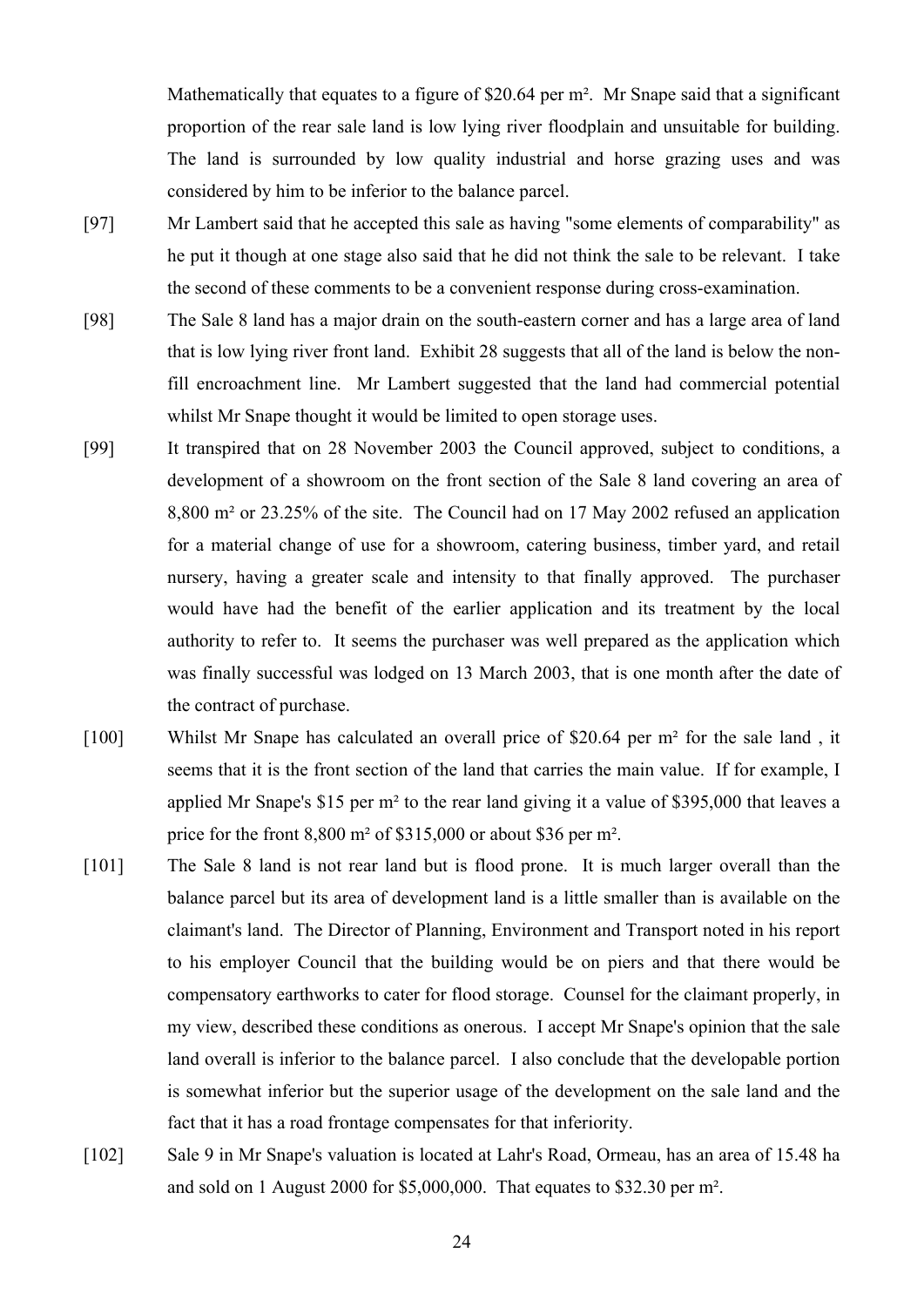- [103] The sale property was purchased for the development of a stage of the Motorway Business Park. Stage 1 had already been developed and has become a prestigious industrial estate. Whilst its present status was not apparent at the date of sale, the location of the sale land promised it greater and more prestigious potential than would ever have been contemplated for the balance parcel.
- [104] I accept that the sale land sold in a lower market than would have prevailed in the area of the balance parcel at the relevant date and the size of it is such that the price would be less per m² than for a site the size of the balance parcel.
- [105] Mr Snape said that the sale land has some major issues with respect to drainage. He said that he did not attempt to compare the sale directly with the balance parcel. Indeed it cannot be so compared as it is a vastly different parcel.
- [106] Sale 10 is found at 101 Burnside Road, Yatala, has an area of 4.06 ha and sold on 2 October 2003 for \$1,600,000. That calculates to \$39.40 per m². In oral evidence Mr Snape clarified a statement in his valuation report which said that the sale was used for market evidence by explaining that it was "not a particularly useful sale". Certainly he did not compare it directly with the balance parcel. In any such comparison the sale land appears superior in many respects: it is not rear land; it is in Yatala, a superior industrial area to Eagleby; it is good sound land and the sale took place some 19 months after the relevant date in a rising market. Given these points of comparison one might have expected a price higher than \$39.40 per m². Mr Snape raised the prospect that services may not be available to the land, but that suggestion does not appear consistent with the fact that there is a large building on the other side of the road from the sale.
- [107] Both Mr Snape and Mr Lambert applied a higher value than this sale reveals. That and the above comparison suggest that the sale should be set aside as not being a useful basis for direct comparison.
- [108] Also in Burnside Road and at the corner of Lahr's Road, is a reference to a group of sales which I describe as Sale 11. No individual sales were cited by Mr Snape, however he said that 1.6 to 2 hectare serviced industrial lots have recently sold between \$165 per m<sup>2</sup> and \$200 per m² in that location.
- [109] I accept Mr Lambert's evidence that these sales are in an area of completed industrial lots that are not comparable with the property being valued. The sale prices in comparison with the value suggested by both valuers for the balance parcel bears this out.
- [110] I will deal with Sales 5, 12 and 13 in Mr Snape's valuation following discussion of some of Mr Lambert's sales.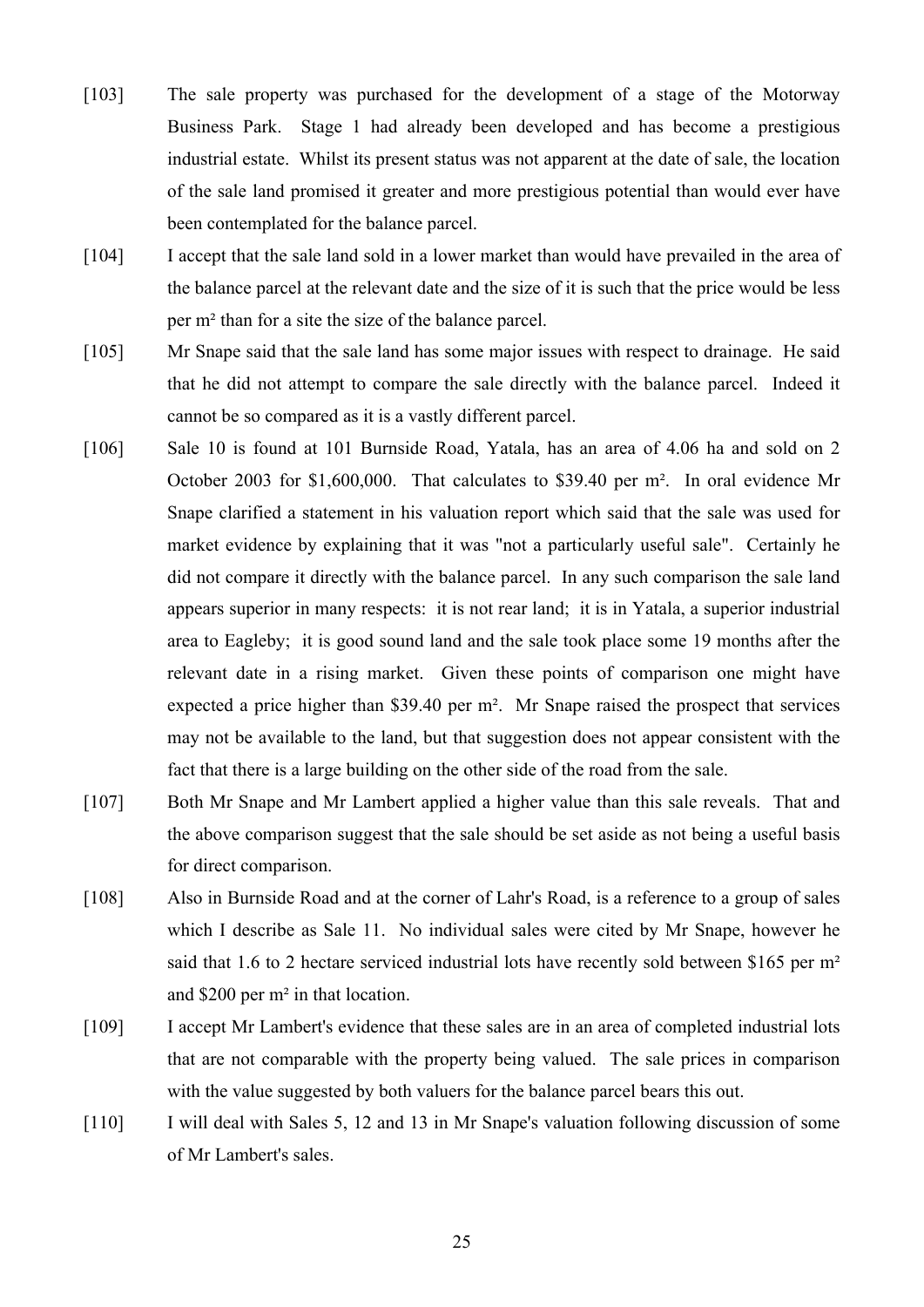- [111] Mr Lambert's Sale 1 is at 22A Spanns Road, Beenleigh, has an area of 20,200 m² and sold on 19 June 2003 for \$1,020,000. That calculates to \$50.50 per m². There were some improvements on the sale land which Mr Lambert valued at \$150,000, a figure accepted by Mr Snape, leaving the land component at \$43.07 per m².
- [112] In his comparison Mr Lambert said that site works had been undertaken including cutting, levelling and retaining, and that there are no access or drainage issues on the property. Whilst his comment about access and drainage raises a question as to whether he took these features into account in his comparison, I deal with this issue below. Mr Lambert went on to say that the sale land was comparable rear land, but enjoyed a superior location. Given his appreciation of the market movement since the relevant date, Mr Lambert discounted the sale by 10% to about \$39 per m², then in his comparison added that level of discount back on the basis that the balance parcel may have some higher use in the fullness of time given its zoning as Local Shopping.
- [113] In an earlier valuation not tendered in evidence Mr Snape had regard to this sale on the basis of it being comparable. He said that he omitted the sale from his primary valuation despite its physical characteristics because it had improvements on it, because of its zoning and because there was different surrounding developments from that in the vicinity of the balance parcel. He described uses surrounding the sale as being basically industrial. He also said that a development of the sale land would require extensive earthworks. I will take these points in order.
- [114] Whilst I can understand a valuer being concerned with the question of improvements they were not substantial in this case. Indeed Mr Snape accepted Mr Lambert's figure of \$150,000 for that component in the sale.
- [115] As to the zoning: the evidence of Mr Connors suggested a development of the sale land would probably be similar to the types of uses that might be placed on the balance parcel. Under the *Integrated Planning Act* no development is prohibited and an application for development for a use for warehouses/storage would appear appropriate. Mr Snape appeared to accept this notwithstanding his stated reasons for jettisoning the sale. Mr Lambert has therefore adopted a more generous position on this point given his add back of 10% for the balance parcel's zoning.
- [116] Mr Lambert described the need for earthworks as minor, that is, as needed for a building pad only. He, therefore, directly disagreed with Mr Snape on this point. Not only does this difference of opinion present me with a difficulty but I have the added difficulty that in the case of the balance parcel the earthworks requirements has been addressed in a very detailed way and has been reduced to actual figures by Mr Lambert. The sale has not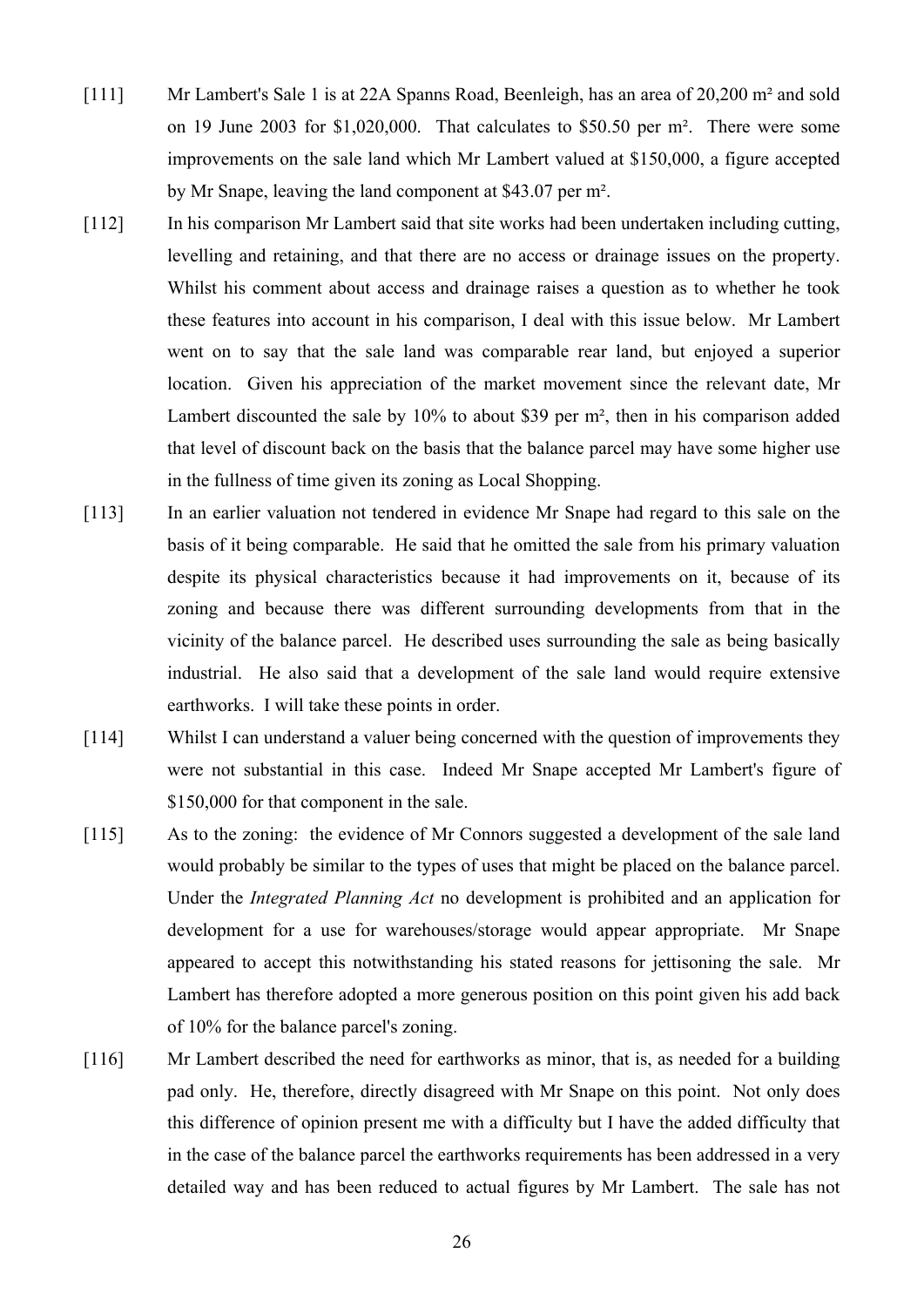received the same treatment even though Mr Lambert said it was his main basis.

- [117] I formed a clear view that Mr Lambert generally had a greater grasp of detail than did Mr Snape in the process of comparison between his sales and the balance parcel. It is clear in Mr Lambert's valuation report that he focussed closely on points of comparison whilst the opposite can be said of Mr Snape. I am therefore inclined to think that Mr Lambert's evidence as to the need for minor earthworks only in the form of providing a building pad is closer to the mark.
- [118] Having said that I also need to say that it is obvious that Mr Lambert has not taken into account the fact that the cost of fill he catered for in his final before valuation of the balance parcel would also have provided a level building pad. That, is in a comparison between his Sale 1 and the balance parcel, he has applied a discount allowance that ought not to have been applied. He did not do this expressly but it is inherent in his comparison. On that basis alone and assuming the correctness of all of the points of comparison, Mr Lambert's top value would be greater than \$43 per m².
- [119] Sale 2 in Mr Lambert's valuation is Lot 2 Octal Street, Yatala. The sale property has an area of 31,290 m², and sold for \$1,000,000 in September 2003. That calculates to \$31.95 per m².
- [120] Mr Lambert described the sale land as being hatchet-shaped with 80% comprising rear "head". There is a moderate slope down to the southern boundary towards Sandy Creek and the property will require cutting and levelling for a building pad which will result in some loss of land due to batter embankments, in his opinion. He said that the sale land is comparable rear land but inferior in location and in an area whose uses would be inferior to that likely on the balance parcel. It is therefore overall inferior to the balance parcel in his opinion.
- [121] Mr Snape observed that the sale is in a "fairly ordinary industrial estate (that is) tucked well away from the highway". That appears to accord with Mr Lambert's opinion.
- [122] Mr Snape introduced a further two sales in Octal Street which I will refer to respectively as his Sales 12 and 13:

| <b>Lot 487</b>          | Sale date       | <b>Sale Price</b> |                            |
|-------------------------|-----------------|-------------------|----------------------------|
| $6,512 \text{ m}^2$     | 28 August 2001  | \$440,000         | \$67.50 per m <sup>2</sup> |
| Lot $453$               |                 |                   |                            |
| $6,823 \; \mathrm{m}^2$ | 7 February 2003 | \$484,000         | $$71$ per m <sup>2</sup>   |

These two lots are smaller than the balance parcel and fully developed. One is on a corner. Mr Snape seemed to place little reliance on them saying only that they show a progression in sale price.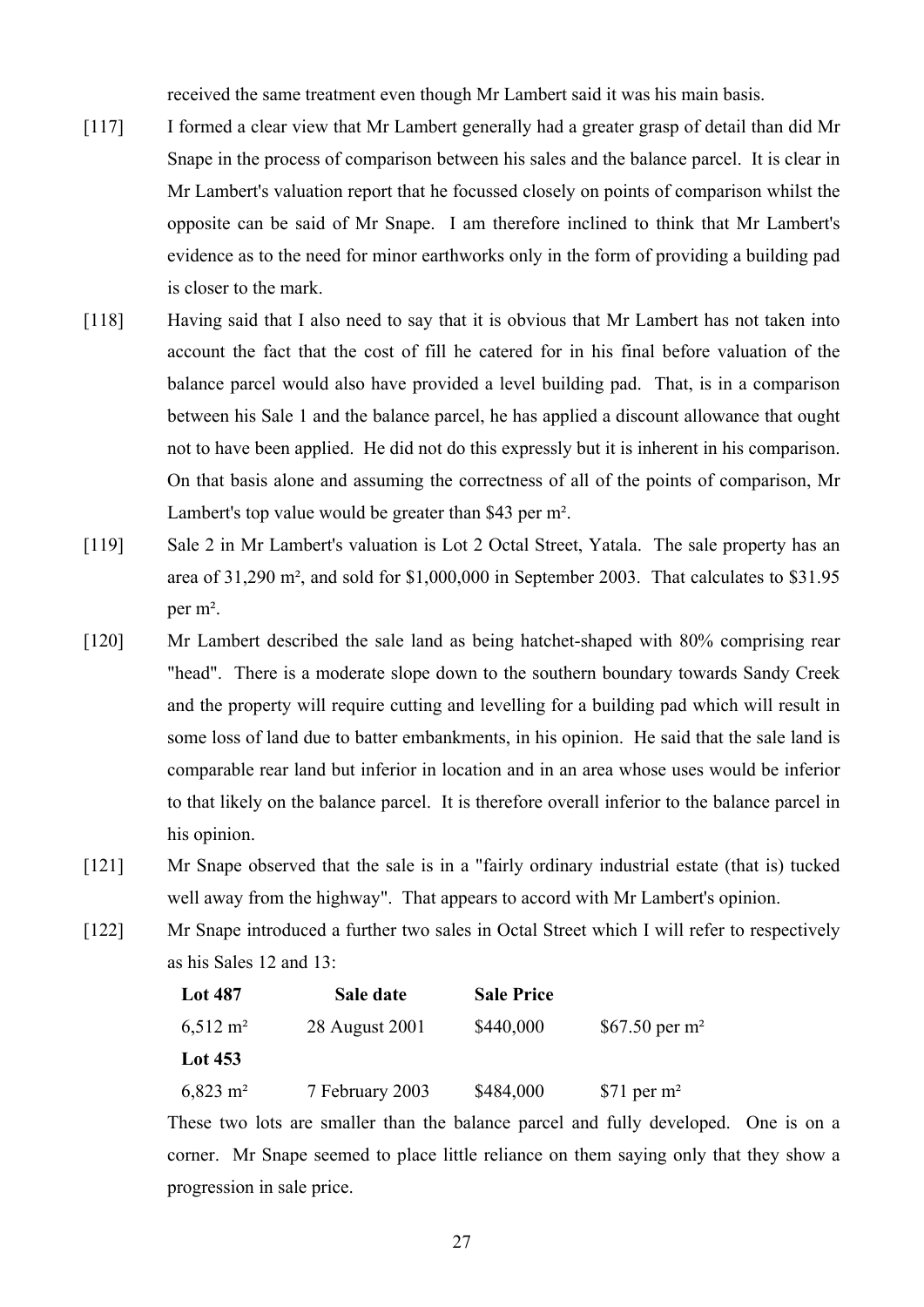- [123] Mr Lambert's third sale is at 112 Stapleton-Jacobs Well Road, Stapleton, has an area of 29,400 m² and sold on 14 November 2001 for \$1,000,000. That equates to a figure of \$34.01 per m<sup>2</sup>. In his comparison Mr Lambert said that the sale property is comparable rear land which benefits from minor secondary street frontage to a high traffic road. He considered it, however, to have inferior location attributes and potential for a use inferior to that possible on the balance parcel. Mr Snape offered no disagreement to that comparison.
- [124] Mr Lambert's Sale 4 is also in Octal Street being the infill of the hatchet created by his Sale 2. It is described as Lot 457 Octal Street selling on 28 February 2002 for \$570,000. It has an area of 15,470 m² and its sale price equates to \$36.85 per m². Mr Lambert said that some site works were required on the sale, that it had superior street frontage to the balance parcel though is inferior in location and in potential use.
- [125] Mr Snape considered the sale to be suitable to compare with the balance parcel and generally agreed with Mr Lambert's comparison though stressed the need for a substantial amount of fill to be applied to the sale land. He was not aware however that fill had been placed on the land before the sale, though I do not know if all of the required fill was provided at that stage.
- [126] Sale 5 in Mr Lambert's valuation comprised Lots 1 and 2 Lahr's Road, Ormeau. The sale took place on 7 September 2001 for \$1,873,685. The area of the sale is 31,000 m² which results in a sale price calculation of \$60.50 per m². In Mr Lambert's opinion the sale property is superior to the balance parcel as no site works are required and is ready for immediate development. There are no access or drainage issues. It is generally in a superior location, has superior direct street frontage, exposure to the Pacific Motorway, albeit set back and has a potential for a higher use than is likely on the balance parcel.
- [127] Mr Snape offered no objection to Mr Lambert's comparison. In cross-examination it was suggested to Mr Lambert that his comparison between this sale and the balance parcel indicates that he had already taken into account all of the site differences including the matter of fill as part of the process of striking his figure of \$43 per m². While Mr Lambert rejected that suggestion I have already noted that the preparation of a building pad or platform would have been duplicated in the case of his Sale 1 comparison. The same criticism would appear to apply in the case of his Sale 5, though he made no express mention of the need for a building pad on the sale land.
- [128] Sale 6 is at 7 Christensen Road, Stapleton selling on 1 July 2003 for \$827,000. The sale land has an area of 22,600 m², so calculates to a selling price of \$36.60 per m². Mr Lambert said that the land is undeveloped and is located adjacent to Stapleton Industrial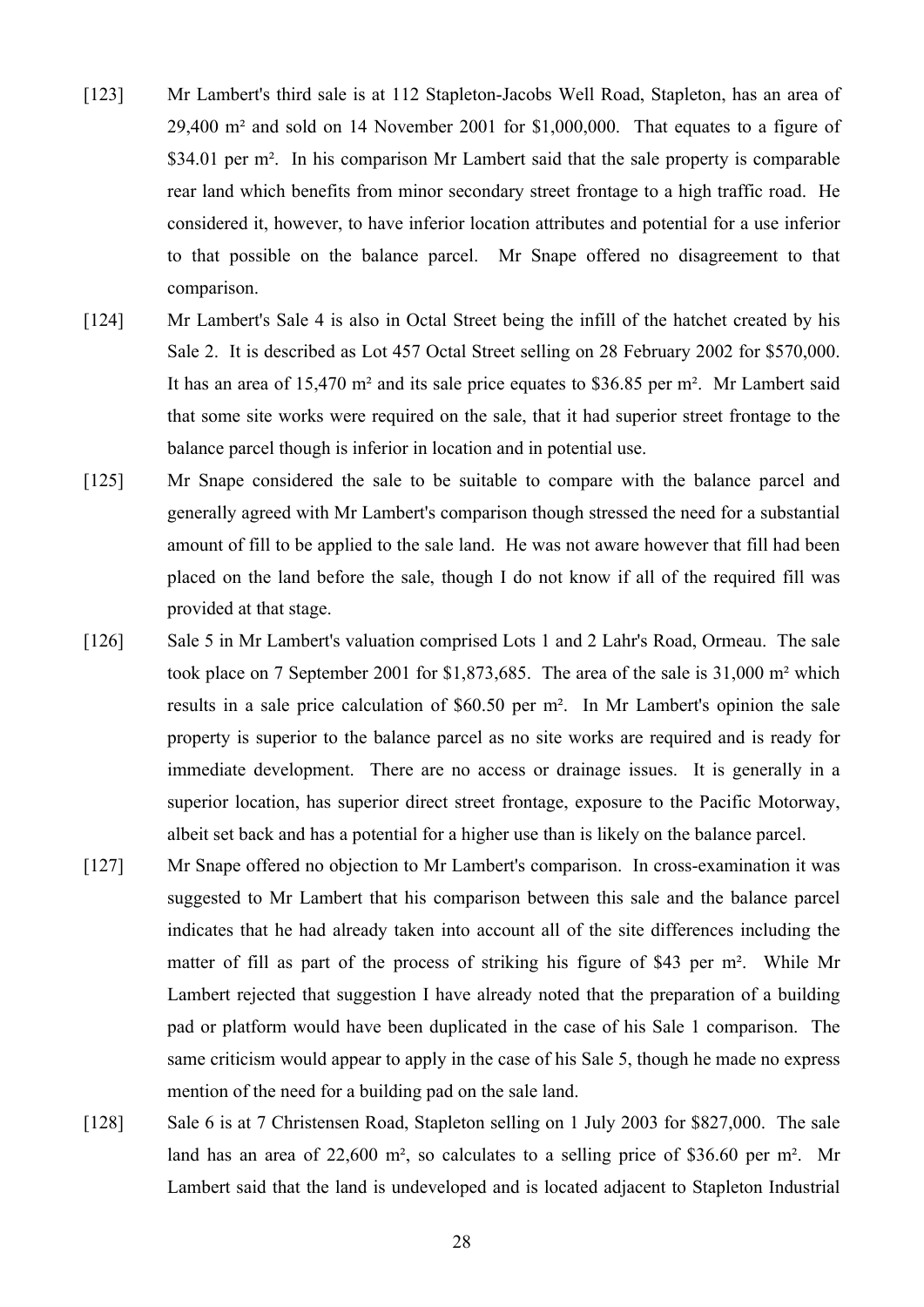Park at the northern extremity of Christensen Road. The land has an irregular shape and falls several metres from the street front to the rear boundary. It adjoins Sandy Creek along its southern boundary where there is some low-lying land apparently with poor drainage. About 1.6946 ha of the sale land is usable after allowing for land buffers and open space. A development permit allowing development in accordance with the General Industry zone issued on 28 November 2001, that is prior to the sale.

- [129] In his comparison with the balance parcel Mr Lambert noted that some site works were required on the sale land which includes a component of unusable land. It has, he said, superior street frontage but inferior location attributes to the balance parcel and the nature of development being undertaken in the vicinity of the land is inferior to that likely on the balance parcel, in his opinion. Mr Lambert observed that the sale took place 16 months after the relevant date for present purposes and that the market had improved during that period.
- [130] Mr Snape agreed generally with Mr Lambert's comparison between his Sale 6 and the balance parcel, though was anxious to stress the site works required on the sale land: works he described as "major".
- [131] I now return to Sale 5 in Mr Snape's valuation. That sale property is located at Reisers Road, Beenleigh, which is also known as Morrison Lane. The land has an area of 1.462 ha and sold on 23 April 2001 for \$550,000 which equates to \$37.62 per m². Mr Snape described the sale property as being low lying with land he classed as commercial industry. It is bounded by the Pacific Motorway, though has no access or visibility from that road, in his opinion, is near the railway line and is most suited to outdoor sale/storage and suchlike. He thought the land could possibly be subject to minor flooding at its north-western end.
- [132] Mr Snape considered the sale property to be "much inferior" to the balance parcel both before and after acquisition and said that it provides excellent comparative value evidence. No detailed comparison was, however, supplied.
- [133] Mr Snape said that in April 2004 his Sale 5 property resold for \$915,000 which equates to a price of \$62.59 per m². Mr Lambert said that the suggested 2004 sale was subject to vacant possession and that the contract had not settled at the time of trial. In any event, he says the 2004 sale is too removed in time from the relevant date to assist. I agree with that view having regard to the evidence from both valuers as to the high level of activity and growth in the relevant market between the date of resumption and the date of this resale.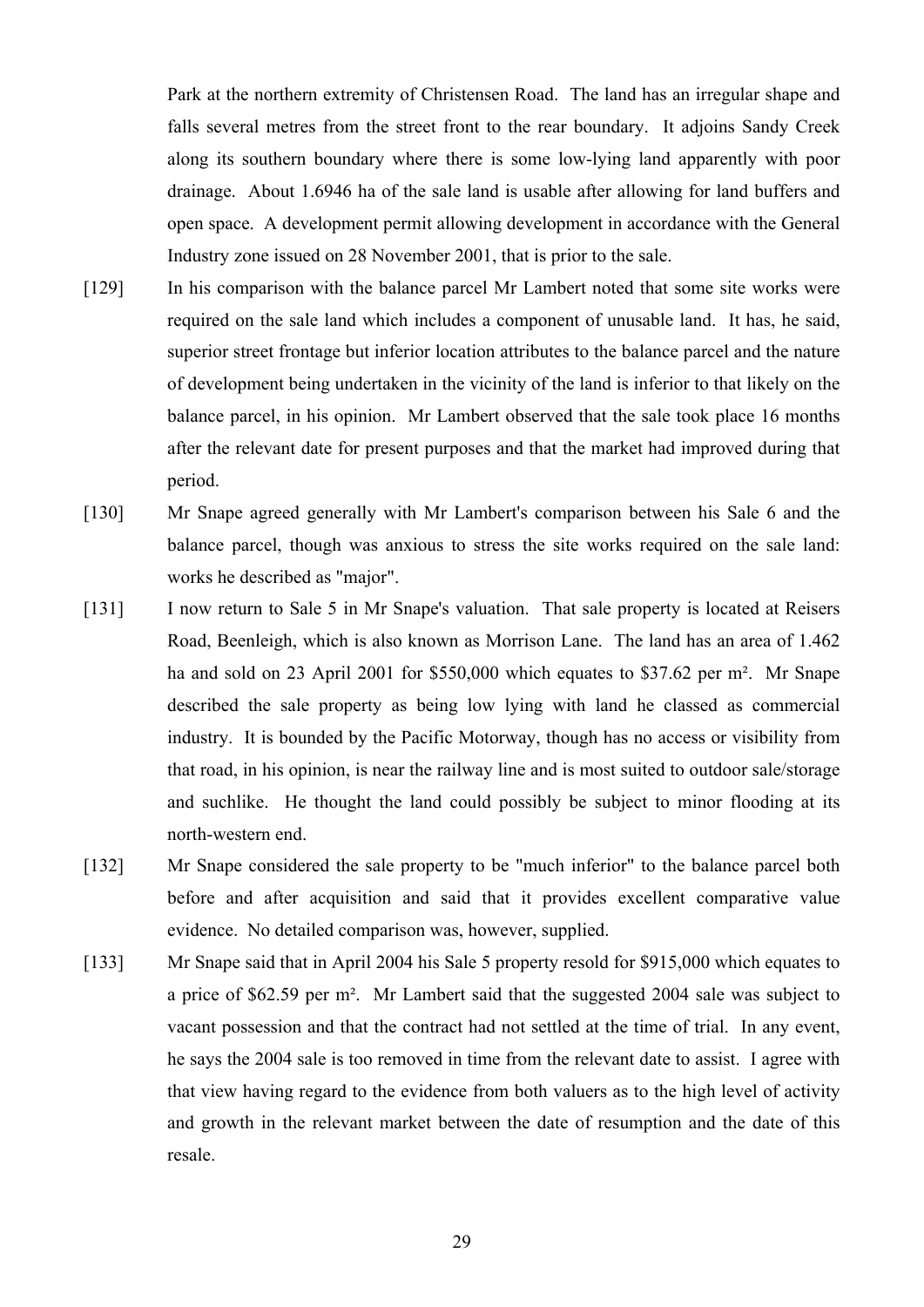- [134] Mr Lambert said that the earlier sale is a useful basis for valuation, however he disagreed with Mr Snape's opinion on comparison saying that the sale property is superior to the balance parcel. He said that the land does not flood and that the manager on site had told him of this. Mr Snape said, however, that there was some risk of flooding at the western end, though he did not cite his source.
- [135] Whilst Mr Lambert considered that the Sale 5 land did not have a significant fill requirement, Mr Snape thought otherwise. Mr Snape also said that there may be difficulties in filling if drainage channels from the motorway were interfered with or needed to be accommodated.
- [136] My inspection of the sale land assisted my appreciation of this evidence. I do not accept that there was a substantial need for imported fill, but conclude that significant levelling would be required.
- [137] Mr Snape acknowledged that the Sale 5 land would be a suitable site for advertising signage which could generate income. The sale land has superior locational attributes, in Mr Lambert's opinion, and superior access to the balance parcel.
- [138] I do not accept Mr Snape's opinion that this sale is "very much ... inferior" to the balance parcel. The points of comparison discussed above simply do not support that conclusion. I note Mr Lambert's opinion that the sale is superior to the balance parcel, but need also to take into account that the value he placed on the balance parcel is higher. I think that taking account of all of the comparable sales, which I discuss in the following paragraph, that would be the correct conclusion.
- [139] Overall, the sales evidence selected by Mr Lambert provides better comparison evidence than those properties referred to by Mr Snape. Indeed, I accept Mr Lambert's view that it is Mr Snape's Sale 5 only that affords suitable comparison with a balance parcel, though I think his Sale 8 to be useful supporting evidence, albeit one difficult to analyse. I think that sales such as Mr Lambert's Sales 2, 3 and 6 effectively provide a "floor" value to the balance parcel and that his Sale 5 creates a "ceiling". His Sale 4 appears to sit well with his Sales 2, 3 and 6, however can be put aside because of the doubts I have as to its fill status. Sale 1 in Mr Lambert's valuation is clearly the most direct comparison and provides for a refinement of the value figure indicated broadly by the floor and ceiling sales. Nevertheless, it is not a perfect basis for comparison with the balance parcel and required some adjustments to be made (see paras [112] and [113]). I will modify those adjustments in favour of the claimant.
- [140] It was submitted for the claimant that in view of the sales it is surprising that Mr Lambert adopted a before value of \$20.36 per m² in his initial valuation, then \$34.82 per m² in his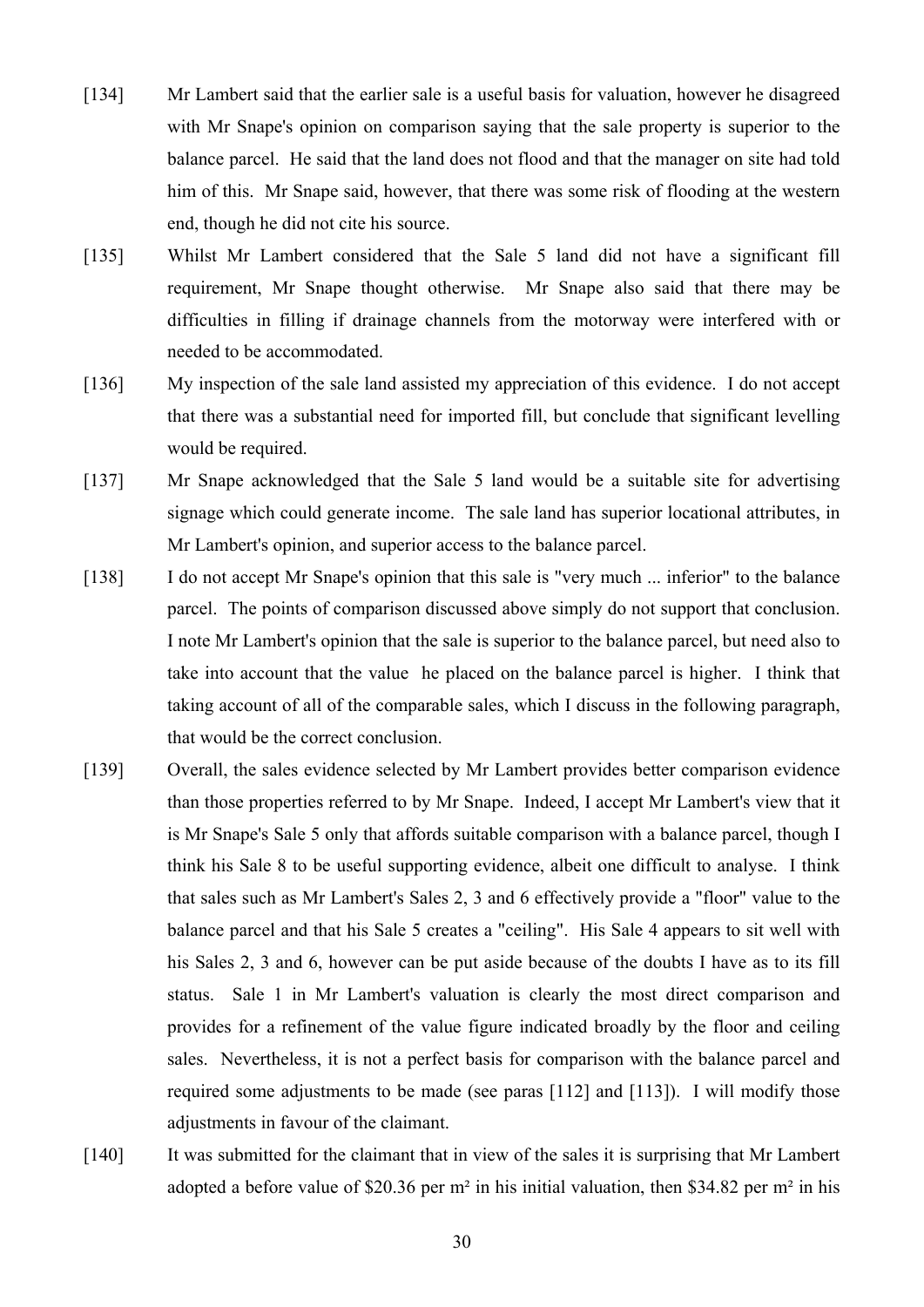amended valuation. These are figures net of costs. The criticism is not valid, however, as each net value figure was based on a different area.

- [141] I need to adjust Mr Lambert's comparisons further, however, by taking into account the discussion on fill provided earlier. Having regard to that, as well as the comparisons provided and to the need to lean in favour of the claimant, I conclude that the value of the balance parcel is \$45 per m². I stress that in drawing this conclusion I place no reliance on Mr Snape's opinion that the balance parcel is worth \$45 per m².
- [142] I apply that figure to the western development area of 12,100 m<sup>2</sup> to produce a top value for that area of \$544,500 before resumption .

# **Before Value**

[143] In summary, I conclude the top value of the balance parcel is as follows:

| 12,100 m <sup>2</sup> western development land $\omega$ \$45 per m <sup>2</sup> | \$544,500 |
|---------------------------------------------------------------------------------|-----------|
| $1,046$ m <sup>2</sup> to east of developer's drain                             | \$18,000  |
|                                                                                 | \$562,500 |
| Less Costs                                                                      | \$111,950 |
|                                                                                 | \$450,550 |

# **Mr Lambert's September 2000 Valuation**

- [144] In a valuation report Mr Lambert prepare for the respondent dated September 2000, he did not approach the valuation by way of striking a top value then deducting costs such as for fill, nor for a developer's drain. It was put to Mr Lambert that he had at that time not considered the filling and drainage issue to be as prominent as it appears in his initial valuation or the amended valuation provided during proceedings.
- [145] Mr Lambert explained that his approach in September 2000 was not to compare the balance parcel to sales but to adopt the actual purchase of Lot 3 as his basis. What he did then was to apportion that sale price between the tavern land and the balance parcel. As such, he explained, the features of the balance parcel including his observation that the land was subject to local and regional flooding were taken into account in the apportionment of the sale price.
- [146] I find that explanation to be acceptable. He now has a much later relevant date for valuation purposes so has preferred to seek sales evidence other than of the sale of Lot 3.
- [147] There was also discussion in the context of that September 2000 valuation of the issue of access to the balance parcel. Excerpts were read to me from the valuation report relating to this issue, however the document was not tendered. I can take that matter of access no further.
- [148] Mr Lambert was not aware of the issue of the non-fill encroachment line when he completed his 2000 valuation. That does not mean however, that the effect of that line is an issue that a prudent purchaser would not have become aware of. Mr Lambert's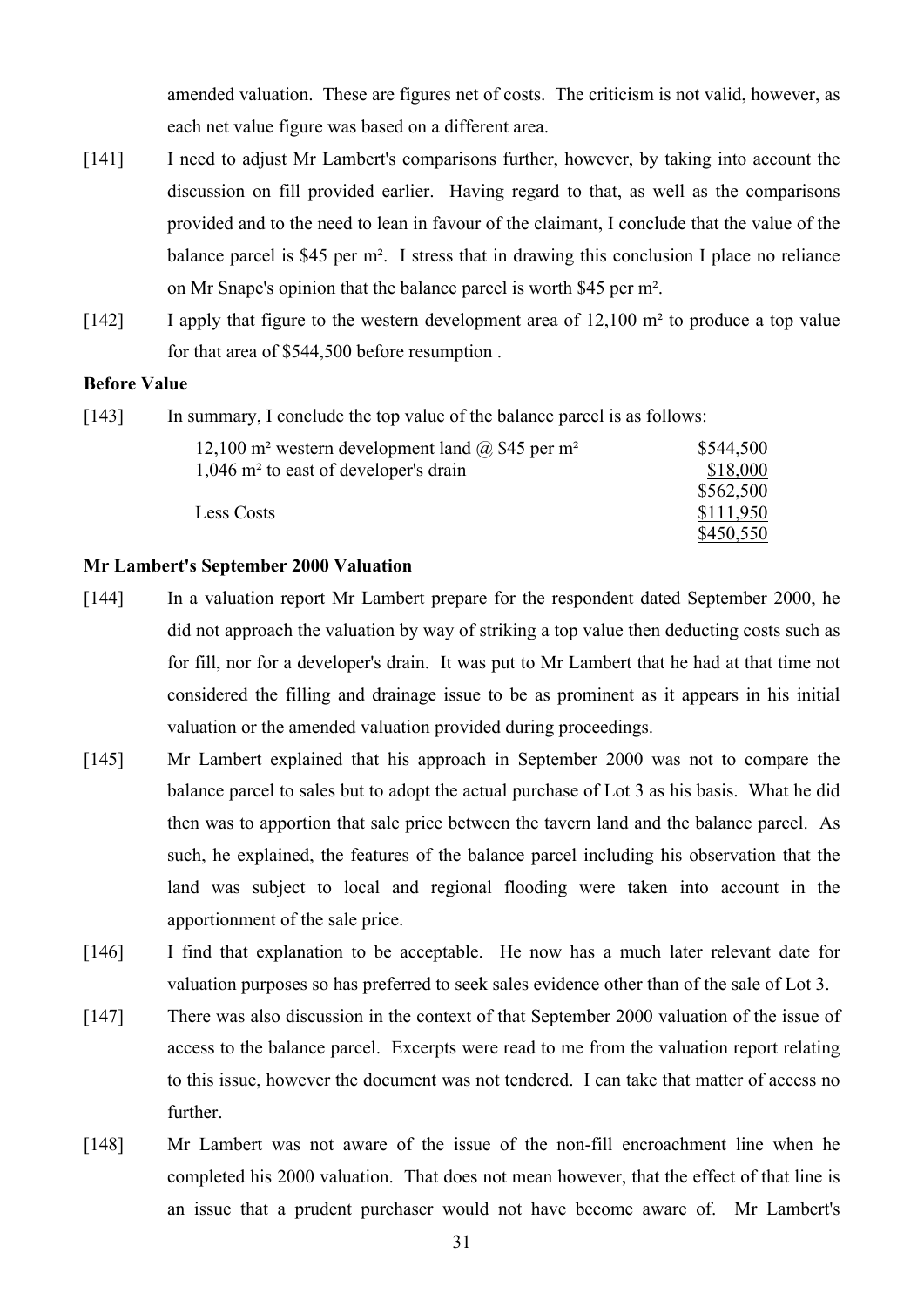research as far as it went did not reveal the presence of the line though it did lead to an appreciation that a large section of the balance parcel was low lying and in a natural flow path. A hypothetical prudent purchaser would in my view have taken these facts further by ascertaining the effect on the land. That is what Mr Lambert's present valuation approach does and needed to, given that it is not now based on the earlier sale of Lot 3.

# **Goods and Services Tax**

- [149] Mr Lambert's Sale 4 in his valuation report was said to have sold for \$570,000. Mr Snape said that the sale price was \$627,000. It transpires, however, that in each of his sales Mr Lambert has brought them to a common denominator by ascertaining the price exclusive of Goods and Services Tax (GST) and that the sale price of \$570,000 was presented on that basis.
- [150] Mr Snape seemed to be of the view that if someone had to pay GST it was appropriate that it be included in the sale prices. I could assume from this that he did include GST in his sale prices, though that is not beyond doubt. For example, he had detailed knowledge of Mr Lambert's Sale 1, but made no criticism that the sale price included in Mr Lambert's valuation report was low or did not include GST. There was no other criticism made by either valuer of the sale prices of the other.
- [151] It is preferable that valuers make it clear in their valuation reports whether a sale includes or excludes GST. I think it also appropriate that valuations for the purpose of compensation be prepared on the basis that GST is not included. It is then a matter for the parties to deal with the GST question separately. In the present case this issue was suitably addressed by the parties in the form of a letter of undertaking provided to the claimant from the respondent.
- [152] Accordingly no provision for GST is made in my determination of compensation for the taking of Easement C.

# **After Scenario**

- [153] After resumption, the claimant is confronted with Easement C which cuts through the balance parcel in a location that any prudent developer of the land would not have selected. The easement had the effect of taking 2,854 m² out of development contention. It leaves a severed area to its west of 9,566 m². The total eastern severance is 3,708 m² in area, part of which is Easement B (579 m<sup>2</sup>), part the eastern strip (467 m<sup>2</sup>) and part what I have called the eastern development section (2,662 m<sup>2</sup>).
- [154] In his after valuation Mr Lambert employed the top-down method once again, concluding in his initial valuation that the after top value was \$548,293 made up as follows:

Easement B and eastern strip 1,046 m<sup>2</sup> x \$43 per m<sup>2</sup>  $\omega$  50% diminution factor  $\frac{$22,489}{2000}$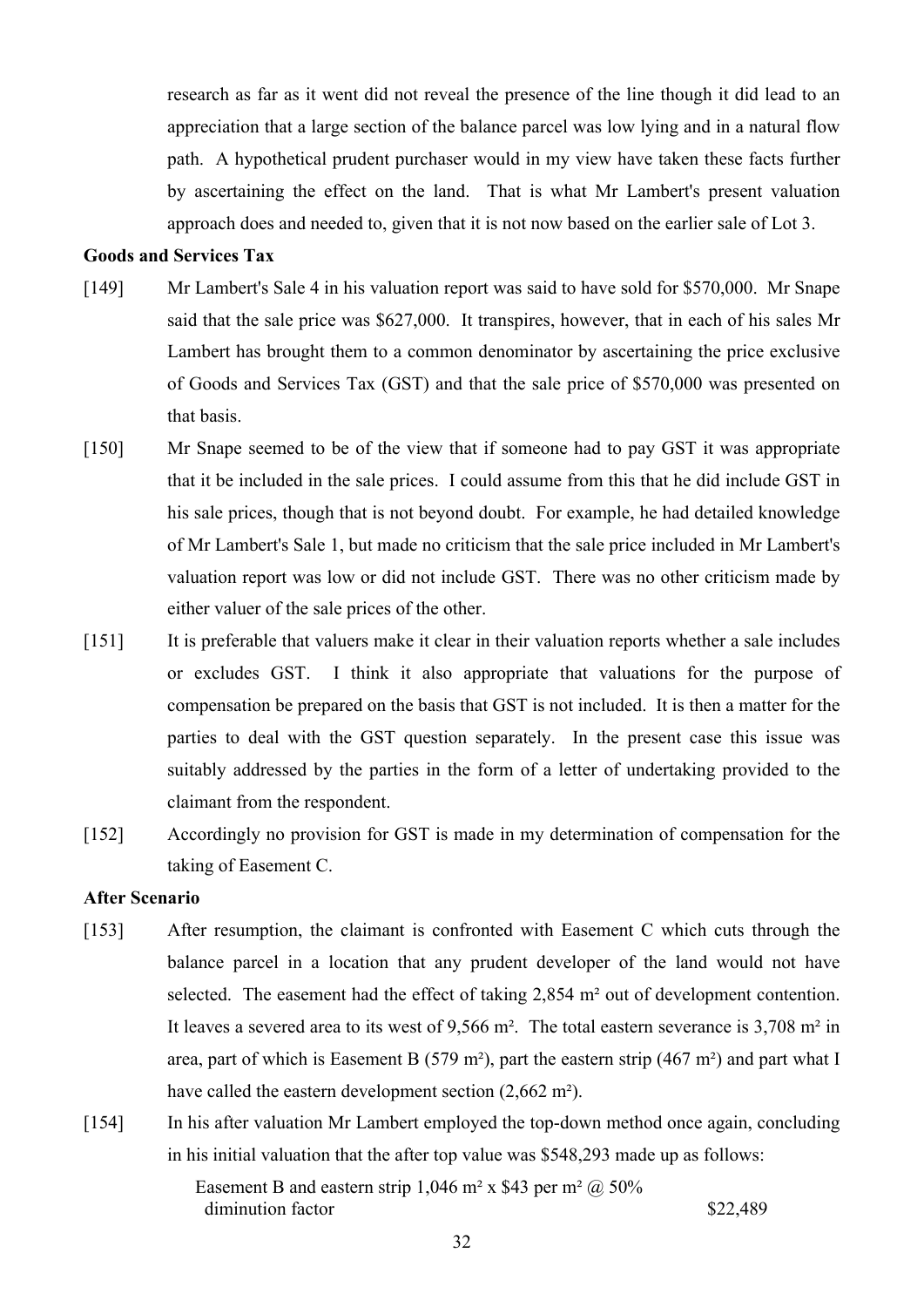| Easement C $2,854$ m <sup>2</sup>                                | Nil       |
|------------------------------------------------------------------|-----------|
| Remaining area $12,228$ m <sup>2</sup> x \$43 per m <sup>2</sup> | \$525,804 |
|                                                                  | \$548,293 |

[155] From this figure he deducted development costs of \$172,000 to yield his net figure of \$376,293. In his amended valuation Mr Lambert's top value might be summarised as follows:

| Eastern severance $3,708$ m <sup>2</sup> x \$43 per m <sup>2</sup> | \$159,444 |
|--------------------------------------------------------------------|-----------|
| Easement C $2,854$ m <sup>2</sup>                                  | Nil       |
| Western Severance $9,566$ m <sup>2</sup> x \$43 per m <sup>2</sup> | \$411,338 |
|                                                                    | \$570,782 |

- [156] He deducted development costs of \$13,500 for fill for the western severance, the cost of crossing Easement C and costs for the eastern severance totalling \$121,987 before the addition of a contingency factor. Once a contingency allowance of 15% is added, the cost became \$195,012. He deducted \$10,000 from that figure for what he identified as a saving in the landowner not having to carry out a flood study in the after resumption scenario. He called this an enhancement. His net costs therefore became \$185,012 which, when deducted from his top value, led to a net value of \$385,770. He deducted this from his amended before value of \$420,474 to provide a difference before to after of \$34,704, which he rounded up to \$35,000. He later agreed to adopt a risk allowance of 10% which would adjust these figures further. There seems to be no benefit in my further considering Mr Lambert's initial valuation, but to focus on his amended valuation.
- [157] I will refer to Mr Snape's after resumption valuation as appropriate in the context of the following discussion. In his primary valuation report and in an addendum to that, Mr Snape presented a number of assumed factual scenarios which have limited application given various conclusions I have drawn on relevant issues and the final position adopted by the claimant. That final position was to adopt Mr Snape's before value of \$45 per m² for an area of 12,000 m² and to discount that by about 50% to cater for the suggested consequences of the resumption.

# **The 50% Argument**

- [158] It was submitted for the claimant that the effect of the resumption was to discount by 50% the value of that part of the balance parcel which had development potential before, that is 12,000 m<sup>2</sup> x \$45 per m<sup>2</sup> @ 50% equals \$270,000. That is the basis for the figure in the amended claim for compensation which, for reasons not fully explained, became \$260,000 under this heading.
- [159] Faint reliance for the adoption of that percentage was placed on a part of Mr Snape's valuation where he said that the western severance would have a value of \$15 per m² if access across Easement C was not permitted. The \$15 per m² represented a two-thirds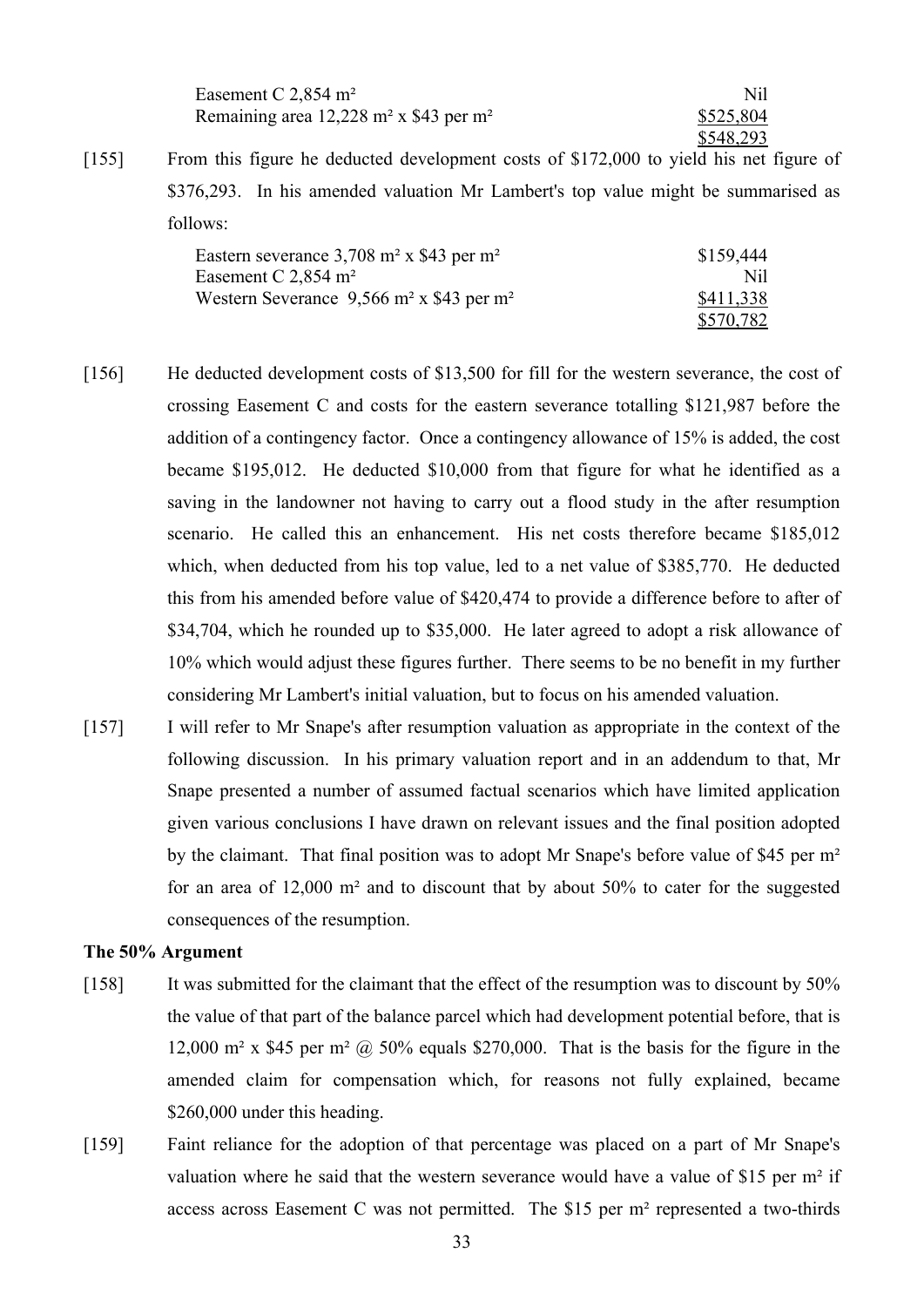reduction from the \$45 per m² Mr Snape considered as the value for the balance parcel before resumption.

- [160] I can see no process of reasoning that connects the two-thirds reduction and the suggested 50% discount.
- [161] The claimant's submission further relied in part on Mr Lambert's evidence. In his initial valuation Mr Lambert had valued the developable area of the balance parcel before resumption at \$43 per m², that is \$521,805 and had deducted what he considered to be additional costs of \$216,000, that is a reduction of almost 42%.
- [162] His overall before value was \$544,294 taking into account the value he had placed on the Easement B and eastern strip areas. Thus on the total area of the balance parcel its value was \$20.36 per m<sup>2</sup>. The claimant drew my attention to the fact that this is greater than 50% less than the \$43 per m² that Mr Lambert had placed as a top value on developable land.
- [163] There is a fallacy in the argument that places reliance on Mr Lambert's figures as supporting a 50% reduction, as the 50% figure employs his developable area (12,132 m²) a value of \$43 per m² as a top value, then uses the overall value of \$20.36 per m² for 16,128 m² as the end point.
- [164] Mr Lambert had not in the above figures purported to place a value on the balance parcel before and after resumption but had attempted to identify a before value with the additional cost element not being referable only to the drainage requirement. Apart from that Mr Lambert abandoned his initial before and after value in favour of an exercise tendered as Exhibit 24. In that exhibit the additional costs in the before exercise are about 20% of the top land value.
- [165] The claimant next takes the above submission and says that it is hard to see why Mr Lambert's post resumption costs of \$185,000 in his amended valuation would not produce a similar discount before questions of severance/isolation of parcels and uncertainty about development possibilities are considered.
- [166] That proposition suffers the same disabilities as the 50% submission discussed above in my opinion. I will proceed to consider the after resumption value on the top-down basis.

#### **Western Severance**

[167] There is one important difference between the before and after access situations. Before resumption, access across the developer's drain can readily be constructed by a developer as he owns the relevant land. If an easement was granted to the Council over the developer's drain, it would reasonably be made subject to the necessary access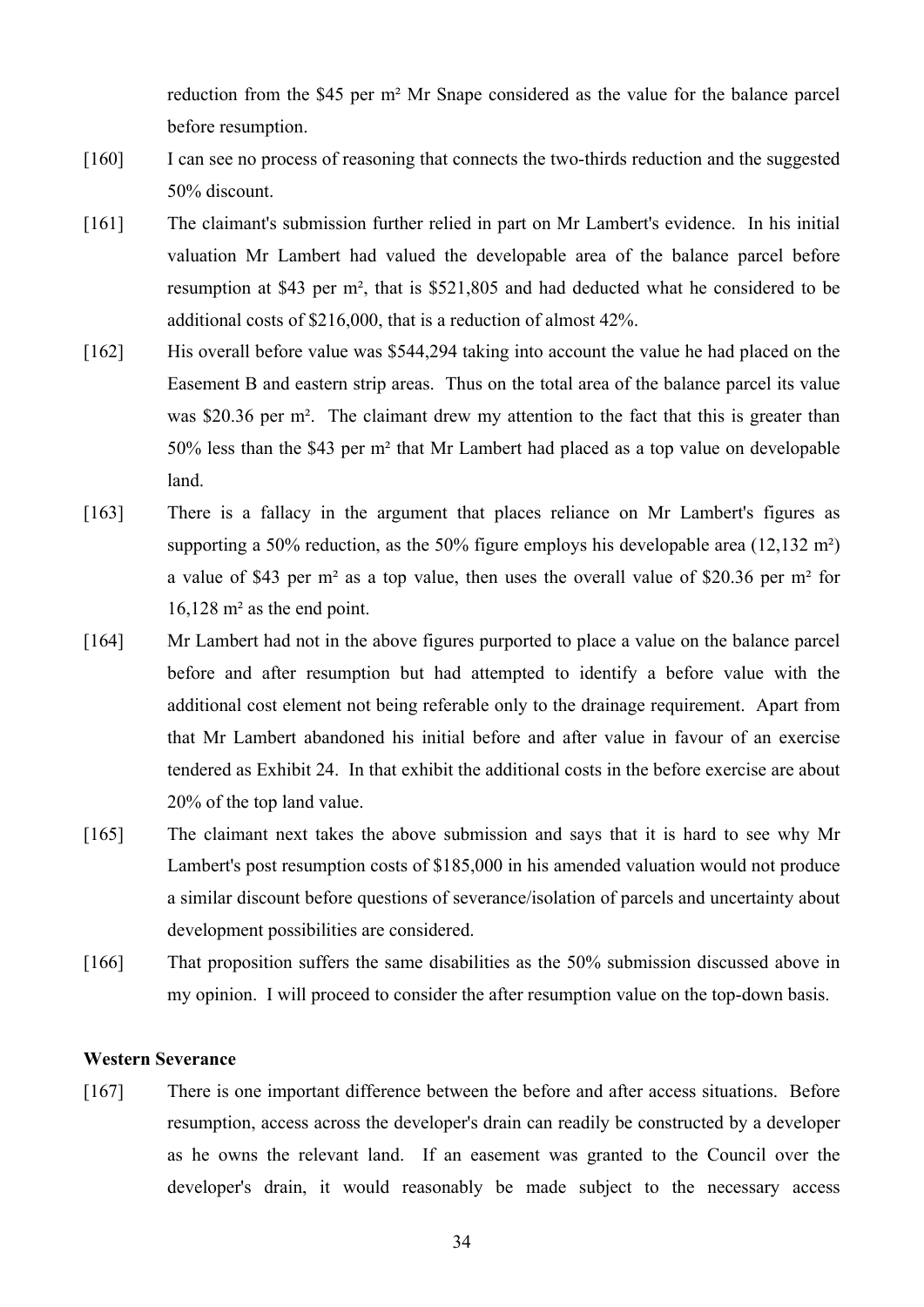requirements of the balance parcel being met. In the after resumption scenario where the respondent has constructed the Easement C drain, the claimant does not enjoy a strong position for negotiating access – he must go cap in hand to the Council seeking its indulgence.

[168] In the after scenario the claimant is confronted with Easement C which is subject to the following:

# "**No Structures etc on Easement**

- 7. The Owner shall not at any time, without the express written permission of the Council:
	- 7.1 erect any buildings or structures (other than fences) upon the easement or any part thereof or otherwise permit the easement or any part thereof to be used in such a way as to obstruct or interfere with the relevant works and/or the proper and effective use thereof by the Council;
	- 7.2 install concrete, bitumen or other pavement or driveways on the easement or gardens or landscaping involving concrete, brick or other permanent materials;
	- 7.3 remove or stockpile or permit the removal or stockpiling of any soil, sand, gravel or other substance or material on the easement or construct any roads, dam walls, or other earthworks on the easement which would in any way obstruct or interfere with the relevant works and/or the proper and effective use thereof by the Council.

# **Damage to Structures etc**

- 8. The Council shall in its sole discretion determine how and in what manner the rights acquired by the Council hereunder are exercised. The Council must not wilfully damage or destroy any matter to any extent greater than is reasonably necessary in order to exercise the Council's rights hereunder but:-
	- 8.1 the Council is not otherwise responsible for any damage to or destruction of any matter in the course of the exercise by the Council of its rights hereunder; and
	- 8.2 the Council is not under any obligation to reinstate or repair any matter damaged or destroyed in consequence of the exercise by the Council of its rights hereunder and its only obligation where any such matter has been so damaged or destroyed is to leave the easement in as clean and tidy a state as is practicable having regard to the nature of the matter which has been damaged or destroyed and the work which it has done; and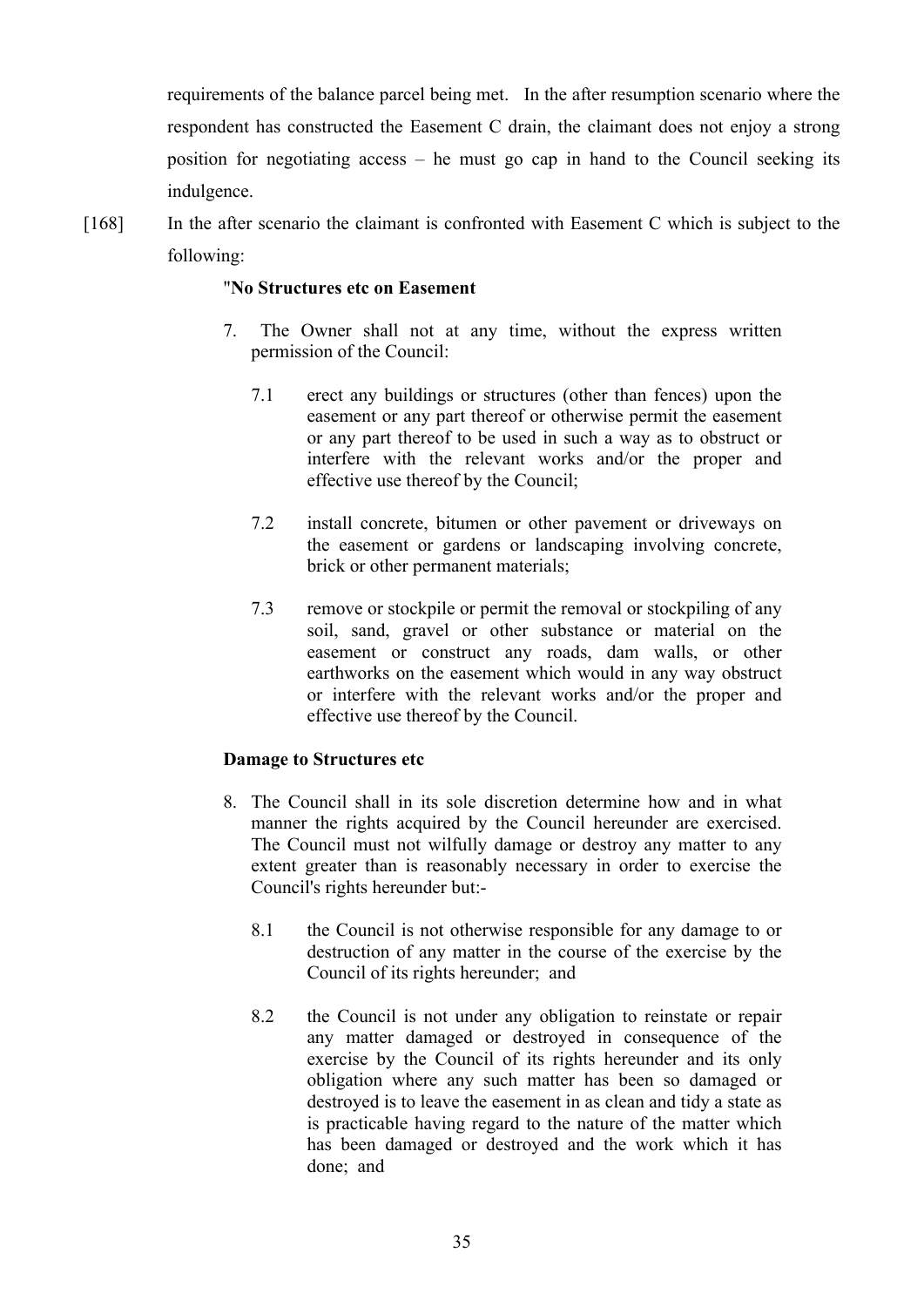8.3 the Council is not in any event responsible for any inconvenience or disturbance to the owners or occupiers of the easement arising out of the course of or by virtue of the exercise by the Council of its rights hereunder.

# **Removal of Unauthorised Structures etc**

- 9. If a building, structure or other material or thing is erected, placed, found or installed upon the easement in contravention of Clause 7, the Council may, in addition to any other remedies and after having first given the Owner reasonable notice of its intention to invoke this clause, enter upon the easement and remove or demolish the relevant matter and, if it does so:-
	- 9.1 it may dispose of the relevant matter or any resultant demolition materials in such manner as it sees fit without being liable to account to the Owner therefore (except as provided in Clause 9.2); and
	- 9.2 it may recover, in any Court of competent jurisdiction, costs actually incurred by it in taking that action (including internal wage and salary costs) less any moneys actually received by it as a result of disposing of the relevant matter or any resultant demolition material."
- [169] Clause 7 was not addressed as giving rise to any question of construction, both parties proceeding on the basis that an access crossing of the type assumed in the before resumption scenario would be caught by the clause. Thus in order for the claimant or its successors in title to construct such access with Easement C in place it would need to obtain the express written permission of the Council. The discretion in clause 7 is unfettered, that being made expressly clear in clause 8.
- [170] It seems to be conceded by the parties that it is practicable to construct an access crossing which would not "obstruct or interfere with the relevant works and/or the purpose and effective use thereof by the Council". Indeed in a letter of 4 May 2004 to the claimant (Exhibit 20), the respondent said:

"Firstly, Clause 7 of Easement C does not in itself restrict the construction of works within the Easement area but retains to Council the necessity for your client to gain written permission to the construction of any proposed works prior to their construction. Council's proper consideration of any approach for permission would be based on the necessity that proposed works did not impinge upon the utility of the easement area for the purpose for which the easement was acquired, that is, drainage purposes, after which consent would be given.

The Council has no objection in principle to granting consent to the construction of a bridge or access over an open drain such as Easement  $C$ ."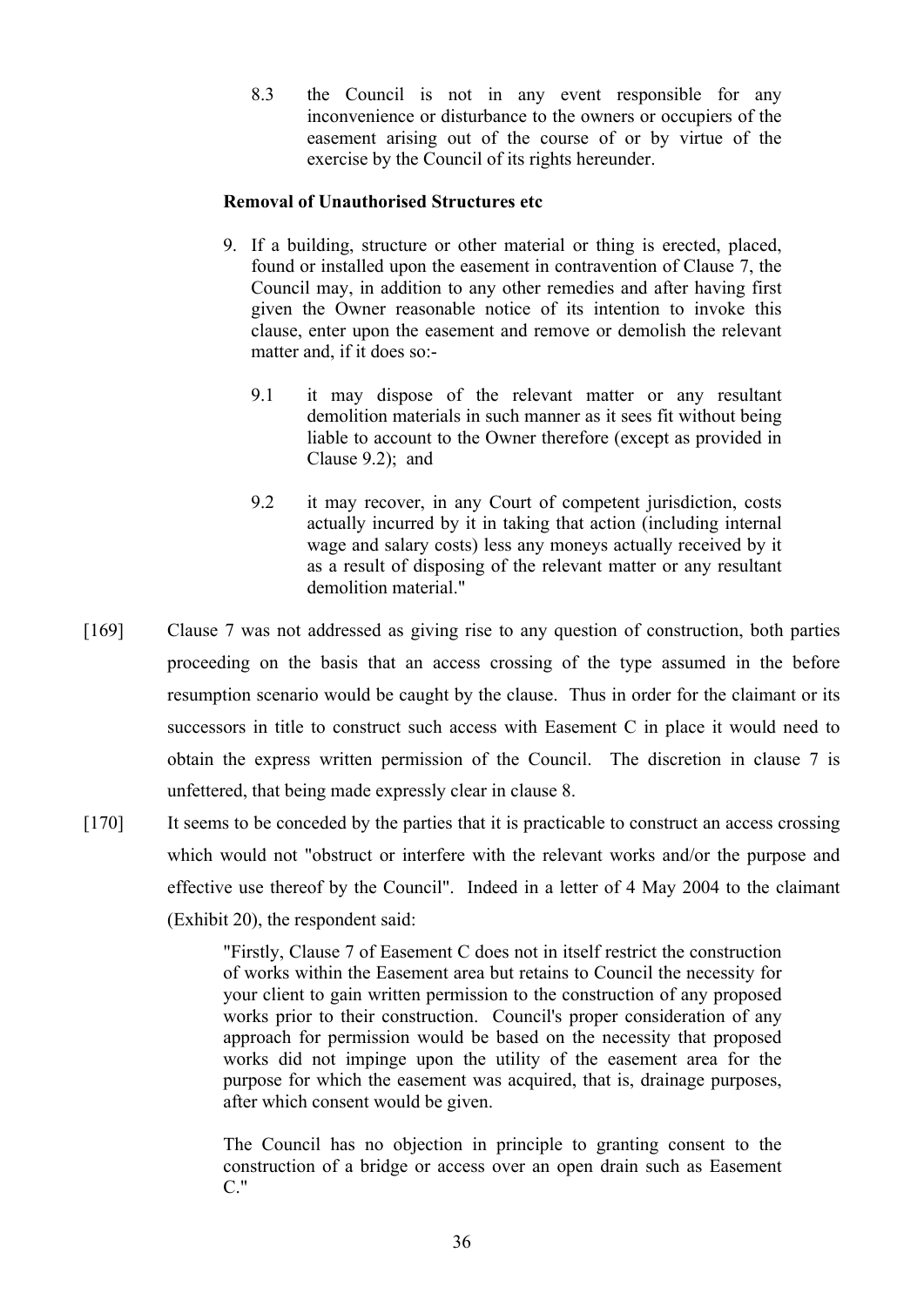- [171] The letter went on to discuss the specifications of such an access crossing and to say that written permission would usually be sought by way of a Development/Operational Works Application as provided for in the *Integrated Planning Act*. Should permission be granted as a result of such an application then it would attach to the land (s.3.5.28 of the Act).
- [172] I will treat that letter as not being post resumption evidence that would not have been available to a prudent purchaser but as evidence of what such a purchaser would have been advised had he made appropriate inquiries of the respondent or of any competent town planner with the requisite experience.
- [173] The questions that need to be considered, therefore, are concerned with the view that a hypothetical prudent purchaser would take as to the prospect of permission being granted and the possible location of an access crossing, the subject of any permission.
- [174] In addition to these issues, the claimant raised the question as to the uncertainty of the likely circumstance of any action by the respondent under clause 8 of the easement document. I will dispose of that issue immediately. I notice that both parties proceed on the assumption that the area affected by Easement C has lost its full value. In such circumstances whatever takes place on that area and within the terms of the easement document is catered for in compensation for loss of land unless it injuriously affects the land retained by the claimant. There was no evidence of any anticipated injurious affection, apart from the physical appearance of the drain which I discuss below. I will now turn to the issue of access and will deal with the two points mentioned in para [173].
- [175] As part of the construction of the Easement C drain, the respondent constructed an access which extends for about 16 metres along the length of the easement area where it abuts the southern boundary of the balance parcel. That access comprised a culvert which provides a cap to what would otherwise be an open drain in that location. The access was constructed for the purpose of giving the respondent a means of getting to the culvert headwalls. It is wider than is needed for that purpose, its extra width being a result of the respondent's wishing to provide an access point for the claimant. Certainly, I think that a prudent purchaser would not contemplate the prospect of access being refused over that access constructed by the respondent. It might be said that in theory there is a risk that access would not be permitted across the southern section of Easement C, however I think on the evidence there is no discernible risk that should be taken into account.
- [176] The claimant now says that this access point probably represents the Council's preferred access location. I do not think that the fact that, in constructing Easement C, the respondent provided access to the south can be taken to indicate that access would be confined to that location. Clearly, it was constructed there because that is where the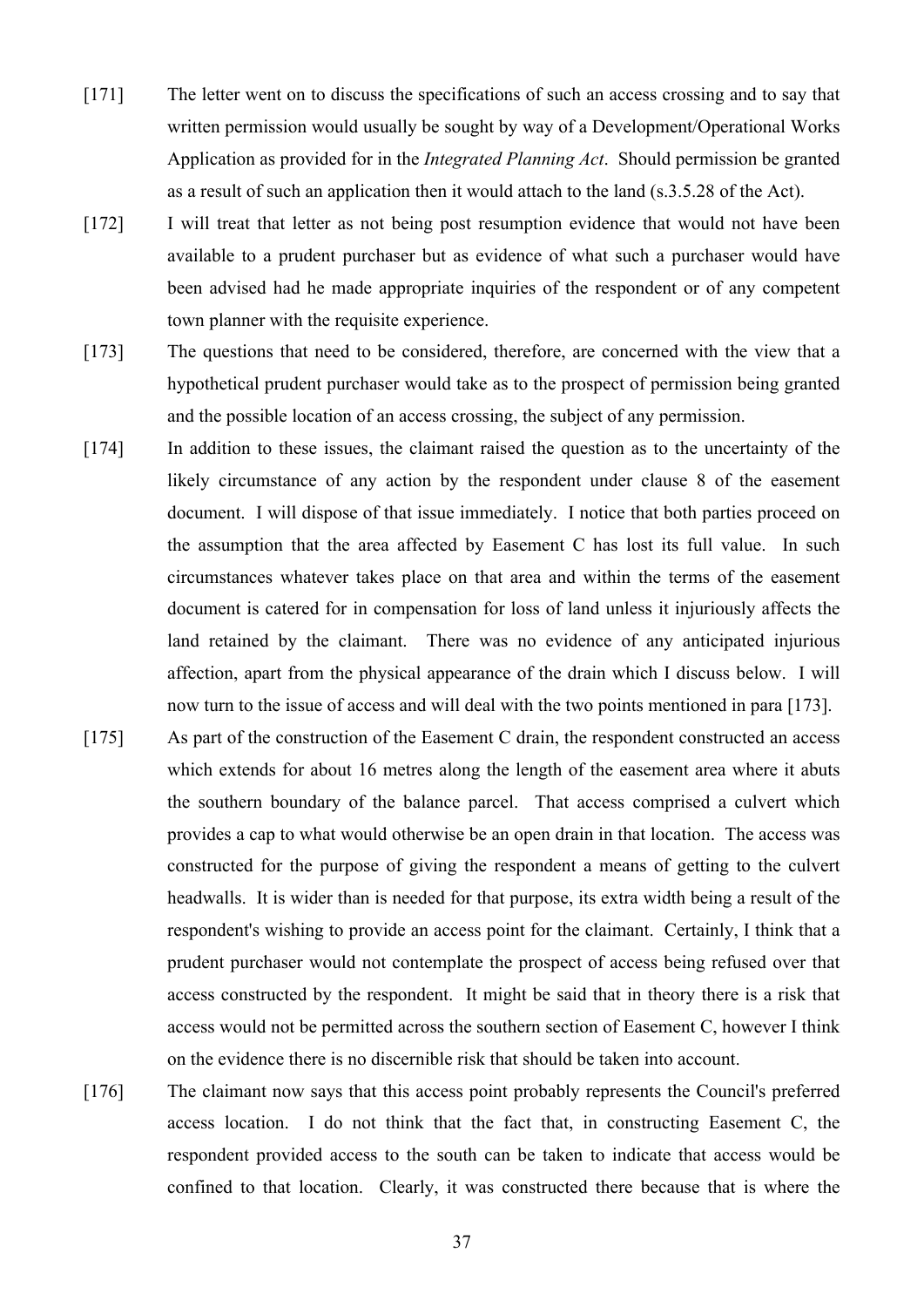headwalls of the culvert are and where access would be needed by the Council.

- [177] I will now further consider the question of whether a prudent purchaser would perceive a likelihood of the Council granting permission for an access crossing to be constructed by him in some other location.
- [178] There is a number of matters that point to the prospect of permission being granted:
	- (i) Clause 7 of the easement document conveys to me that the grantee is concerned about interference with the purpose of the easement, i.e. drainage, not with a prohibition on every use of the easement area.
	- (ii) The fact that the respondent has covered the Easement C drain by a culvert at the southern end demonstrates that bridging it is consistent with the purpose of the easement.
	- (iii) Other examples were referred to by witnesses where permission to construct access over similar easements has been given.
	- (iv) Exhibit 20 is an indication of the Council's intentions. I recognise that the letter is couched in qualified language as to the nature of the permission that would actually be granted but that is understandable. First, it would not be appropriate for Council to provide carte blanche permission in circumstances where it does not have before it a particular application to consider. Second, the Council can only be committed by its resolution (*Russell v Brisbane City Council* (1955) QSR 419).
	- (v) The tavern development includes the covering of Easement B in part of the car park and the provision of a pipe there. Apparently this work was carried out with the permission of the respondent as the consent order indicates development over Easement B. In the respondent's submission this shows a "facilitative approach" by the Council.
- [179] Matters which tend to show that permission may not be granted include:
	- (vi) Point (iv) above. There is no certainty given the form of the letter and the requirement to obtain formal approval. I do not think that this raises a *Jones v Dunkel* ([1959] 101 CLR 298) issue. It is more a matter of deciding how a hypothetical prudent purchaser would weigh up the available evidence.
	- (vii) As a counterpoint to (iii) above I note that there were examples referred to in the evidence where permission was not forthcoming. Those examples however appear quite different to me from the present case, in that it appears that specific reasons for refusal were present.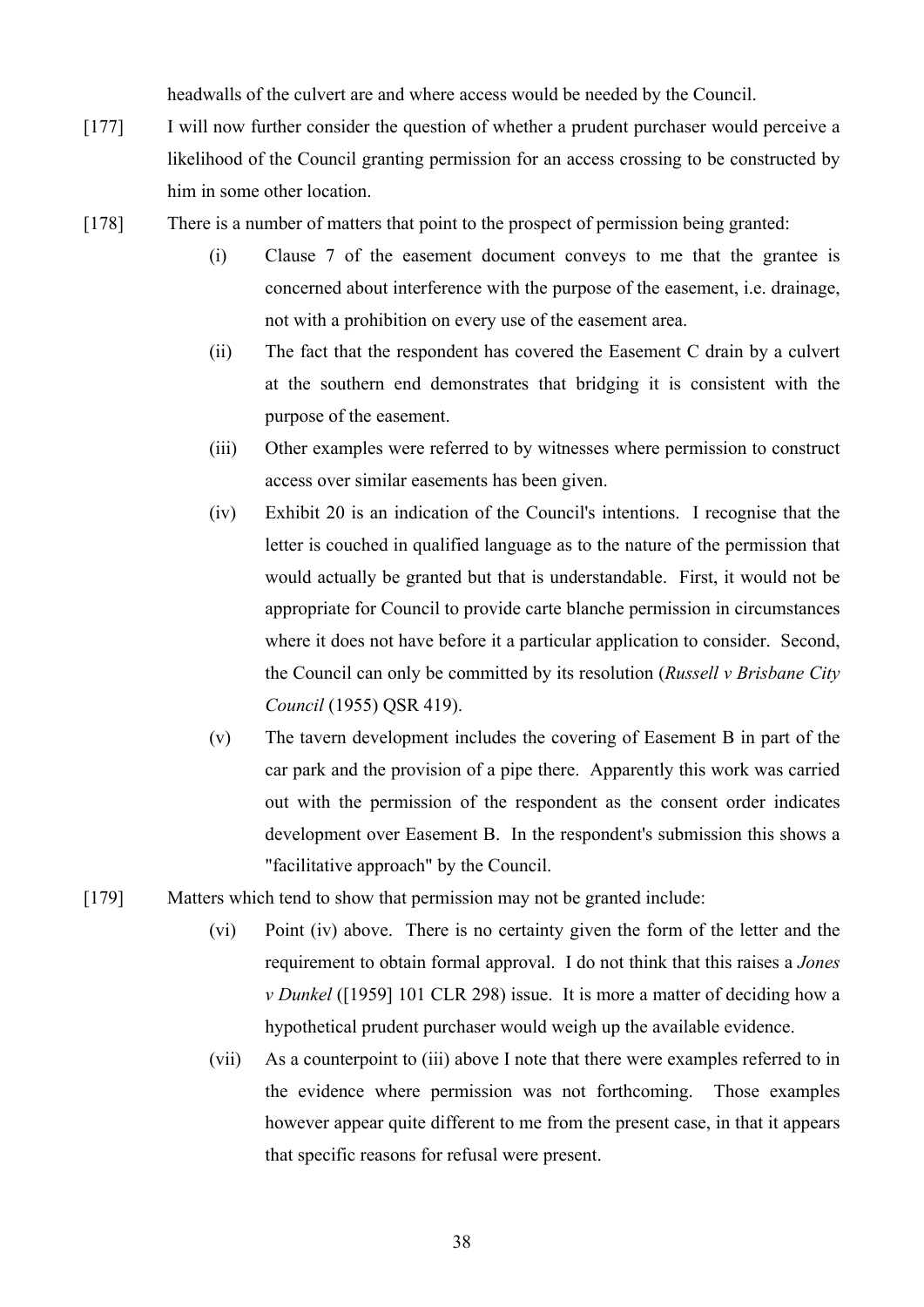- [180] The preferred point of access would be towards the north of the balance parcel. That would allow a natural continuation of the access constructed for the tavern. The question is whether a prudent purchaser could expect access to be in that location. If it were only to the south in the location where access has been constructed by the respondent, any utility of the eastern severance would be compromised as an access route would need to be constructed travelling north to south within that severance and then travelling over the southern access point into the western severance.
- [181] In Exhibit 20 the respondent said: "In general, the number and location of accessway structures would be determined at the time of a development application for Lot 3 and would also be subject to normal traffic and town planning considerations."
- [182] It is unfortunate that the respondent did not, as it could easily have, rule in or out any suggestion that access via the northern route would have been available. Perhaps it was influenced by the position adopted by its valuer, Mr Lambert who proceeded on the assumption, though it was unstated in his report, that access would be guaranteed in the north. He made mention in his valuation report of the access constructed by the respondent, but in fairness said it was difficult to quantify what worth that might add to the claimant's land after resumption.
- [183] I cannot accept the submission from the claimant that Mr Lambert assumed that access would be confined to the south. Mr Lambert said in his initial valuation report that the claimant would need to take into account in the after scenario the cost of bridging Easement C. He would not have done so had he assumed that access would be to the south where access was provided by the respondent.
- [184] Mr Snape focussed particularly on the access issue. He did not value the western severance on the basis that access might have been a prospect high or low but presented optional scenarios based on access either being available or not. Each scenario resulted in a net value figure different from the other. That approach is not particularly helpful in the present context. What needs to be addressed here is the question of the view that a hypothetical prudent purchaser would adopt as to the prospect of obtaining permission to locate access in its most advantageous position towards the north. Mr Snape expressed confidence that access would be permitted in that location.
- [185] There is no indication in the evidence that access towards the north, the centre or the south, would be practically preferable from a town planning perspective. From a traffic movement perspective I would think that the north would be preferred as it would offer a more fluid connection with the tavern access.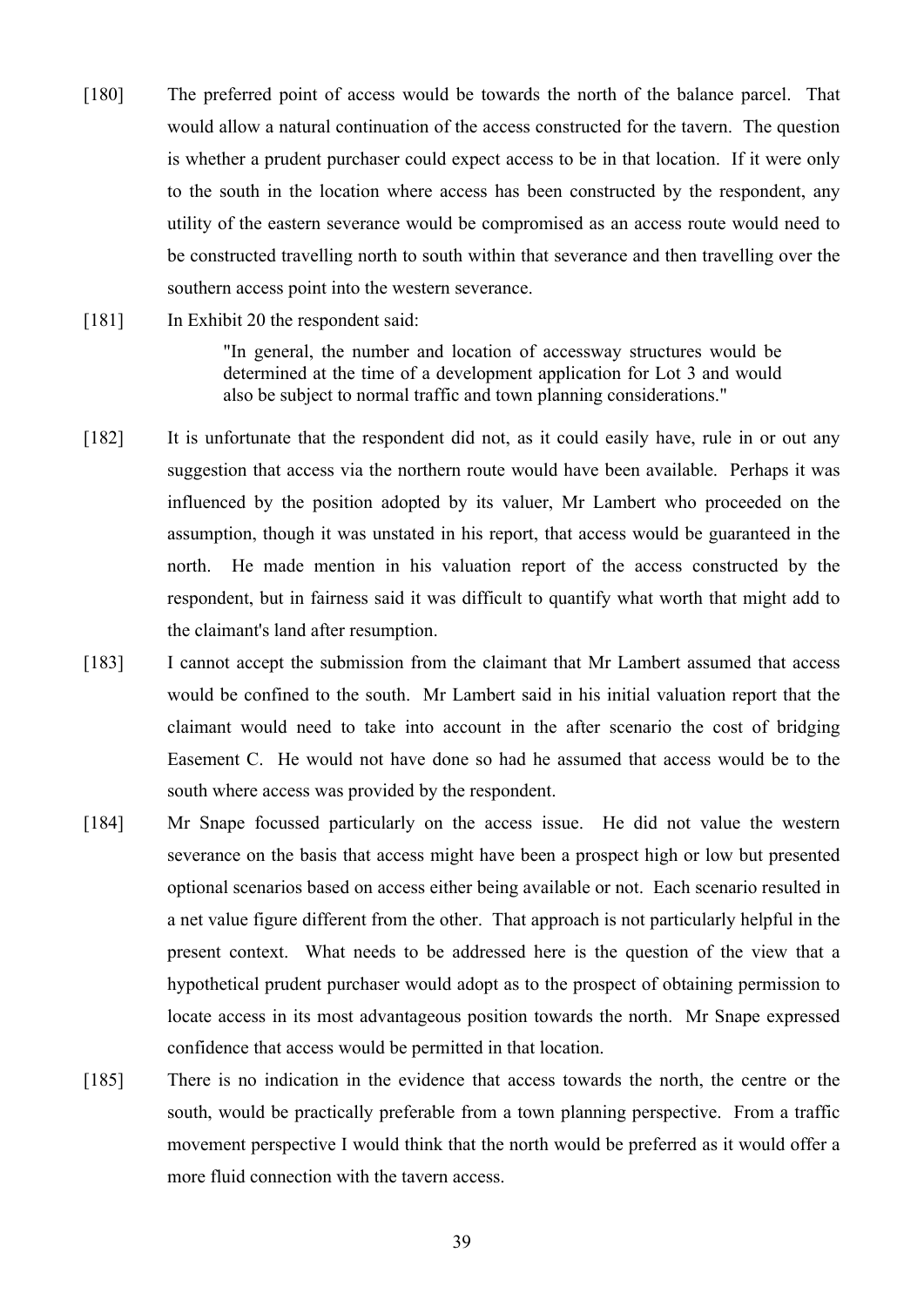- [186] Exhibit 20 does not evince an intention to contain access to the south, nor to limit access via one point only.
- [187] A Council should generally be assumed to act reasonably, therefore to approve a northern location in the absence of any compelling reason as to why it should be elsewhere. The claimant submitted that the fact that the council located Easement C straight through the balance parcel rather than swinging it to the east points to evidence of a local authority acting unreasonably. Given this, "how could one be sure that the Council would act reasonably on the question of access?" the claimant asks. The point is properly made, however it may well be that the design and placement of Easement C was approached as an engineering issue, whilst the question of access would be approached as a matter of planning. Apart from that, I do not think that evidence of one less than thoughtful act is evidence of a propensity to act that way when confronted with an opposing view. There was no evidence placed before me that the claimant had objected against the resumption in the form it was proposed, whereas a prudent developer would strenuously argue for access to be allowed in the northern location.
- [188] The claimant drew my attention to the failure of the respondent to call any evidence to indicate the likely (or certain) manner in which the respondent would exercise its powers under the easement document. It was suggested that this raised a *Jones v Dunkel* point. I have averted to that issue to an extent above. To those comments I would add that the issue cannot be disposed of by the respondent saying what it will or would do in the form of a letter. Exhibit 20 appears to have gone as far as it could except for the point raised in para [182] above. The question is one for the hypothetical prudent purchaser taking into account the advice he might expect.
- [189] There was no evidence placed before me to the effect that there would have been some practical impediment consequent upon the permitting of access in the northern location. No witness gave a reason why, or proffered opinion to the effect that, a preferred location would have been other than to the north. Indeed the weight of the evidence from Mr Snape, Mr Connors and Mr Lambert was that access in that location might reasonably be expected. A hypothetical prudent purchaser would, I think, approach the issue from that perspective.
- [190] The evidence points, to my mind, to a high probability that access would be permitted in a position convenient to the development to be undertaken on the western severance. I comfortably conclude that a hypothetical prudent purchaser would form the view that the prospect of permission being granted for an access structure over Easement C in the northern location would be high though not guaranteed. The prospect of permission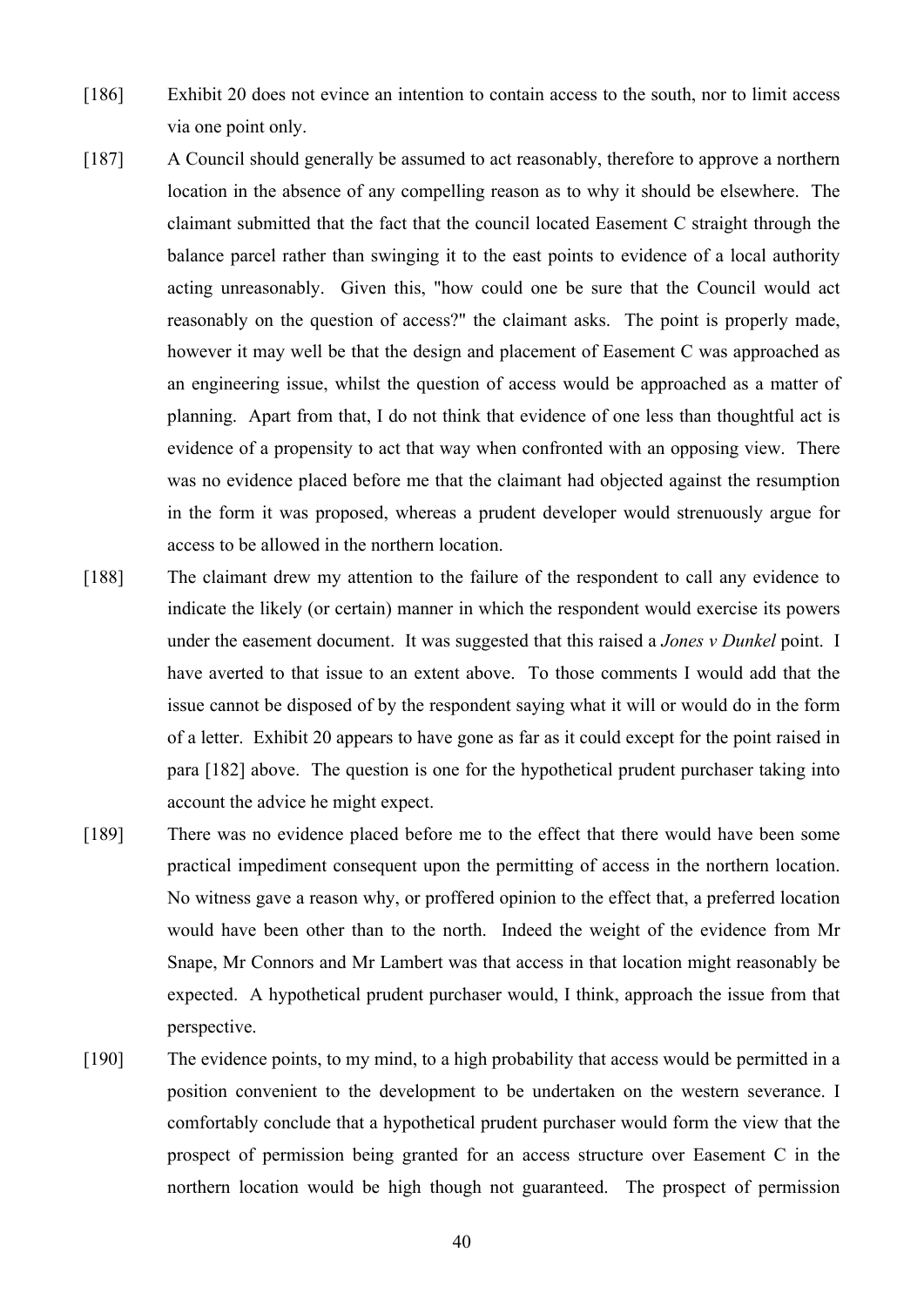being granted must be qualified given the state of the evidence; such qualification arising as a matter of principle. The principles that are relevant in a situation such as I now confront invite me to lean in favour of the claimant and to resolve such obscurity as exists in its favour (*Robinson & Co v Collector of Land Revenue* (1980) 1 WLR 1614 at 1621).

- [191] The claimant submitted that even the slightest uncertainty would play heavily on the mind of the hypothetical prudent purchaser. I conclude that such a purchaser treating with a hypothetical prudent vendor would not expect to garner a substantial discount to the price of the western severance based on the issue of access over the Easement C. The circumstances of the present case point quite clearly to the prospect of suitable permission being granted. The hypothetical parties to a transaction of the type envisaged in *Spencer v The Commonwealth* (1907) 5 CLR 418 would not however assume that that prospect is a reality. The value of the western severance would, I think, on that basis be discounted but in a nominal way.
- [192] Dr Johnson suggested that access to the south through the adjacent shopping centre may even be possible. That would make use of the southern Easement C crossing, however this suggestion was not seriously taken up by the parties.
- [193] Another reason advanced by the claimant for reducing the value of the western severance was the visual unattractiveness of Easement C. I do not accept that as valid. This is neither a residential area nor a retail block of land, but a parcel of rear land that has the potential for such uses as mini storage. The presence of a well-constructed drain would not, I think, detract from its value for such purposes.

#### **Eastern Severance**

- [194] In his original valuation Mr Snape said that the eastern development section comprising 2,702.7 m² (that is excluding Easement B and the eastern strip) could possibly be developed on a limited scale. He suggested a building 18 metres wide and 120 metres long having a gross floor area of 1,000 to 1,200 m<sup>2</sup>. He also expressed the view in that report that should the eastern severance be required to facilitate access to the western severance via the southern access way, a reduced building development of 600 m² to 800 m<sup>2</sup> gross floor area would be possible. Given my conclusion on the issue of access, that option is redundant except that it points to development potential in this area.
- [195] At one point in his primary valuation report, Mr Snape placed a value on this severance based on a reduction of one-third from his before value, that reduction being largely, if not exclusively, based on its shape, as I understand his evidence. I accept that its shape is a detractor. At that part of his valuation he was assuming that the eastern severance was available for development as one of his scenarios. He applied \$20 per m² to this area,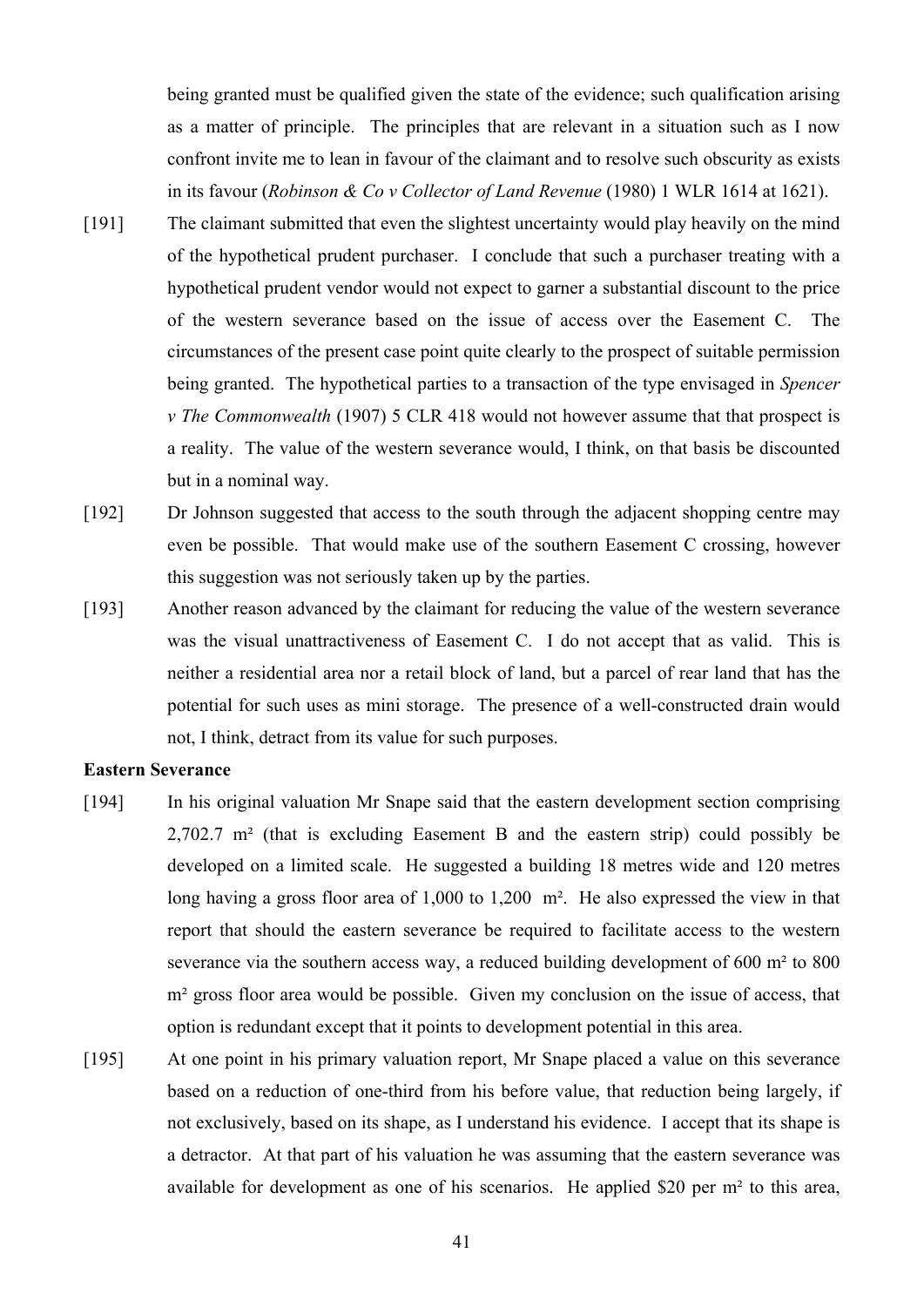assuming it would be needed for access purposes. None of his figures takes the Easement B and eastern strip area into consideration.

- [196] In his addendum to his valuation report in what he described as scenario 1A, he expressed the view that this severance had a nil value even if it could be filled, because it would be economically prohibitive to fill it. That opinion was based on the assumption that access to the western severance would not have been available. None of the other scenarios included in Mr Snape's addendum to his valuation need to be considered. Indeed, I gain little assistance from the various opinions advanced by Mr Snape as to the value of the eastern severance, except that he appeared to be of the view that as a filled site that part of this severance, excluding Easement B and the eastern strip, would have development potential.
- [197] In his amended valuation Mr Lambert assumed the development of the whole of the eastern severance. Not all of it would accommodate buildings, the lower areas and the Easement B area being used for access and car parking or landscaping. That development would involve the piping of Easement B (covering 579 m²), the filling of that area and the filling of the eastern strip  $(467 \text{ m}^2)$  as well as the eastern development section. Mr Lambert again employed the top-down method.
- [198] In the after scenario there was no assumed developer's drain towards the east of the balance parcel which would have created a small severance to its east. Easement C obviates the need for the developer's drain, therefore on Mr Lambert's reasoning the land to the east of Easement C right up to the eastern boundary is now contained in a contiguous block, although one containing Easement B, the eastern strip and the lower land. It is a block that is, however, not physically contiguous with the western severance and which contains a low-lying area below the non-fill encroachment line.
- [199] The eastern severance is 32.9 metres wide whilst Easement B and the eastern strip are each 6 metres wide. Thus the eastern development section is 20.9 metres wide. Mr Lambert gave evidence of a development in Brisbane Road, Labrador on a lot that is 29.145 metres wide and with a length of 184.7 metres. The buildings were constructed backing onto an open drain which the developer did not fence.
- [200] The Labrador example was given, as I understand it, to demonstrate that a narrow block such as the eastern severance was able to be developed with buildings backing onto the Easement C drain. There was no example to indicate that a lot with a 20.9 metre width was economically developable. There would, therefore, appear to be added impetus from the respondent's perspective, for the inclusion of Easement B and the eastern strip in any development of the land to the east of Easement C.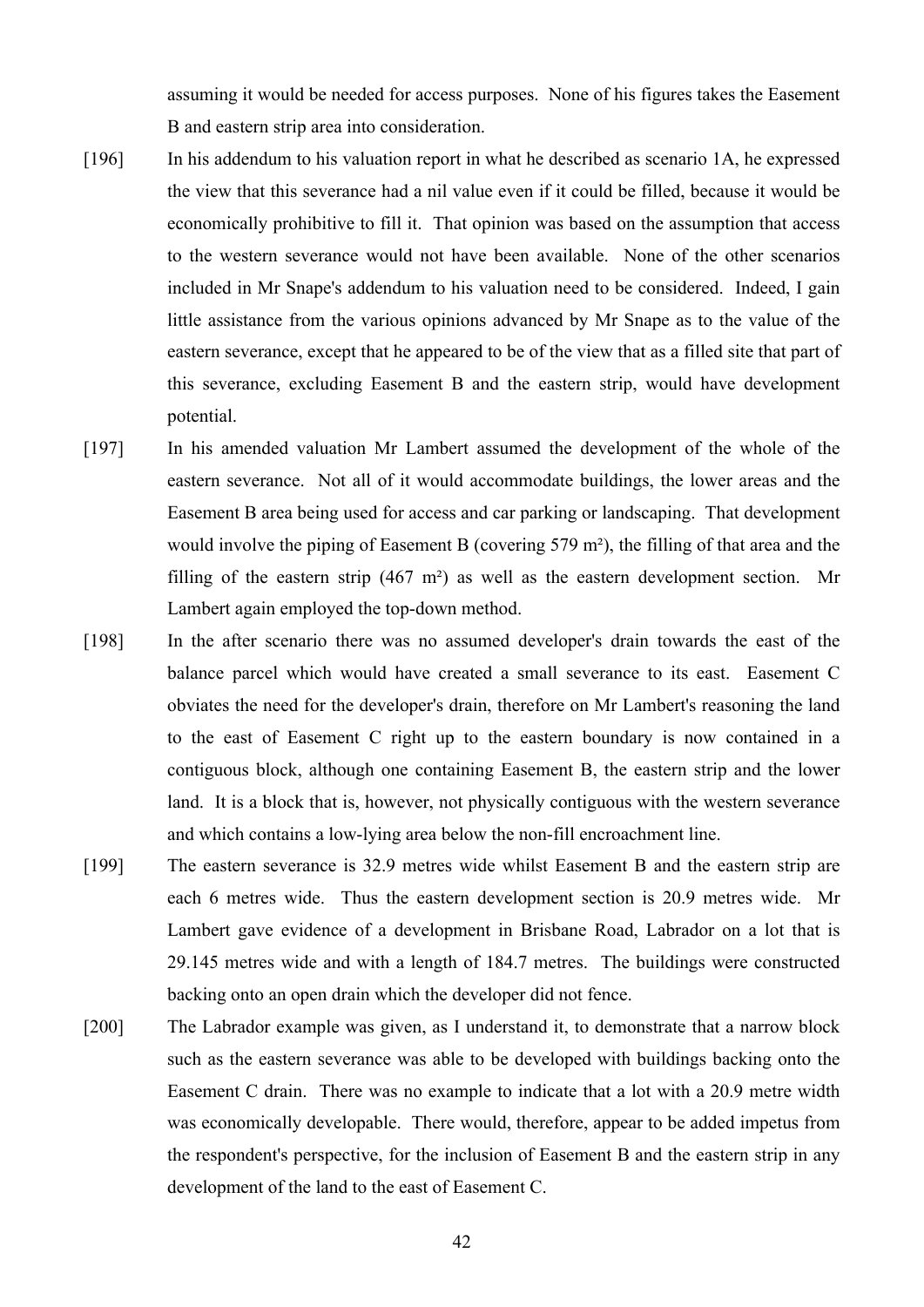- [201] The issues that arise are therefore:
	- the use of the eastern severance for access to the west
	- the surrender or use of Easement B
	- the filling costs
	- filling within the non-fill encroachment line
	- the cost of piping Easement B
- [202] I will commence the discussion of these issues on the assumption that the eastern severance would not be required to provide access to the west. In other words, access to the west is assured. I proceed on the basis that if it is of value to the balance parcel after resumption, a prudent purchaser would seek and accept a surrender of Easement B or, alternatively, a right to deal with its flow by piping and placing fill over it.
- [203] In a letter from the respondent to the claimant dated 28 June 2000 which advised the claimant of the respondent's intention to acquire Easement C, it was said that Council had resolved on 12 May 2000 that subject to the acquisition of the Easement C area "the existing easement in Lot 3 on RP 900630 be surrendered". The easement referred to is Easement B. In Exhibit 20 the respondent said with respect to Easement B:

"Such easement would be surplus to Council's needs provided your client could confirm that stormwater flows within such area were to be redirected into the area now defined as Easement C. This matter could also be properly considered by Council as part of the aforementioned Development/Operational Works application."

- [204] The requirement to redirect the Easement B flow into Easement C appears to be consistent with construction Drawing 33157 prepared for the respondent on 3 December 2001, and provided along with other drawings, to the claimant on 7 June 2002. These documents became Exhibit 25. Drawing 33157 shows the design location of Easement C and the location of Easement B.
- [205] The drawing shows an existing 750 mm pipe and a 375 mm pipe feeding from the east into the open concrete invert drain in the upstream section of Easement B. Drawing 33156 also shows a pipe crossing into the Easement B open drain from the childcare centre having a dimension of 900 mm. Stormwater coming into the Easement B open drain from these sources then flows down the open drain until it reaches a point some 10 metres before the entrance to the 600 mm pipe constructed under the western end of the tavern car park. At that point the flow can enter the diversion drain or flow through the 600 mm pipe and then flow into the open concrete invert drain in the park to the north of Lot 3.
- [206] Drawing 33157 also shows a "future 750 pipe" and a "future 450 pipe", apparently to convey stormwater from Easement B to Easement C.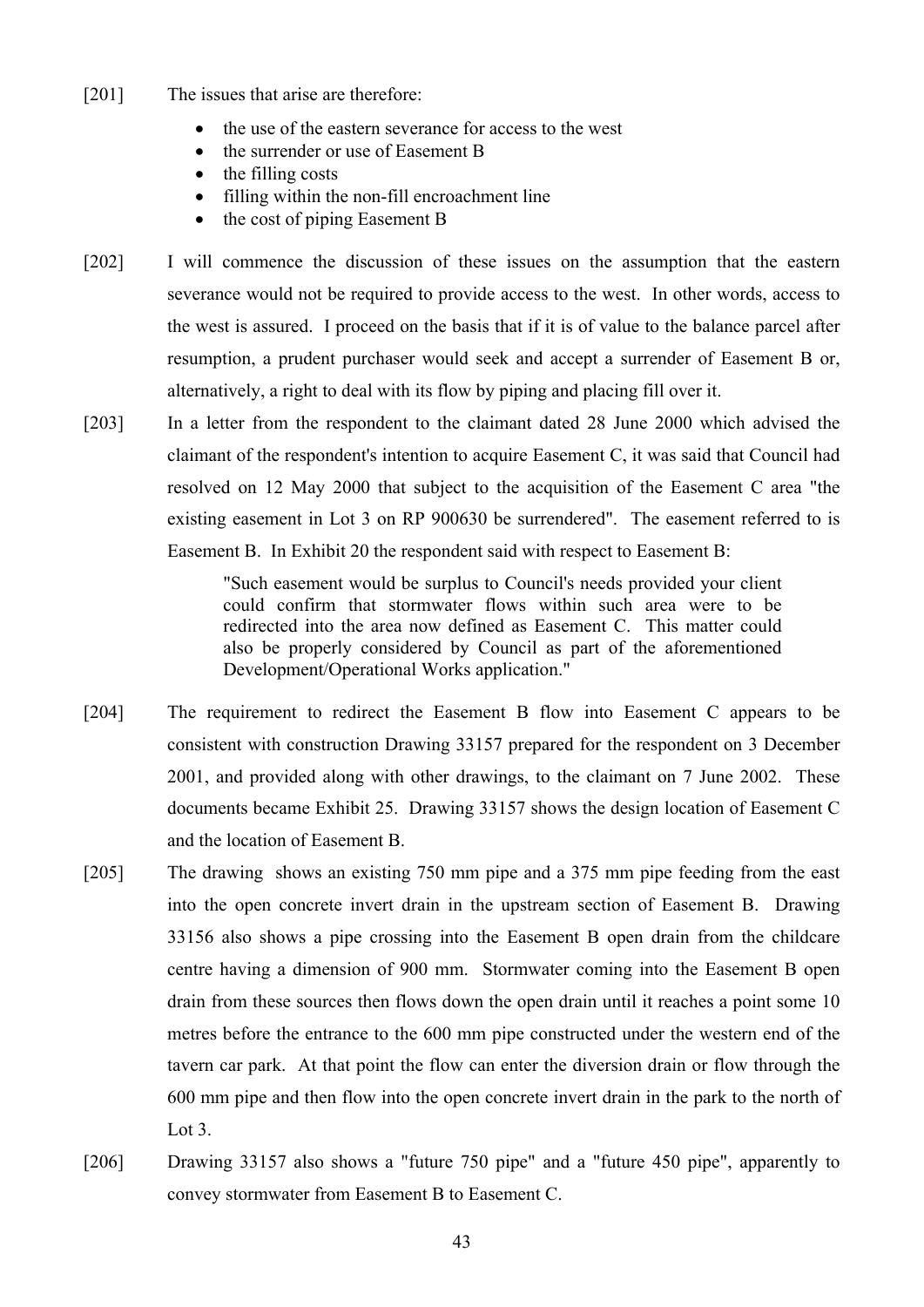- [207] These two drawings were not introduced into evidence with the support of their authors, nor is their status made clear on the face of the documents. They were, according to the letter of 7 June 2002 to the claimant, construction drawings for Easement C but the reference to those elements of the drawings not concerned with the Easement C design has not been explained. The drawings were not put to Mr Dover. A number of questions concerning drawing 33157 remain unanswered.
- [208] In particular, was it considered appropriate in the "design", as I will call it, to maintain Easement B or at least a drain in its location as well as direct part of the stormwater from Easement B into Easement C so as to make the diversion drain redundant? The diversion drain gives the appearance of being a temporary structure.
- [209] Mr Lambert's piping costs for Easement B assume that the diversion drain is not needed. The basis for that assumption was not fully explained, however seemed to depend on the proposition that Easement C now takes sufficient flow to allow the diversion drain to be dispensed with. There was no expert evidence to the effect, however, that that is a correct understanding of the effect of Easement C. He also assumed no cross drainage to Easement C.
- [210] I note Dr Weeks' advice that a flood study of the balance parcel would be needed after resumption for any development proposed on that land. Presumably, it would not be until such a study is carried out that the fate of the diversion drain would be known.
- [211] It seems to me to be improbable that stormwater flow from the three drains flowing into Easement B could be accommodated by the 600 mm pipe under the tavern car park, hence the need for the diversion drain. It also seems that given the probable temporary nature of the diversion drain, the two cross-drains between Easement B and Easement C would be needed for Easement B to be able to be piped and filled. Exhibit 20 appears to recognise this. There was no evidence that the respondent intended constructing the two crossdrains referred to in drawing 33157, however its agreement to the provision of a 600 mm pipe under the tavern car-park section of Easement B suggests that such cross drainage was in contemplation at that time.
- [212] Drawing 33157 appears to be based on a ground survey. As such it should, in the respondent's submission, be more reliable than the opinion advanced by Mr Dover based on a small scale contour plan in which he expressed doubt that cross-drainage from Easement B to Easement C at right angles to Easement B was possible. That opinion would lead to a design requiring longer cross-drains from Easement B meeting Easement C in a downstream location. The difficulty I have with that submission is that its basis was not put to Mr Dover.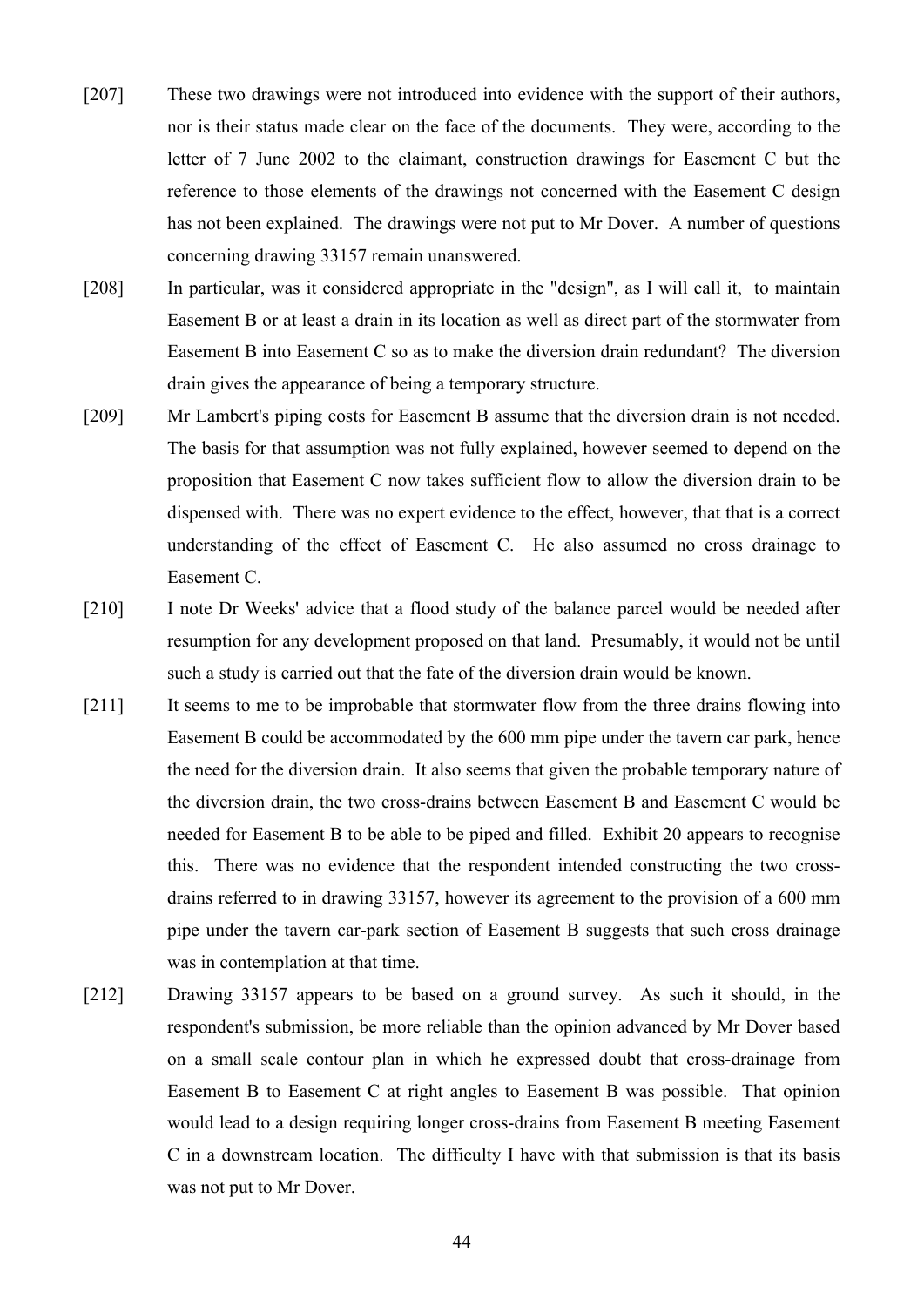- [213] It is difficult to determine a consistent line between the respondent's letters of 28 June 2000 and 4 May 2004, and the drawings under discussion. That difficulty is compounded by Mr Lambert's decision in his amended after resumption valuation to jettison any reliance on any cross-drains between Easement B and Easement C and to propose the piping of all stormwater presently catered for in Easement B and the diversion drain in a 600 mm pipe. Not only does that not meet the requirements of the respondent in its May 2004 letter, requiring piping of Easement B to Easement C, but it proposes a pipe to carry a flow that appears on the evidence would exceed its capacity.
- [214] The flow into Easement B from the combined sources of three pipes of 900 mm, 750 mm and 375 mm respectively, would appear to be greater than the volume that a 600 mm pipe could take, even if the 900 mm pipe under the childcare centre would receive a lesser flow following the construction of the scheme of works which gave rise to the resumption.
- [215] The question of the surrender of Easement B should not be approached on the basis of what is known at the time of hearing except to the extent that that is evidence that confirms a foresight as at the date of resumption and does not provide a hindsight: *CMB No.1 Pty Ltd v Cairns City Council* (1999) 1 QdR 1 (CMB No. 1). At the relevant date a hypothetical prudent purchaser would have gleaned from Exhibit 18 that the respondent would have been approachable to consider a surrender of Easement B and from Exhibit 25 that some form of cross-drainage from Easement B to Easement C was in contemplation. What the terms of any such surrender might have been and whether they would have included cross-drainage alone or cross-drainage together with piping of Easement B are unknown from this evidence, although Exhibit 20 appears to require cross drainage only. Certainly there was no evidence that the respondent would have considered the surrender of Easement B on the sole basis of it being piped in a 600 mm pipe. I think, however, that it is reasonably clear that the Council would have considered the surrender of Easement B if piping was installed sufficient to allow its flow to be accommodated and discharged in a manner and location acceptable to it. Mr Ryter said that his experience was that local authorities readily relinquish an easement, such as Easement B, where it has no utility.
- [216] What I have said thus far about the surrender of Easement B applies with equal force to the other option presented by Mr Lambert, that is the piping of Easement B without its surrender. Mr Lambert was concerned only with the outcome of Easement B area, that is its piping, filling and use as part of the development of the eastern severance, but not as a site for buildings. In his evidence he appeared to confuse the idea of surrender and that of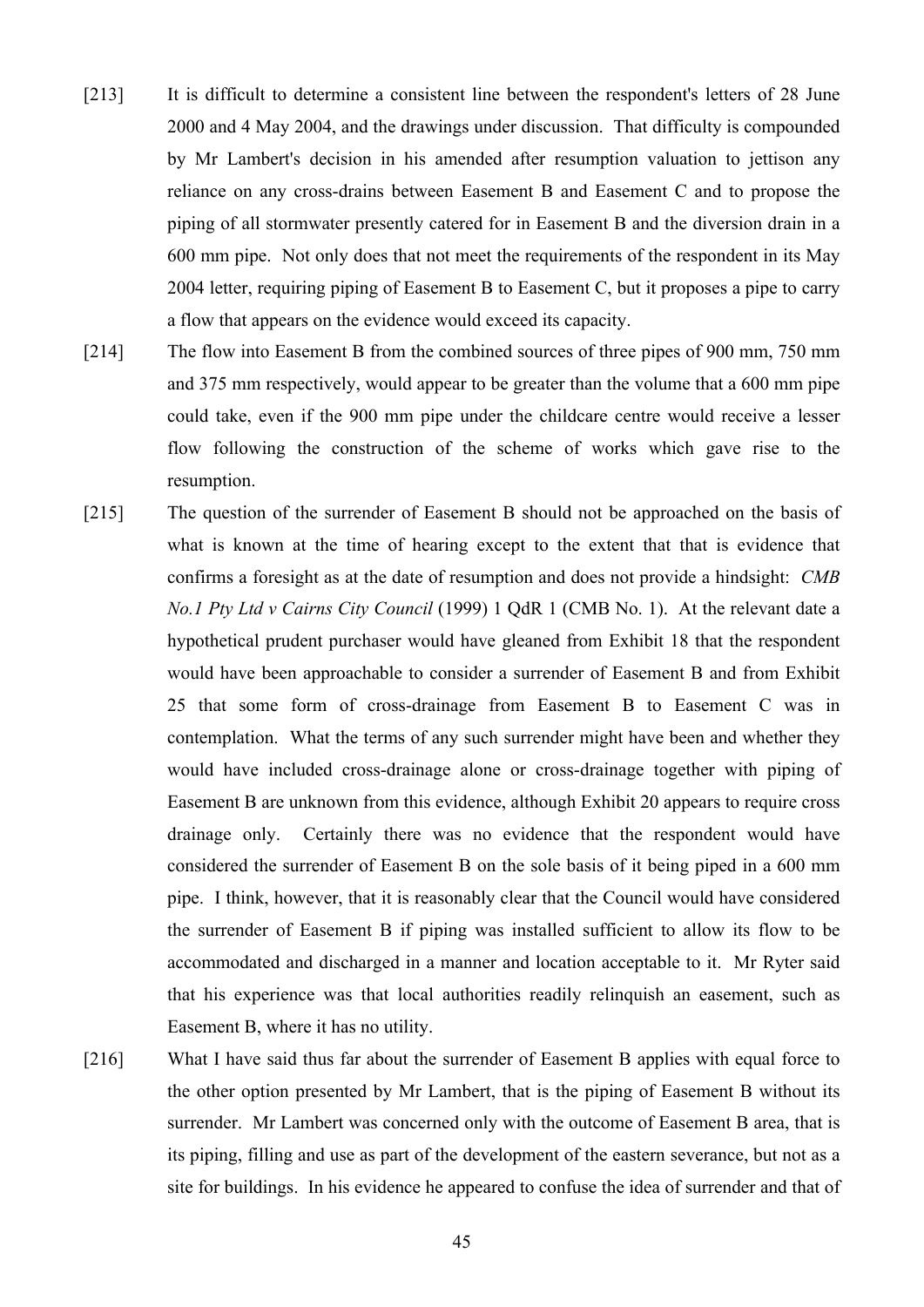simply piping and filling the Easement B area, however that was not fatal to his general proposal concerning Easement B, as he assumed the inhibitions of the easement even if it were surrendered.

[217] In valuing the eastern severance, Mr Lambert adopted these areas with which Mr Snape agreed:

| Easement B                  | $579 \text{ m}^2$   |
|-----------------------------|---------------------|
| Eastern strip               | $467 \text{ m}^2$   |
| Eastern development section | $2,662 \text{ m}^2$ |
|                             | $3,708 \text{ m}^2$ |

He placed a top value on that area at \$43 per m², calculating to \$159,444 from which, in his amended valuation, he deducted costs needed to bring that land to a developable state. Those costs were:

| Fill              | \$71,196  |
|-------------------|-----------|
| Piping Easement B | \$34,880  |
| 15% contingency   | \$15,911  |
|                   | \$121,987 |

He later added a further 10% to his costs to cover the risk associated with the completion of these works. That brought the total site works figure to a rounded \$134,000.

[218] If the above works are carried out, there will be no need to spend an estimated \$63,250 (including contingencies and risk allowance) to cross the diversion drain after resumption. I come to this again below, however will first deal with Mr Lambert's costs included in the previous paragraph. The first of these costs is for fill.

**Fill**

- [219] Whilst there was some evidence from Mr Dover that some surplus fill could be generated from the development process, Mr Lambert assumed the importation of  $5.933 \text{ m}^3$  of fill at a cost, which is not disputed, of \$12 per m<sup>3</sup> placed and compacted. He calculated the volume of fill needed based on the need to fill 3,708 m² to an average depth of 1.6 metres. That totalled \$71,196 plus contingencies. The 1.6 metres depth was arrived at from an understanding of Mr Dover's evidence that the low point in the eastern severance was at RL4.2 metres and had to be filled to RL5.8 metres. The difficulty with that is that I was not taken to where Mr Dover said that and could not find it myself. I did find where he said that the invert of Easement C was at RL 4.2 metres.
- [220] It was put to Mr Lambert that given the poor quality of the information he had available, perhaps a further 1 metre depth of fill might be needed. Whilst Mr Lambert did not concede that suggestion, he agreed that if a further 1 metre depth of fill was needed, the cost would be increased by \$44,500 plus contingencies. He observed however, that Mr Dover had said that fill could be to a level below RL5.8 metres given the prospect of the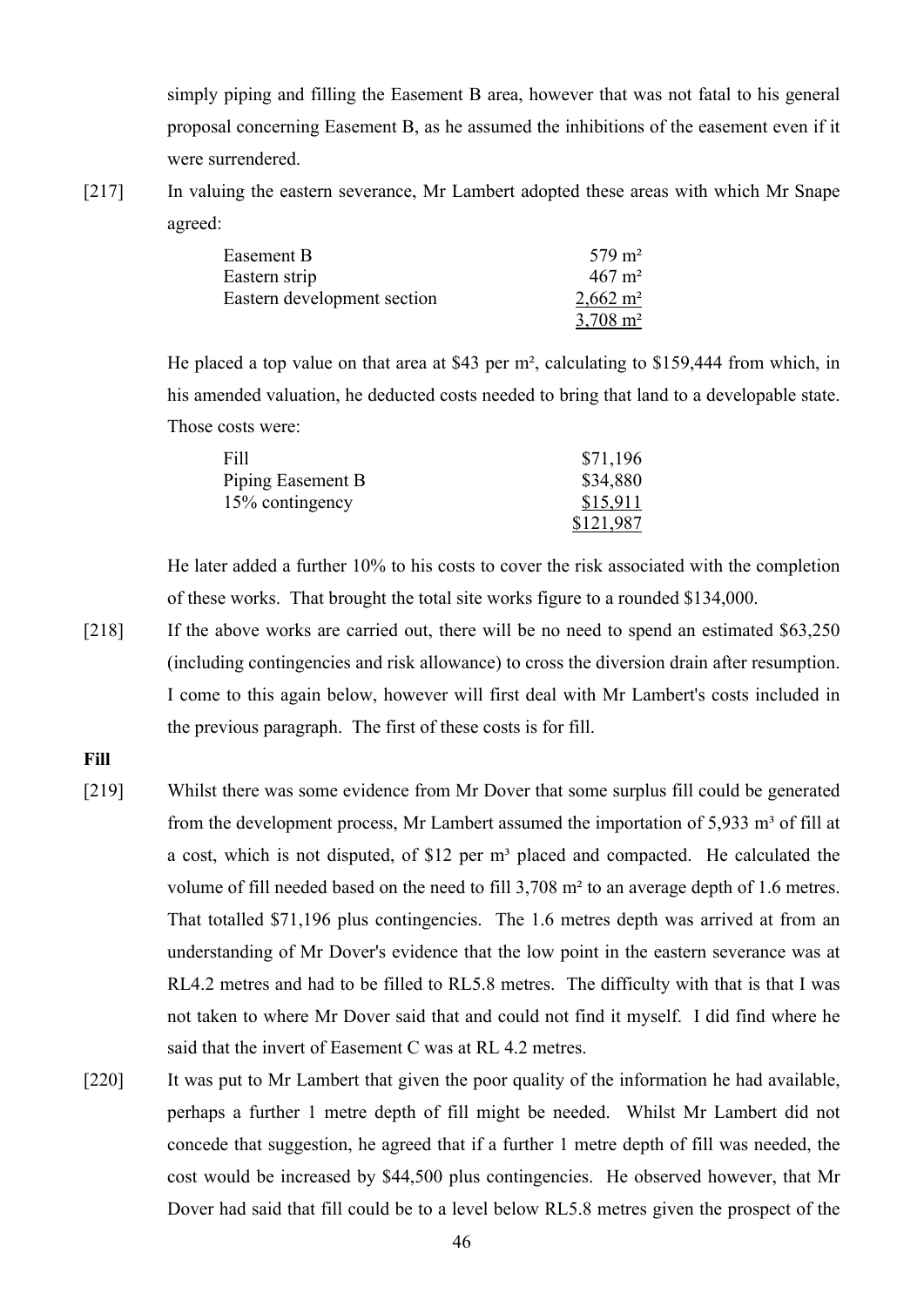Council relaxing the requirement of filling to that level. I have already, in considering the before resumption valuation, proceeded on the basis that such a relaxation might be expected.

- [221] Two other factors would appear to operate to reduce the cost of fill. First, there is the prospect that I mentioned earlier of spoil being available on site from excavations for footings and such like. Second, there is the prospect that all of the fill proposed by Mr Lambert would not be needed. There is no need to fill the car park areas to RL5.8 metres. This would be of particular interest if the bulk of car parking was to be located in the eastern severance as Mr Lambert suggested. Immunity against a Q10 event only was required for the tavern car park development.
- [222] The claimant was critical of Mr Lambert's fill volume estimation on the basis that he is not an expert in such matters. That is fair criticism, however it does not mean that a useful estimation exercise cannot be undertaken based on the evidence available. I have perused the contour plan which indicates that whilst there was quite a bit of land in the eastern severance overall below RL4.2 metres, the land in the eastern development section is much higher. Mr Lambert has not, I think, been ungenerous in his estimate of 1.6 metres, however I will add a further 20% to his figures to allow a conclusion in favour of the claimant in circumstances where the fill estimate was not provided by the relevant expert. That is, fill volume should be increased to  $7,120 \text{ m}^3$  at a cost of \$12 per m<sup>3</sup>, totalling \$85,440. The addition of a contingencies allowance of 15% would yield a figure which I round to \$98,000.
- [223] Filling within the encroachment line can take place only if it is compensated for by making available within the encroachment line a similar capacity to receive backup flood water. The construction of the drain in Easement C has increased the flood receiving capacity on the balance parcel, but I do not know how the respondent might take that into account in any application to fill within the non-fill encroachment line. That drain was constructed at the Council's cost. I have no evidence to say that it would be taken into account in considering an application to fill within the non-fill encroachment line, nor do I have sound evidence of the extent of compensatory flood capacity created by the construction of Easement C. Apart from that there is a need for a flood study to be carried out if a landowner wishes to fill within the encroachment line. No flood study with that in mind has been prepared, as I understand it. I lean to the view, however, that permission might be granted given the longstanding position of the respondent that Easement B could be surrendered. Council would be presumed to know that such a surrender would be of value to a landowner only if filling in the manner proposed by Mr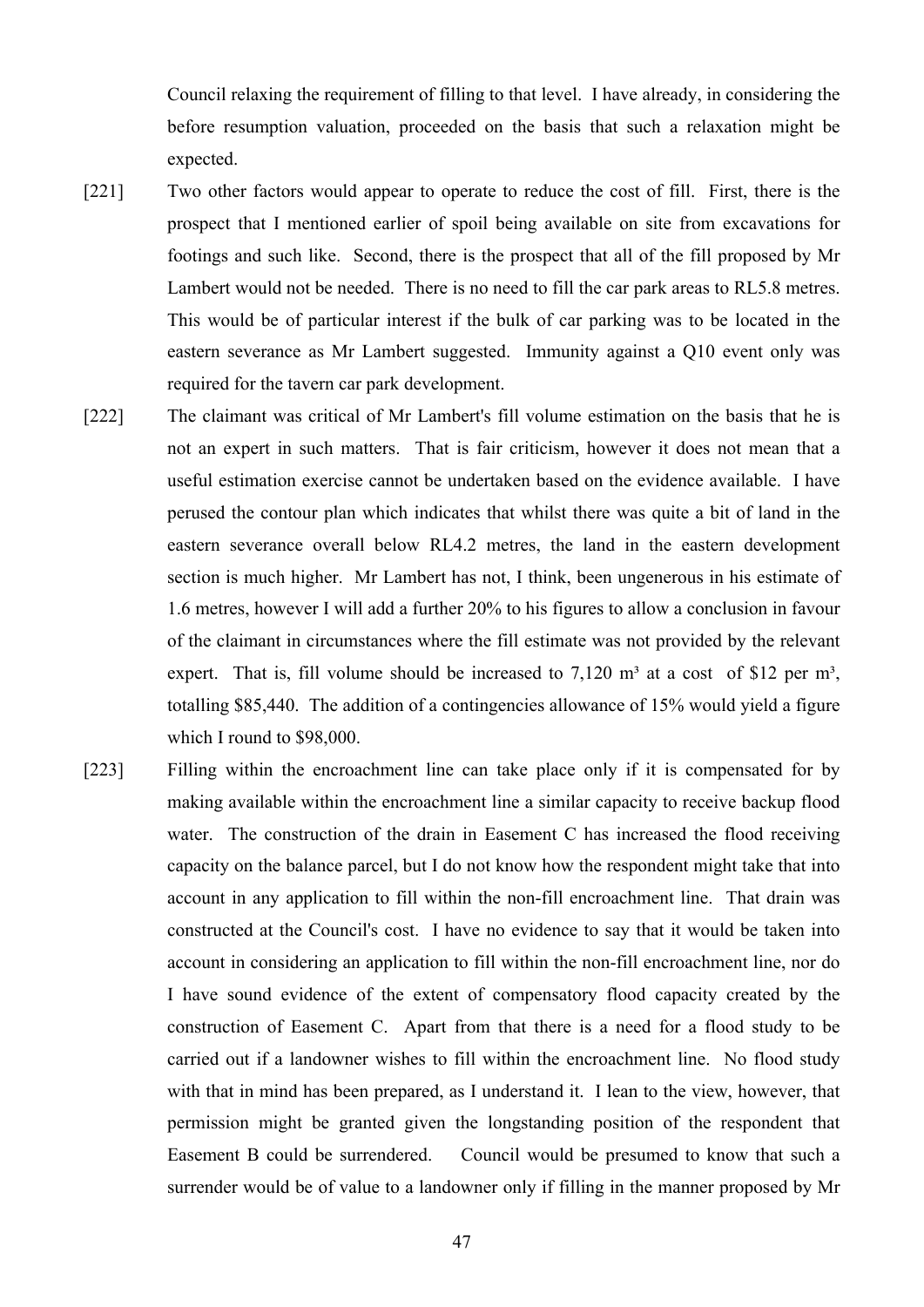Lambert was contemplated. A not insubstantial risk, however, remains.

# **Piping Easement B**

- [224] Mr Lambert assumed that the open drain section of Easement B would be piped in a 600 mm pipe to connect with the pipe of that same dimension which presently lies under part of the tavern car park. His adoption of a 600 mm pipe costing was based on advice provided directly by Dr Johnson to Mr Lambert in a document not tendered. I have already expressed my concern at the adequacy of such a pipe.
- [225] The pipe length would be 87.2 metres in Mr Lambert's estimate and was costed by him at \$400 per lineal metre, totalling \$34,880, plus contingencies. The evidence points, I think, to this cost being low given the doubt that I have expressed as to the adequacy of a 600 mm pipe. I will, in the circumstances, carry out my own estimation. Dr Johnson provided evidence in his report that 1,650 mm pipe would cost \$710 per metre. Now I would think, without the benefit of expert opinion, that such a pipe would be larger than would be needed to pipe Easement B. The best that I can do is to assume a pipe of a size between 600 mm and 1,650 mm at a price of, say, \$450 per metre. That is the all up price would be \$39,240 plus contingencies. An alternative might be to run two 600 mm pipes, given that there is a 600 mm pipe only under the tavern car park.
- [226] The larger pipe would feed into the 600 mm pipe presently in place under the tavern car park. I do not know the cost of removing the existing 600 mm pipe under the car park and replacing it, so will assume that the flow down the pipe in Easement B could be split into two. One of these would be the existing 600 mm pipe and the other an additional 600 mm pipe running parallel to that for a distance that the claimant suggests to be 55 metres. The cost of that parallel 600 mm pipe would be \$22,000 at a costing of \$400 per metre plus contingencies. The cost of piping Easement B could therefore be \$61,240 plus contingencies, though the claimant suggested a figure of \$56,800 plus contingencies. I will adopt the claimant's suggested figure for the purpose of the exercise, though I express no confidence in either it or my own estimate. The costs of site works on the eastern severance are difficult to estimate with any accuracy.
- [227] The cost of site works would at a maximum be \$163,320 including contingencies (\$98,000 filling and \$65,320 piping). I do not accept the respondent's contention that these costs should be reduced by \$10,000 to cater for a suggested enhancement in the claimant not being required to carry out a flood study after resumption. There was no evidence pointing to a flood study having been carried out by the respondent as part of the Easement C works that would have been suitable to the claimant's needs after resumption. Nor was there evidence that the claimant could have cost-free access to any such study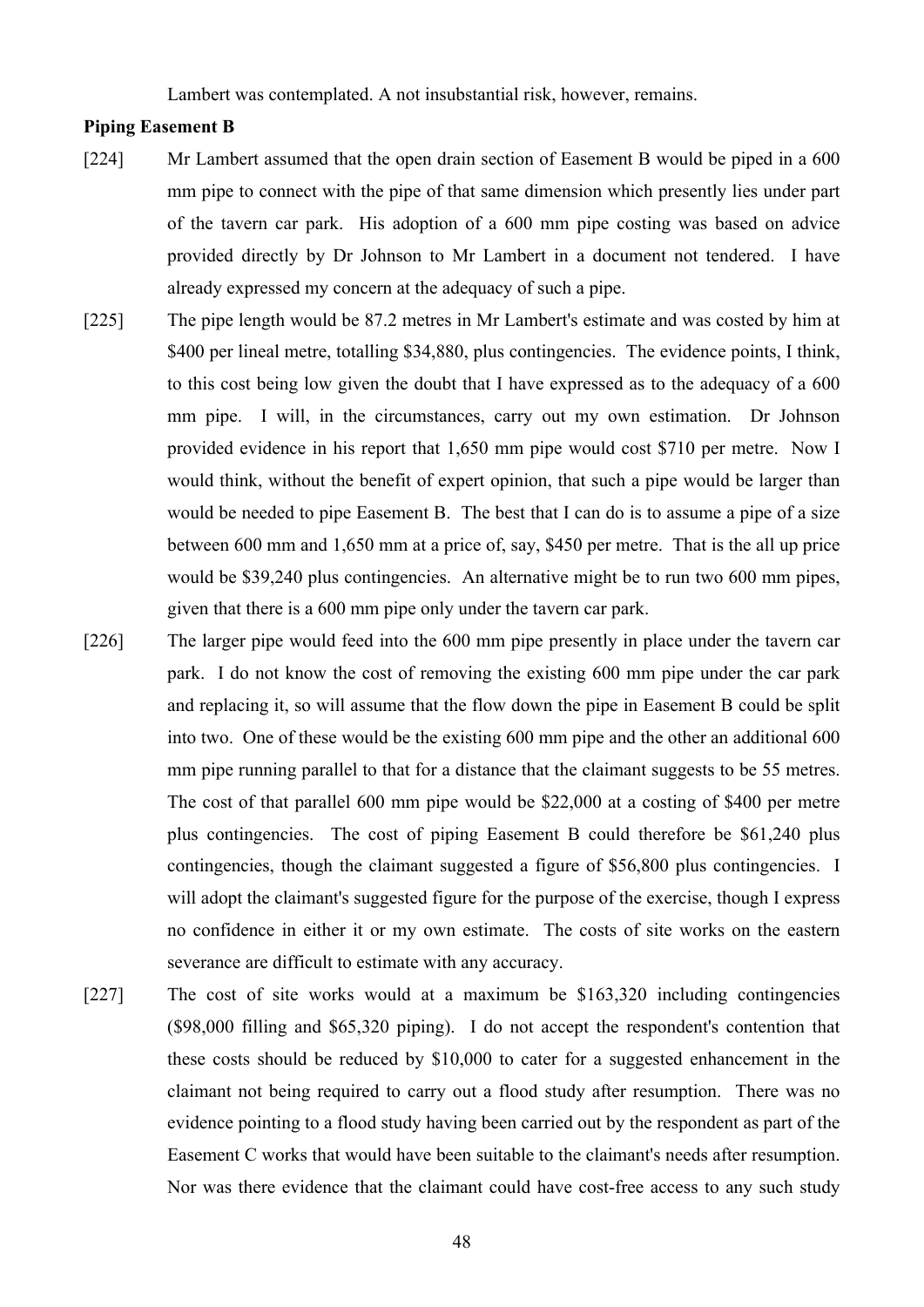that might have been carried out. Dr Weeks' opinion was that a suitable flood study would be needed after resumption, not withstanding the completion of the Easement C works. I accept his opinion which was specific in its application to the circumstances of this case.

[228] Mr Lambert accepted as appropriate the need to add a risk factor to such costing figures. His 10% figure was for the purpose of completing the works and did not include any risk of permission being granted or risks as to the level of costing discussed above. I have already concluded that the surrender of Easement B would be a probability if its stormwater could be disposed of to the satisfaction of the respondent. The prospect of gaining permission to fill the non-fill encroachment line area is however a matter that is less clear. In the circumstances I think that a prudent purchaser would adopt a risk factor of 10% only if he was satisfied that permission would be forthcoming. I will, for the moment, assume that permission will be granted, so will settle on a gross maximum cost of \$180,000 including a risk factor of about 10%.

## **Top Value**

- [229] Whether a hypothetical prudent purchaser would consider carrying out such works depends on the gain to the value of the retained land overall. Mr Lambert put that value at \$43 per m² overall. I have decided that this overlooks some points raised by Mr Snape, particularly that the splitting of the development into two parts would result in some inefficiencies in the development, including less flexible access. Mr Snape allowed a 20% discount catering for the splitting factor and others that seem to comprise either duplication or matters I have not allowed for, such as fencing. (see [242] et.seq.)
- [230] The value of the western severance is affected by the fact that access to it is required over Easement C. That feature is largely catered for by the inclusion of a cost estimate of \$63,250 which includes contingencies and risk. I have found there to be a slight risk that access permission may not be granted in the preferred northern location and will discount the value of the land retained after resumption accordingly. An access risk does not apply only to the western severance as a failure to obtain permission to access the west in the preferred northern location would also impact in the east which would then be used in part as an access route. It is appropriate, therefore, that the discount for risk, such as it is, apply overall.
- [231] The claimant suggested that the need for fencing Easement C and the visual effect of the drain on the western severance would reduce its value. I have rejected those suggestions. The fact that the western severance is now smaller would not, I think, reduce its value in that it remains a sizeable development lot with a regular shape. It is rear land both before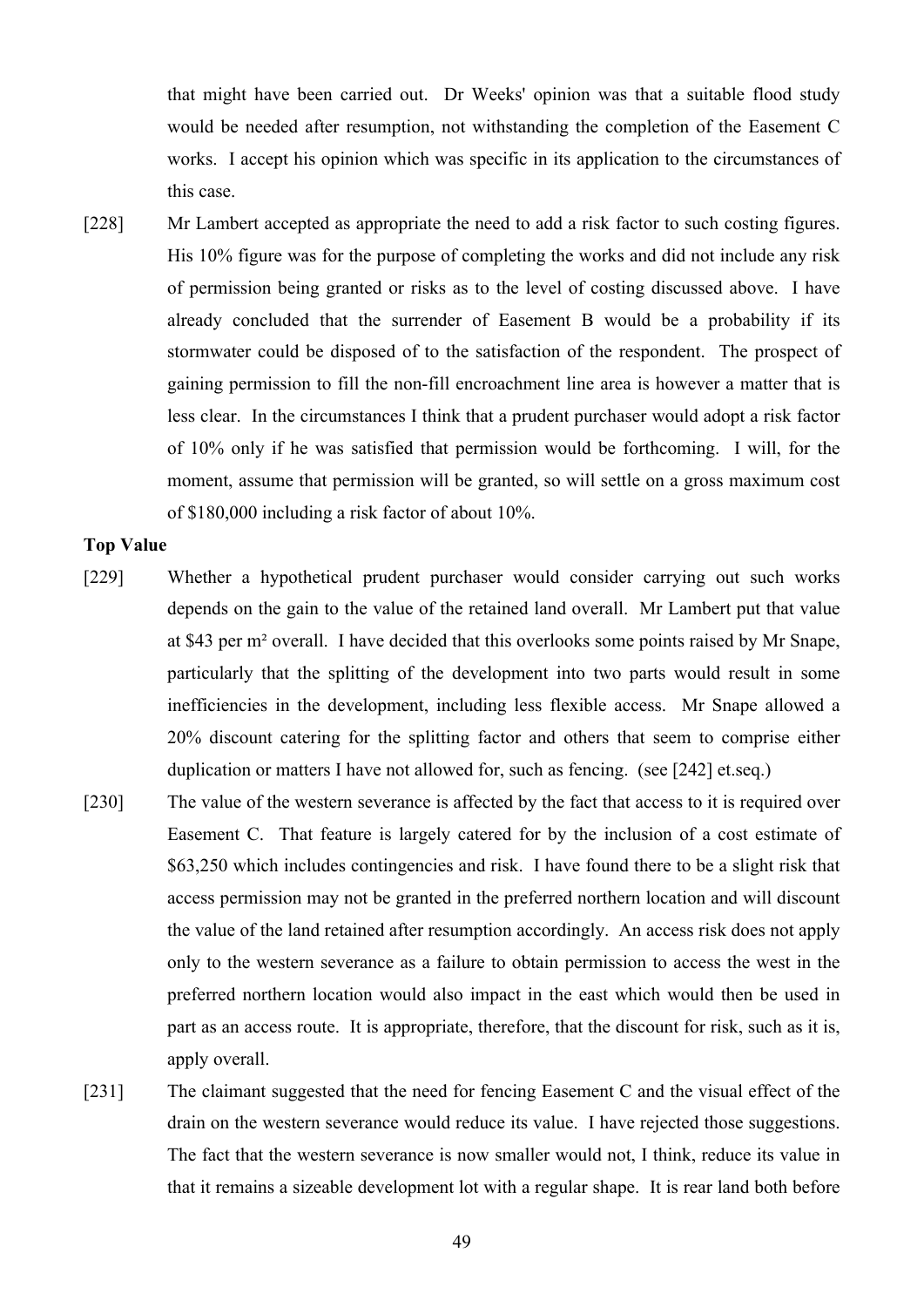and after resumption. The eastern severance has an inferior shape after resumption which would reduce the flexibility of design and layout options available to it. On that basis the discount that applies to its top value must be greater than that applied to the western severance.

- [232] Prior to the application of a discount to cater for the abovementioned issues, the top value of the western severance would be  $$430,470$  (9,566 m<sup>2</sup> x \$45 per m<sup>2</sup>) and that of the eastern severance \$166,860 (3,708 m² x \$45 per m²). Having regard to the abovementioned discount factors, I will adjust these values to \$420,000 and \$150,000 respectively.
- [233] Based on these top values and employing Mr Lambert's top-down approach, but with the site costs as adjusted by me, the value of the balance parcel after resumption would be presented thus:

Exercise A

| Top value of western severance | \$420,000 |
|--------------------------------|-----------|
| Top value of eastern severance | \$150,000 |
| Overall top value              | \$570,000 |
| Less site costs                | \$180,000 |
| Net value                      | \$390,000 |

[234] Now because the above site works would have produced a filled and drained site, there would be no need for the provision of a crossing of the diversion drain at a cost of \$63,250. That cost would apply, however, if Easement B, the eastern strip and the lowlying land were not filled. An alternative way of carrying out a top-down approach would therefore be as follows:

Exercise B

| Top value of western severance   |           | \$420,000 |
|----------------------------------|-----------|-----------|
| Cost of fill                     | \$13,500  |           |
| Cost of crossing Easement C      | \$50,000  |           |
| Cost of crossing diversion drain | \$50,000  |           |
|                                  | \$113,500 |           |
| Plus 15% contingencies           |           |           |
| Plus $10\%$ risk                 |           | \$143,600 |
| Net Value                        |           | \$276,400 |

A simple comparison of these two exercises demonstrates that it would be preferable to carry out the site works on the eastern severance as proposed by Mr Lambert. There are some other aspects, however, that need to be taken into account.

[235] In the case of Exercise A, what the actual costs of fill and piping would be is uncertain as is the critical question of whether permission would be forthcoming to allow filling within the non-filled encroachment line. The uncertainty as to piping costs has been catered for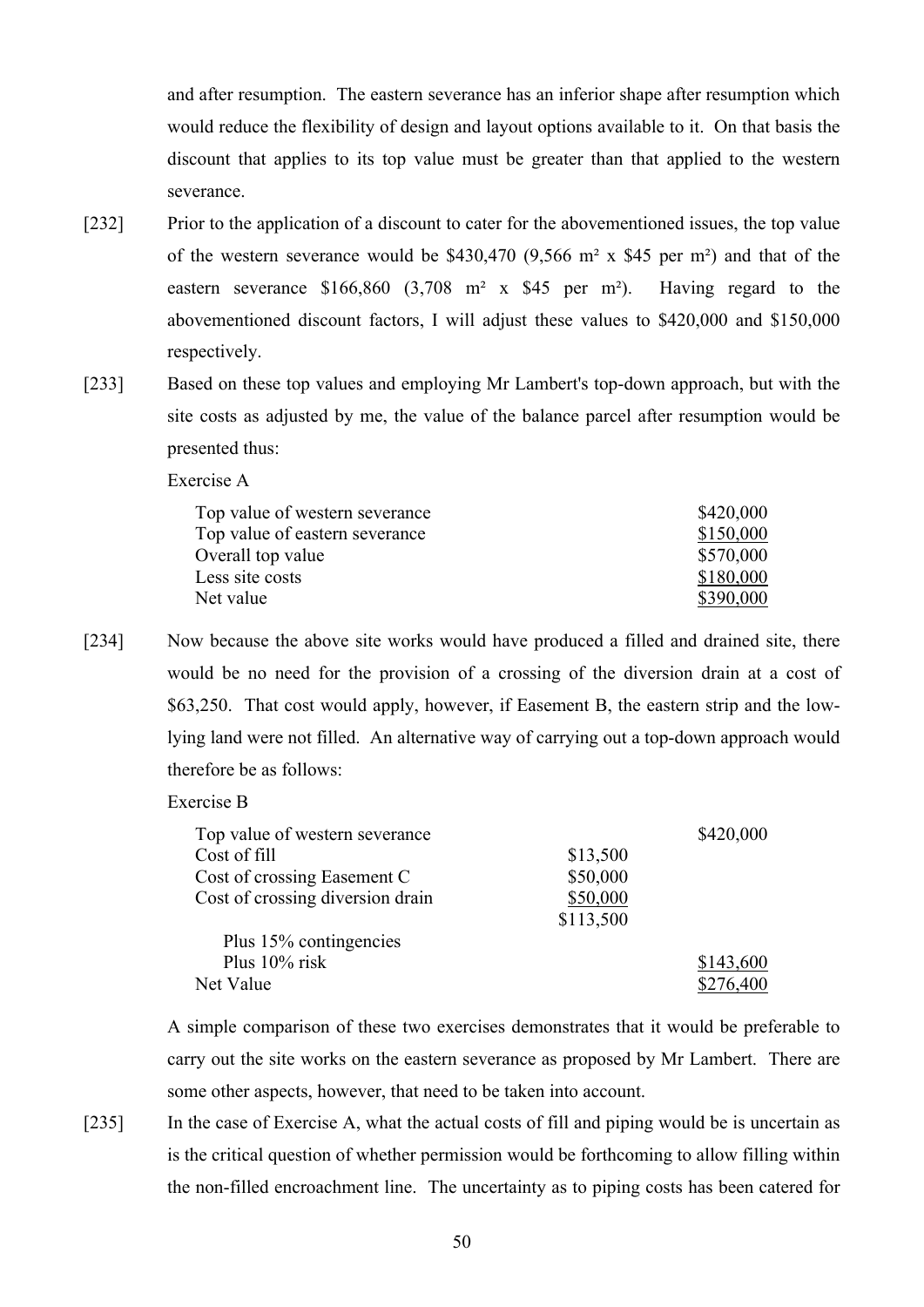in my adoption of a maximum cost and I have increased Mr Lambert's fill estimate. The risk of gaining permission to fill within the non-fill encroachment line is a factor that is difficult to take account of. There was no evidence to indicate how the Council might address this question in the particular circumstances that applied after the resumption and the construction of the Easement C drain. Nevertheless, it is tolerably clear to me that a hypothetical prudent purchaser would entertain the prospect of permission being granted.

- [236] On that basis then and assuming the floor price for the after resumption land to be \$276,400 in accordance with Exercise B, a *Spencer* type transaction could be assumed to take place at a higher figure, given the potential gain demonstrated in Exercise A. Given my view as to the prospect of gaining permission to fill within the non-fill encroachment line, the price would, I think, be substantially higher than is revealed in Exercise B.
- [237] Now Exercise B does not include any value for the eastern severance. If one views the eastern severance as part of the whole of the retained land after resumption and assuming for the moment that its independent development potential is minimal or highly uncertain, it nevertheless offers some potential for use in conjunction with the western severance by way of the provision of car parking, landscaping and open storage. Its use for such purposes would require less fill than was the subject of discussion above; would therefore be less expensive to develop and would, presumably, attract less risk of approval to fill being granted. It seems similar in that respect to the low-lying land on Mr Snape's Sale 7 (see paras [94]-[95]).
- [238] The eastern severance lends itself, at the least, to providing most of the parking that would be required for the development of the western severance. There is one disadvantage in that approach, that being that there would be some disruption to the ease of use of the site. That is a disadvantage that needs to be taken into account, however it has a positive feature in that it allows the western severance to be developed more intensively than if it were a stand-alone site. I do not accept the claimant's submission that the western severance faces additional costs for loss of land for parking, road and landscaping. Not only is here no direct evidence of that, but it disregards the potential that lies in the eastern severance.
- [239] As part of the balance parcel whole, the eastern severance therefore would add a value to that of the western severance that value being also influenced by the possibility that it could be filled and Easement B piped and filled also. There is no precise way of ascertaining that value that was revealed to me. Nevertheless, it is an aspect that I think a prudent purchaser would take into account.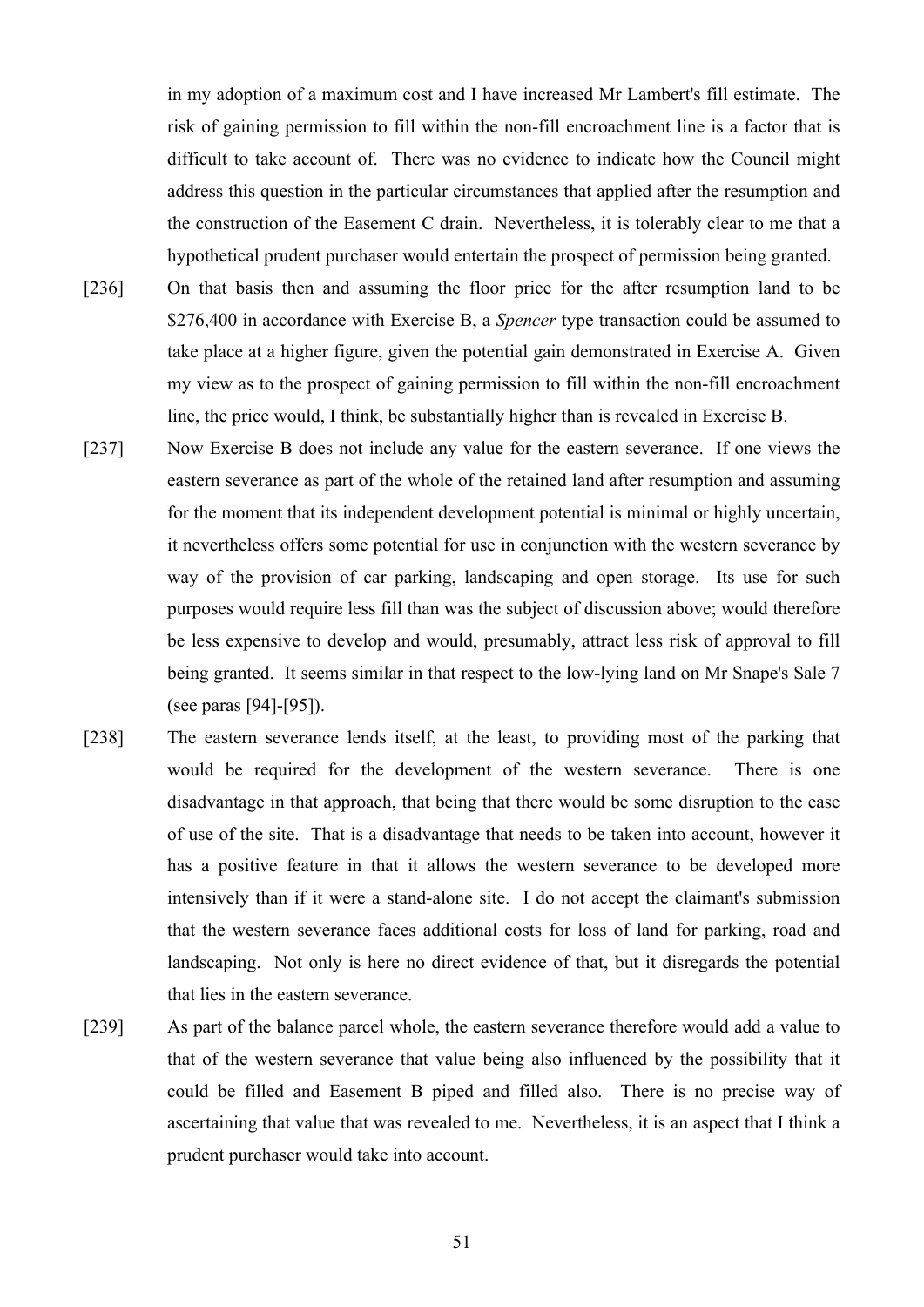- [240] On that basis Exercise B would be adjusted by the inclusion of a value for the eastern severance.
- [241] My reasoning has led me to a figure of \$340,000 for the value of the claimant's land after resumption. That figure accords with what I have said above. It assumes a value for the eastern severance for inclusion in Exercise B at about \$17 per m². That figure sits comfortably, I think, with the development value of the western severance. It is also consistent with Mr Snape's Sale 4 discussed in para [90]. The value of the eastern severance must be higher given its development potential. It represents a risk factor of \$50,000 on the Exercise A approach in para [233] which leans in favour of the claimant given the state of the evidence concerning filling below the non-fill encroachment line after resumption.

# **Fencing**

- [242] The claimant claims \$11,410 on the basis that it now has to fence Easement C for the safety of the developed site. The respondent's position on this question is that as there would have been a requirement for the construction of the developer's drain before resumption, any need to fence would be the same before as after. In any event the respondent submits there would be no need to fence a drain of the type proposed. An example of such an unfenced drain was provided in the form of the development at Labrador referred to earlier.
- [243] I accept that neither the developer's drain nor Easement C would need fencing. They are broad based drains and flow into another broad based drain to the north which is not fenced and is located in parkland open to the public.
- [244] The respondent has provided some fencing within Easement C at the headwalls to the culvert coming from the car park area. Such fencing is needed because of the steep drop created by those headwalls. I observe in passing that similar fencing would not appear to be required on the developer's drain as it would have been designed to take overland flow, thus obviating the need for a culvert and headwall.
- [245] The claimant did not take up and lead evidence supporting Mr Snape's suggestion that the resumption would lead to higher premiums for public liability insurance cover.

# **Conclusion**

[246] Compensation for loss of land is therefore determined as follows: Before value \$450,550 After value \$340,000 \$110,550

# **Orders**